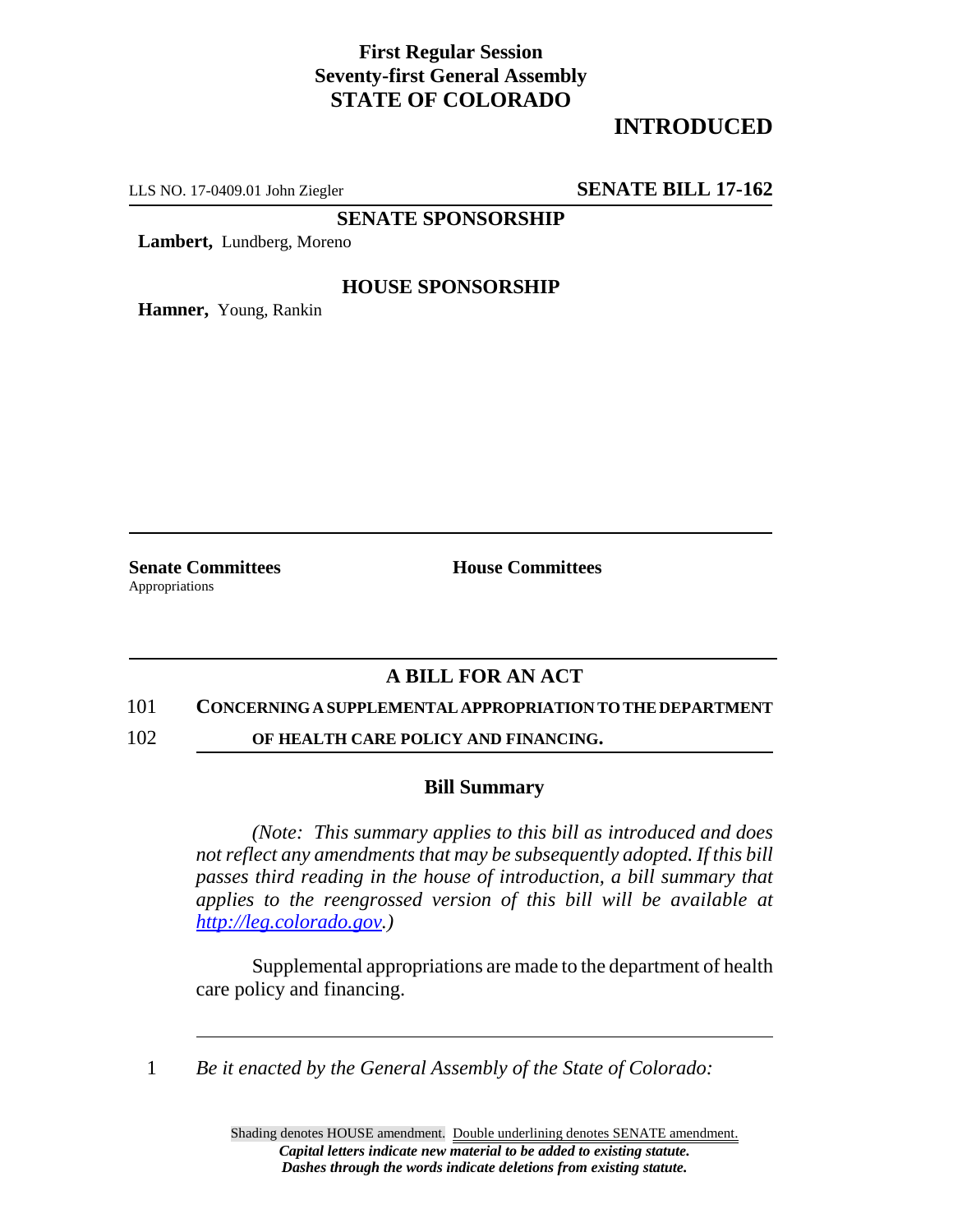- **SECTION 1. Appropriation to the department of health care policy and financing for the fiscal year beginning July 1, 2016.** In Session Laws of Colorado 2016, section 2 of chapter 385, (HB 16-1405), **amend** Part V as follows:
- Section 2. **Appropriation.**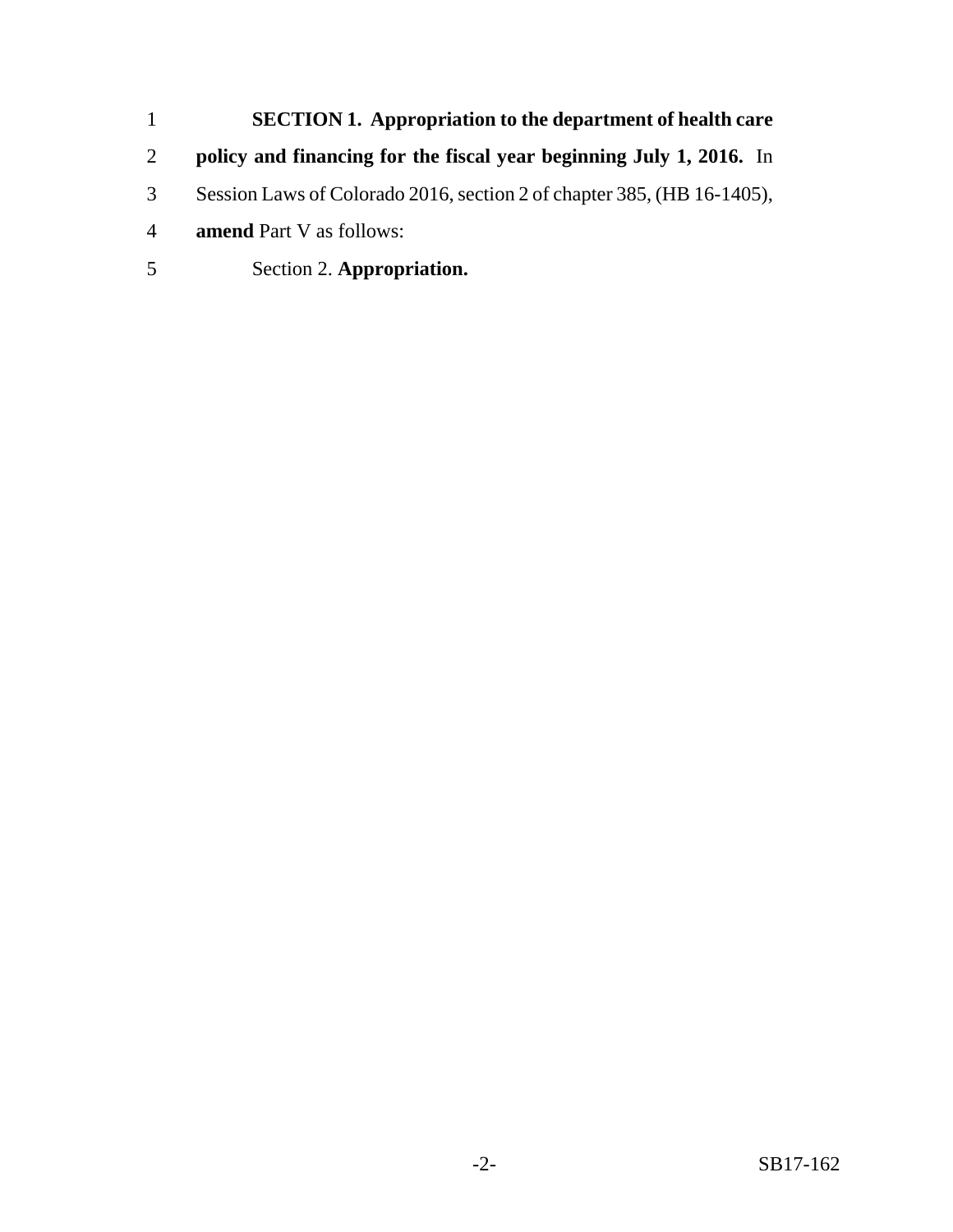|                |                                  |                              | APPROPRIATION FROM |                                |                                                 |                                        |                                        |                                |  |
|----------------|----------------------------------|------------------------------|--------------------|--------------------------------|-------------------------------------------------|----------------------------------------|----------------------------------------|--------------------------------|--|
|                |                                  | ITEM $\&$<br><b>SUBTOTAL</b> | <b>TOTAL</b>       | <b>GENERAL</b><br>${\rm FUND}$ | <b>GENERAL</b><br>${\rm FUND}$<br><b>EXEMPT</b> | $\operatorname{CASH}$<br>${\rm FUNDS}$ | <b>REAPPROPRIATED</b><br>${\rm FUNDS}$ | <b>FEDERAL</b><br><b>FUNDS</b> |  |
|                |                                  | $\mathbb S$<br>$\$$          |                    | $\mathbb{S}$                   | $\mathbb{S}$                                    | $\$$                                   | $\mathbb{S}$<br>$\mathbb{S}$           |                                |  |
| $\mathbf{1}$   |                                  |                              |                    |                                | <b>PART V</b>                                   |                                        |                                        |                                |  |
|                |                                  |                              |                    |                                |                                                 |                                        |                                        |                                |  |
| $\sqrt{2}$     |                                  |                              |                    |                                | DEPARTMENT OF HEALTH CARE POLICY AND FINANCING  |                                        |                                        |                                |  |
| $\mathfrak{Z}$ |                                  |                              |                    |                                |                                                 |                                        |                                        |                                |  |
| $\overline{4}$ | (1) EXECUTIVE DIRECTOR'S OFFICE  |                              |                    |                                |                                                 |                                        |                                        |                                |  |
| $\mathfrak{S}$ | (A) General Administration       |                              |                    |                                |                                                 |                                        |                                        |                                |  |
| $6\,$          | Personal Services                | 29,515,964                   |                    |                                |                                                 |                                        |                                        |                                |  |
| $\overline{7}$ |                                  | (397.5 FTE)                  |                    |                                |                                                 |                                        |                                        |                                |  |
| $8\,$          | Health, Life, and Dental         | 3,434,070                    |                    |                                |                                                 |                                        |                                        |                                |  |
| $\overline{9}$ | Short-term Disability            | 55,072                       |                    |                                |                                                 |                                        |                                        |                                |  |
| 10             | S.B. 04-257 Amortization         |                              |                    |                                |                                                 |                                        |                                        |                                |  |
| $11\,$         | <b>Equalization Disbursement</b> | 1,434,489                    |                    |                                |                                                 |                                        |                                        |                                |  |
| 12             | S.B. 06-235 Supplemental         |                              |                    |                                |                                                 |                                        |                                        |                                |  |
| 13             | Amortization Equalization        |                              |                    |                                |                                                 |                                        |                                        |                                |  |
| $14$           | Disbursement                     | 1,419,546                    |                    |                                |                                                 |                                        |                                        |                                |  |
| 15             | <b>Salary Survey</b>             | 56,903                       |                    |                                |                                                 |                                        |                                        |                                |  |
|                |                                  |                              |                    |                                |                                                 |                                        |                                        |                                |  |

-3-

SB17-162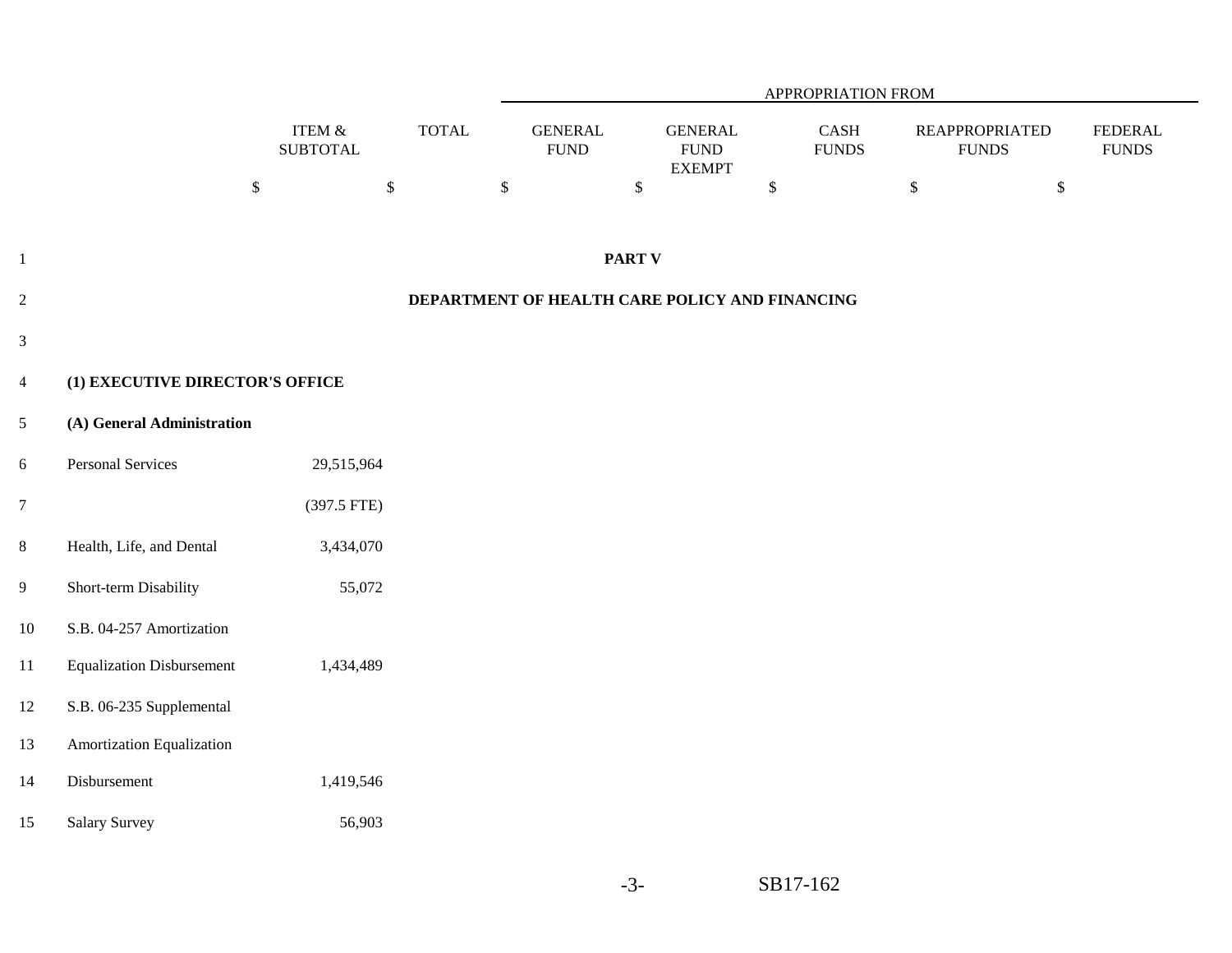|                  |                           |                              |              | <b>APPROPRIATION FROM</b>      |              |                                                 |              |                                           |    |                                        |                                    |
|------------------|---------------------------|------------------------------|--------------|--------------------------------|--------------|-------------------------------------------------|--------------|-------------------------------------------|----|----------------------------------------|------------------------------------|
|                  |                           | ITEM $\&$<br><b>SUBTOTAL</b> | <b>TOTAL</b> | <b>GENERAL</b><br>${\rm FUND}$ |              | <b>GENERAL</b><br>${\rm FUND}$<br><b>EXEMPT</b> |              | $\operatorname{CASH}$<br>${\hbox{FUNDS}}$ |    | <b>REAPPROPRIATED</b><br>${\rm FUNDS}$ | <b>FEDERAL</b><br>${\hbox{FUNDS}}$ |
|                  |                           | $\mathbb S$<br>$\mathbb{S}$  |              | $\mathbb S$                    | $\mathbb{S}$ |                                                 | $\mathbb{S}$ |                                           | \$ | $\$$                                   |                                    |
| $\mathbf{1}$     | Workers' Compensation     | 54,318                       |              |                                |              |                                                 |              |                                           |    |                                        |                                    |
| $\overline{2}$   | <b>Operating Expenses</b> | 2,045,965                    |              |                                |              |                                                 |              |                                           |    |                                        |                                    |
| $\mathfrak{Z}$   | Legal Services for 14,406 |                              |              |                                |              |                                                 |              |                                           |    |                                        |                                    |
| $\overline{4}$   | hours                     | 1,369,290                    |              |                                |              |                                                 |              |                                           |    |                                        |                                    |
| $\mathfrak{S}$   | Administrative Law Judge  |                              |              |                                |              |                                                 |              |                                           |    |                                        |                                    |
| $\boldsymbol{6}$ | Services                  | 697,852                      |              |                                |              |                                                 |              |                                           |    |                                        |                                    |
| $7\phantom{.}$   | Payment to Risk           |                              |              |                                |              |                                                 |              |                                           |    |                                        |                                    |
| $8\,$            | Management and Property   |                              |              |                                |              |                                                 |              |                                           |    |                                        |                                    |
| $\overline{9}$   | Funds                     | 176,936                      |              |                                |              |                                                 |              |                                           |    |                                        |                                    |
| $10\,$           | <b>Leased Space</b>       | 2,514,035                    |              |                                |              |                                                 |              |                                           |    |                                        |                                    |
| $11\,$           | Capitol Complex Leased    |                              |              |                                |              |                                                 |              |                                           |    |                                        |                                    |
| $12\,$           | Space                     | 572,466                      |              |                                |              |                                                 |              |                                           |    |                                        |                                    |
| 13               | Payments to OIT           | 4,703,675                    |              |                                |              |                                                 |              |                                           |    |                                        |                                    |
| 14               | <b>CORE Operations</b>    | 1,417,701                    |              |                                |              |                                                 |              |                                           |    |                                        |                                    |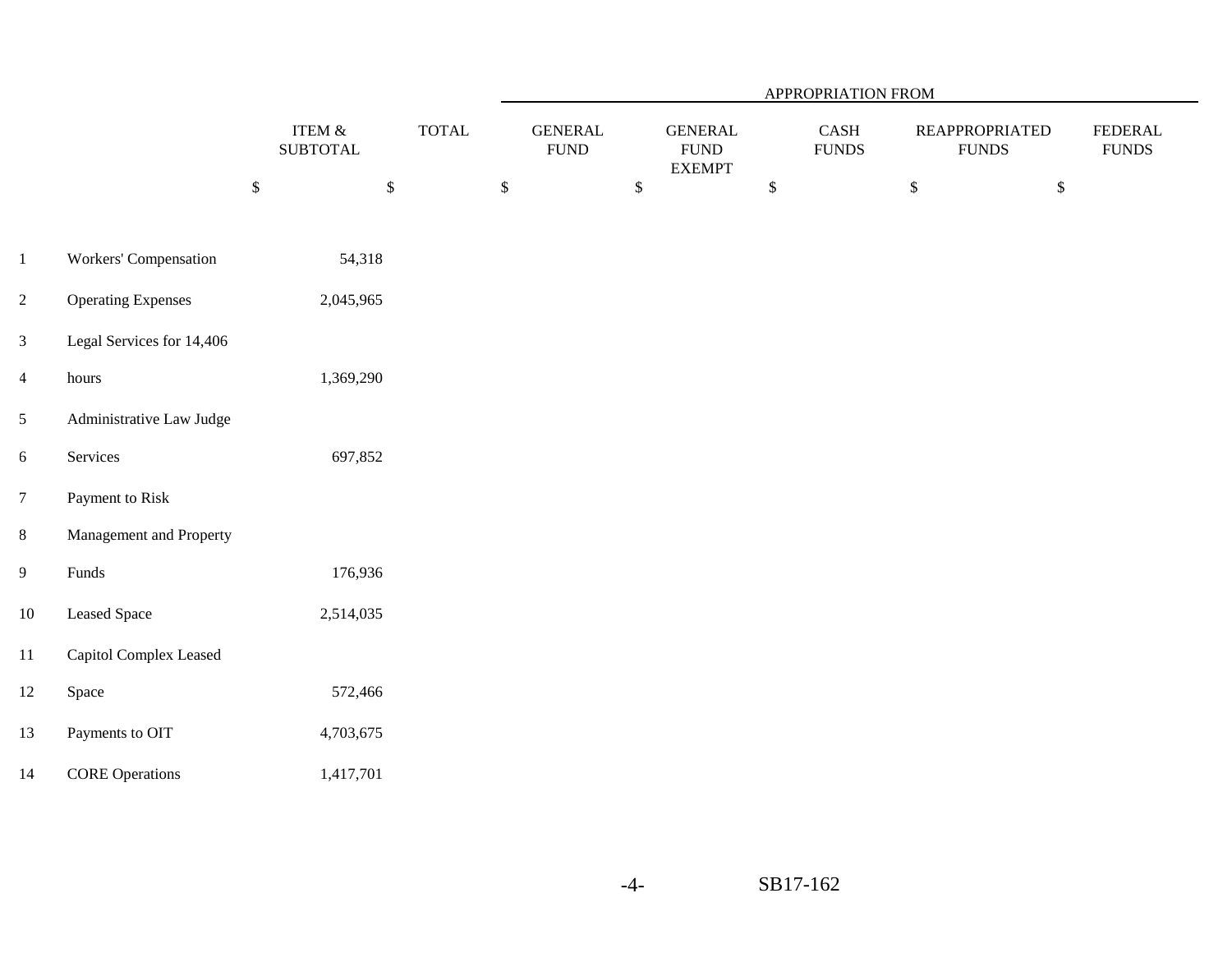|                |                            |                              |              | APPROPRIATION FROM |                               |    |                                                |    |                          |                           |                                       |                                |
|----------------|----------------------------|------------------------------|--------------|--------------------|-------------------------------|----|------------------------------------------------|----|--------------------------|---------------------------|---------------------------------------|--------------------------------|
|                |                            | ITEM $\&$<br><b>SUBTOTAL</b> | <b>TOTAL</b> |                    | <b>GENERAL</b><br><b>FUND</b> |    | <b>GENERAL</b><br><b>FUND</b><br><b>EXEMPT</b> |    | CASH<br><b>FUNDS</b>     |                           | <b>REAPPROPRIATED</b><br><b>FUNDS</b> | <b>FEDERAL</b><br><b>FUNDS</b> |
|                |                            | \$<br>$\$\,$                 |              | \$                 |                               | \$ |                                                | \$ |                          | $\boldsymbol{\mathsf{S}}$ | $\$$                                  |                                |
|                |                            |                              |              |                    |                               |    |                                                |    |                          |                           |                                       |                                |
| $\mathbf{1}$   | Scholarships for Research  |                              |              |                    |                               |    |                                                |    |                          |                           |                                       |                                |
| $\overline{2}$ | Using the All-Payer Claims |                              |              |                    |                               |    |                                                |    |                          |                           |                                       |                                |
| $\overline{3}$ | Database <sup>10</sup>     | 500,000                      |              |                    |                               |    |                                                |    |                          |                           |                                       |                                |
| $\overline{4}$ | General Professional       |                              |              |                    |                               |    |                                                |    |                          |                           |                                       |                                |
| 5 <sup>5</sup> | Services and Special       |                              |              |                    |                               |    |                                                |    |                          |                           |                                       |                                |
| 6              | Projects <sup>11</sup>     | 6,625,237                    |              |                    |                               |    |                                                |    |                          |                           |                                       |                                |
| $\overline{7}$ |                            | 6,825,237                    |              |                    |                               |    |                                                |    |                          |                           |                                       |                                |
| 8              |                            | 56,593,519                   |              |                    | 20,452,957                    |    |                                                |    | $6,004,599$ <sup>*</sup> |                           | $1,754,456^b$                         | $28,381,507$ (I)               |
| 9              |                            | 56,793,519                   |              |                    | 20,502,957                    |    |                                                |    | 6,054,599 <sup>a</sup>   |                           |                                       | 28,481,507(I)                  |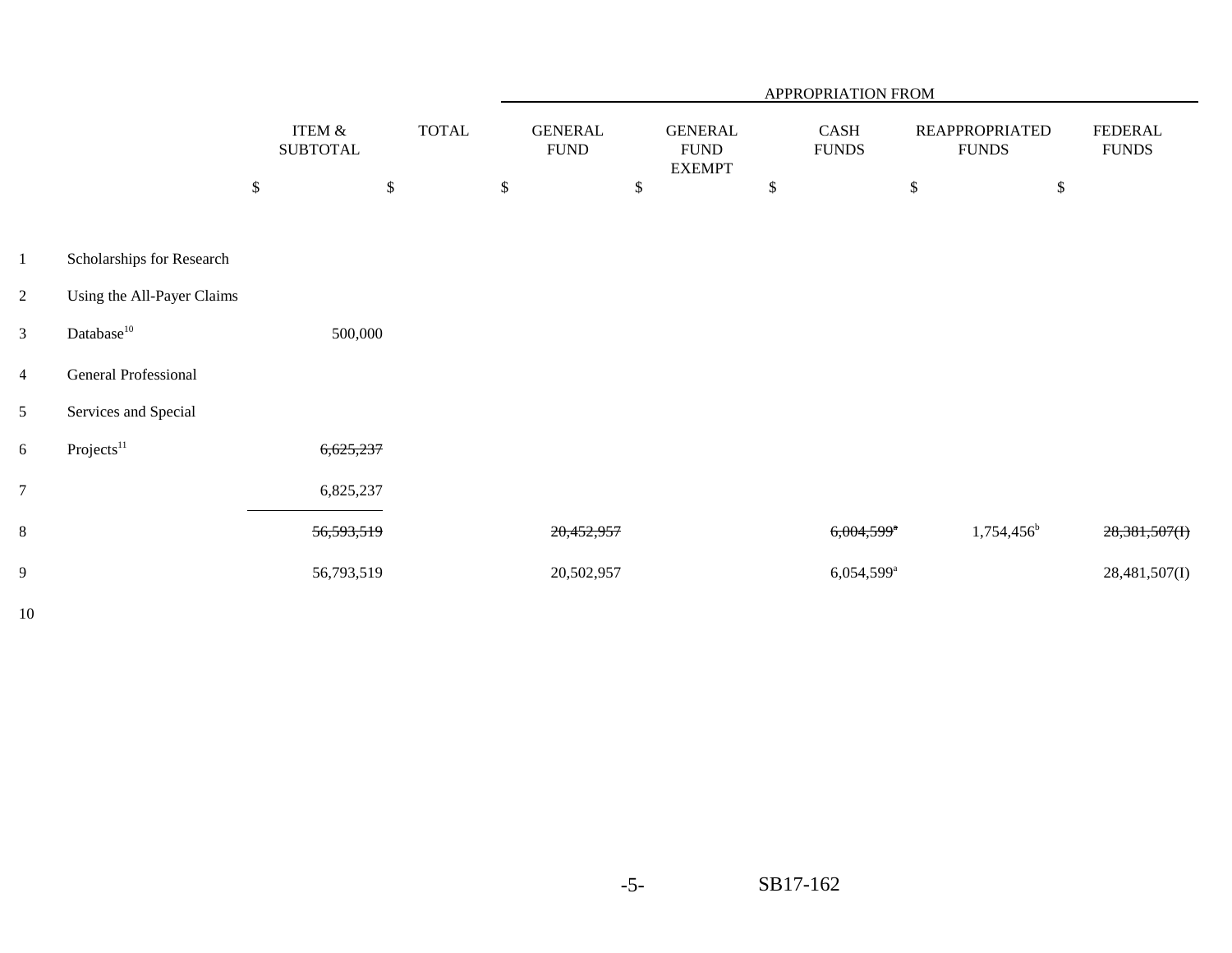|                   |              | APPROPRIATION FROM |               |              |                       |                |  |  |  |  |  |  |  |
|-------------------|--------------|--------------------|---------------|--------------|-----------------------|----------------|--|--|--|--|--|--|--|
|                   |              |                    |               |              |                       |                |  |  |  |  |  |  |  |
| <b>ITEM &amp;</b> | <b>TOTAL</b> | <b>GENERAL</b>     | GENERAL       | CASH         | <b>REAPPROPRIATED</b> | <b>FEDERAL</b> |  |  |  |  |  |  |  |
| <b>SUBTOTAL</b>   |              | <b>FUND</b>        | <b>FUND</b>   | <b>FUNDS</b> | <b>FUNDS</b>          | <b>FUNDS</b>   |  |  |  |  |  |  |  |
|                   |              |                    | <b>EXEMPT</b> |              |                       |                |  |  |  |  |  |  |  |
|                   |              |                    |               |              |                       |                |  |  |  |  |  |  |  |

<sup>a</sup> Of this amount, \$4,866,730 \$4,916,730 shall be from the Hospital Provider Fee Cash Fund created in Section 25.5-4-402.3 (4) (a), C.R.S., \$290,819 shall be from the Children's Basic 2 Health Plan Trust created in Section 25.5-8-105 (1), C.R.S., \$250,000 shall be from the Nursing Home Penalty Cash Fund created in Section 25.5-6-205 (3) (a), C.R.S., \$146,034 shall 3 be from the Medicaid Nursing Facility Cash Fund created in Section 25.5-6-203 (2) (a), C.R.S., \$80,786 shall be from estate recoveries, \$34,523 shall be from the Service Fee Fund created 4in Section 25.5-6-204 (1) (c) (II), C.R.S., \$78,536 shall be from the Colorado Health Care Services Fund created in Section 25.5-3-112 (1) (a), C.R.S., \$66,238 shall be from the Primary 5Care Fund created in Section 24-22-117 (2) (b) (I), C.R.S., \$64,111 shall be from the Adult Dental Fund created in Section 25.5-5-207 (4) (a), C.R.S., \$46,928 shall be from the Colorado 6 Autism Treatment Fund created in Section 25.5-6-805 (1), C.R.S., \$45,367 shall be from the Intellectual and Developmental Disabilities Services Cash Fund created in Section 7 25.5-10-207 (1), C.R.S., \$30,694 shall be from the Breast and Cervical Cancer Prevention and Treatment Fund created in Section 25.5-5-308 (8) (a) (I), C.R.S., and \$3,833 shall be from 8the Department of Health Care Policy and Financing Cash Fund created in Section 25.5-1-109, C.R.S.

<sup>b</sup> Of this amount, \$695,366 shall be from statewide indirect cost recoveries, \$523,266 shall be transferred from the Department of Human Services from the Health Care and Economic 10 Security Staff Development Center line item appropriation, \$347,175 shall be transferred from the Colorado Benefits Management System, Health Care and Economic Security Staff 11 Development Center line item appropriation in this department, and \$188,649 shall be transferred from the Public School Health Services line item appropriation in the Other Medical 12Services division of this department.

- 13
- 14
- 15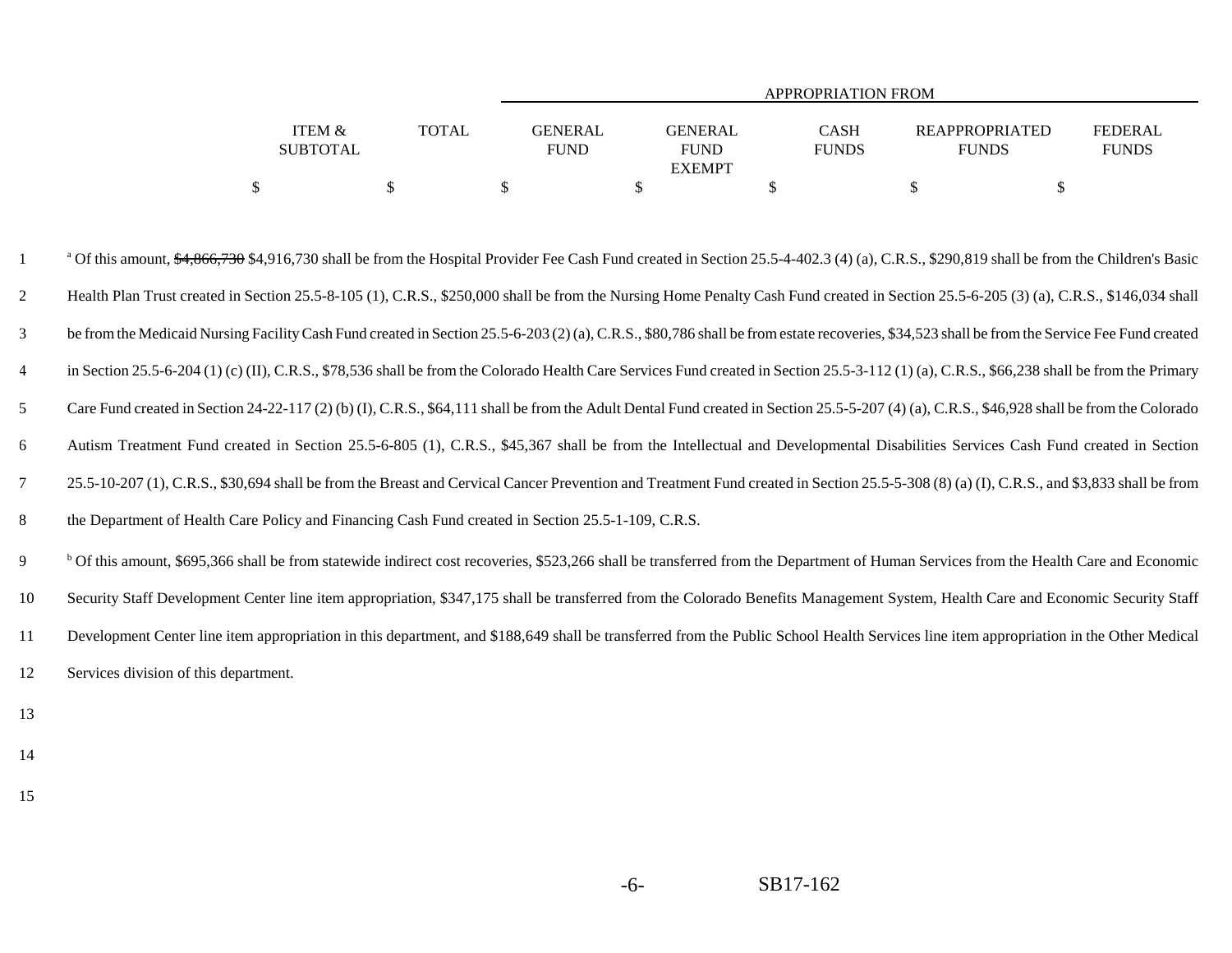|                |                                         |                                      |              |                               |                                                 | APPROPRIATION FROM   |                                       |                                |
|----------------|-----------------------------------------|--------------------------------------|--------------|-------------------------------|-------------------------------------------------|----------------------|---------------------------------------|--------------------------------|
|                |                                         | <b>ITEM &amp;</b><br><b>SUBTOTAL</b> | <b>TOTAL</b> | <b>GENERAL</b><br><b>FUND</b> | <b>GENERAL</b><br>${\rm FUND}$<br><b>EXEMPT</b> | CASH<br><b>FUNDS</b> | <b>REAPPROPRIATED</b><br><b>FUNDS</b> | <b>FEDERAL</b><br><b>FUNDS</b> |
|                |                                         | $\mathbb{S}$<br>$\$$                 |              | $\$$                          | $\$$                                            | \$                   | $\mathbb{S}$<br>$\mathbb{S}$          |                                |
| $\mathbf{1}$   | (B) Transfers to/from Other Departments |                                      |              |                               |                                                 |                      |                                       |                                |
| $\mathbf{2}$   | Transfer to Department of               |                                      |              |                               |                                                 |                      |                                       |                                |
| $\mathfrak{Z}$ | Public Health and                       |                                      |              |                               |                                                 |                      |                                       |                                |
| $\overline{4}$ | <b>Environment for Facility</b>         |                                      |              |                               |                                                 |                      |                                       |                                |
| 5              | Survey and Certification                | 6,398,594                            |              | 2,469,927(M)                  |                                                 |                      |                                       | 3,928,667                      |
| 6              | <b>Transfer from Department</b>         |                                      |              |                               |                                                 |                      |                                       |                                |
| $\overline{7}$ | of Human Services for                   |                                      |              |                               |                                                 |                      |                                       |                                |
| $8\,$          | Nurse Home Visitor                      |                                      |              |                               |                                                 |                      |                                       |                                |
| 9              | Program                                 | 3,010,000                            |              |                               |                                                 |                      | 1,498,980 <sup>a</sup>                | 1,511,020(I)                   |
| $10\,$         | Transfer to Department of               |                                      |              |                               |                                                 |                      |                                       |                                |
| 11             | Public Health and                       |                                      |              |                               |                                                 |                      |                                       |                                |
| 12             | <b>Environment for Prenatal</b>         |                                      |              |                               |                                                 |                      |                                       |                                |
| 13             | <b>Statistical Information</b>          | 5,887                                |              | 2,944(M)                      |                                                 |                      |                                       | 2,943                          |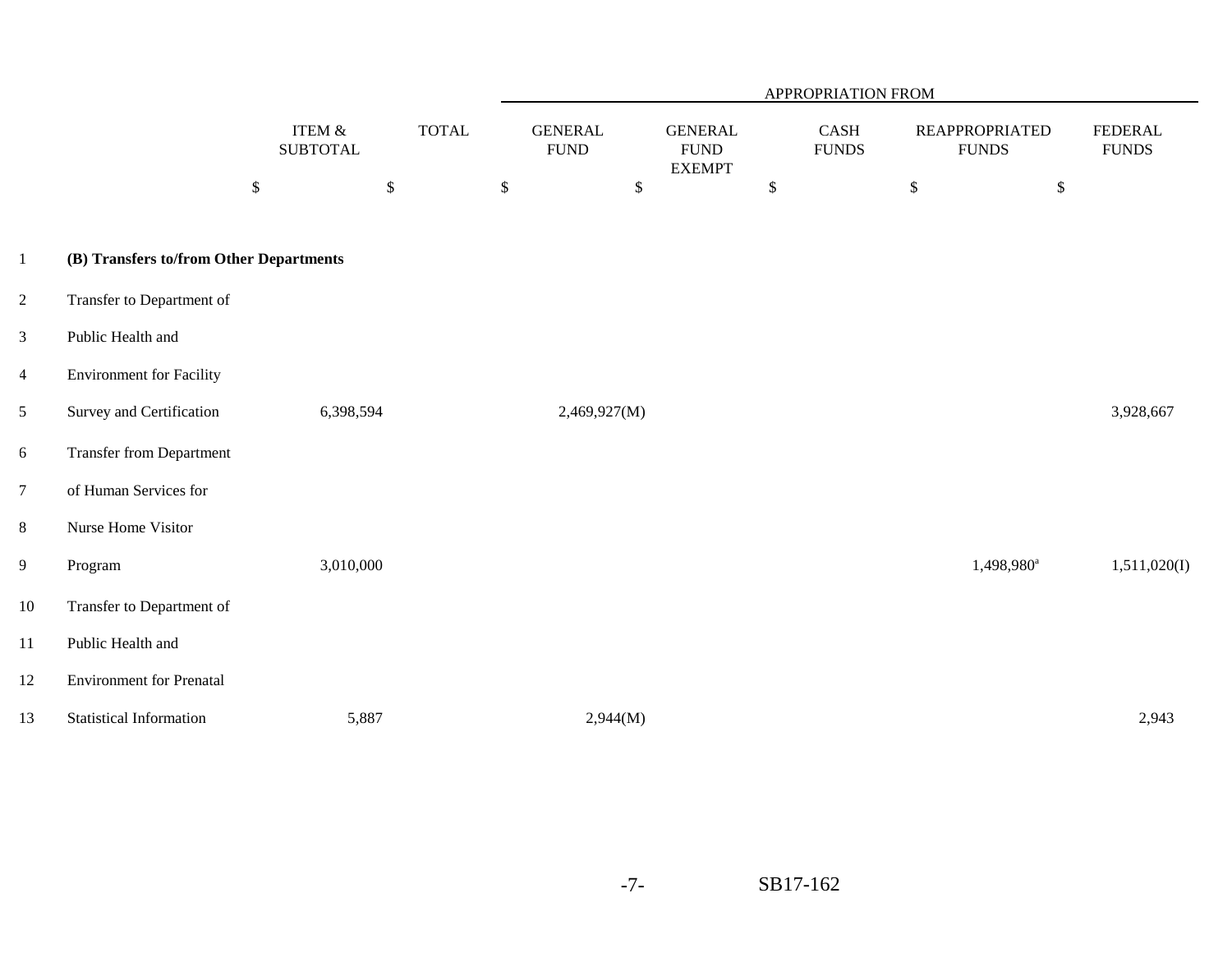|                |                                    |                              | APPROPRIATION FROM |                               |                                                 |                                       |                                       |                                    |
|----------------|------------------------------------|------------------------------|--------------------|-------------------------------|-------------------------------------------------|---------------------------------------|---------------------------------------|------------------------------------|
|                |                                    | ITEM $\&$<br><b>SUBTOTAL</b> | <b>TOTAL</b>       | <b>GENERAL</b><br><b>FUND</b> | <b>GENERAL</b><br>${\rm FUND}$<br><b>EXEMPT</b> | $\operatorname{CASH}$<br><b>FUNDS</b> | <b>REAPPROPRIATED</b><br><b>FUNDS</b> | <b>FEDERAL</b><br>${\hbox{FUNDS}}$ |
|                |                                    | $\mathbb{S}$<br>$\mathbb{S}$ | $\mathbb{S}$       | $\$\,$                        |                                                 | $\mathbb{S}$                          | $\mathbb{S}$<br>$\mathbb{S}$          |                                    |
| $\mathbf{1}$   | Transfer to Department of          |                              |                    |                               |                                                 |                                       |                                       |                                    |
| $\overline{c}$ | Regulatory Agencies for            |                              |                    |                               |                                                 |                                       |                                       |                                    |
| 3              | Nurse Aide Certification           | 324,041                      |                    | 147,369(M)                    |                                                 |                                       | $14,652^b$                            | 162,020                            |
| $\overline{4}$ | Transfer to Department of          |                              |                    |                               |                                                 |                                       |                                       |                                    |
| $\mathfrak{S}$ | Regulatory Agencies for            |                              |                    |                               |                                                 |                                       |                                       |                                    |
| $\sqrt{6}$     | Reviews                            | 10,000                       |                    | 5,000(M)                      |                                                 |                                       |                                       | 5,000                              |
| $\overline{7}$ | Transfer to Department of          |                              |                    |                               |                                                 |                                       |                                       |                                    |
| $8\,$          | <b>Education for Public School</b> |                              |                    |                               |                                                 |                                       |                                       |                                    |
| $\overline{9}$ | <b>Health Services</b>             |                              |                    |                               |                                                 |                                       |                                       |                                    |
| $10\,$         | Administration                     | 170,979                      |                    |                               |                                                 |                                       | 170,979 <sup>c</sup>                  |                                    |
| $11\,$         | Transfer to Department of          |                              |                    |                               |                                                 |                                       |                                       |                                    |
| 12             | Local Affairs for Home             |                              |                    |                               |                                                 |                                       |                                       |                                    |
| 13             | Modifications Benefit              |                              |                    |                               |                                                 |                                       |                                       |                                    |
| 14             | Administration                     | 219,356                      |                    | 109,678(M)                    |                                                 |                                       |                                       | 109,678                            |
| 15             |                                    | 10,138,857                   |                    |                               |                                                 |                                       |                                       |                                    |

-8-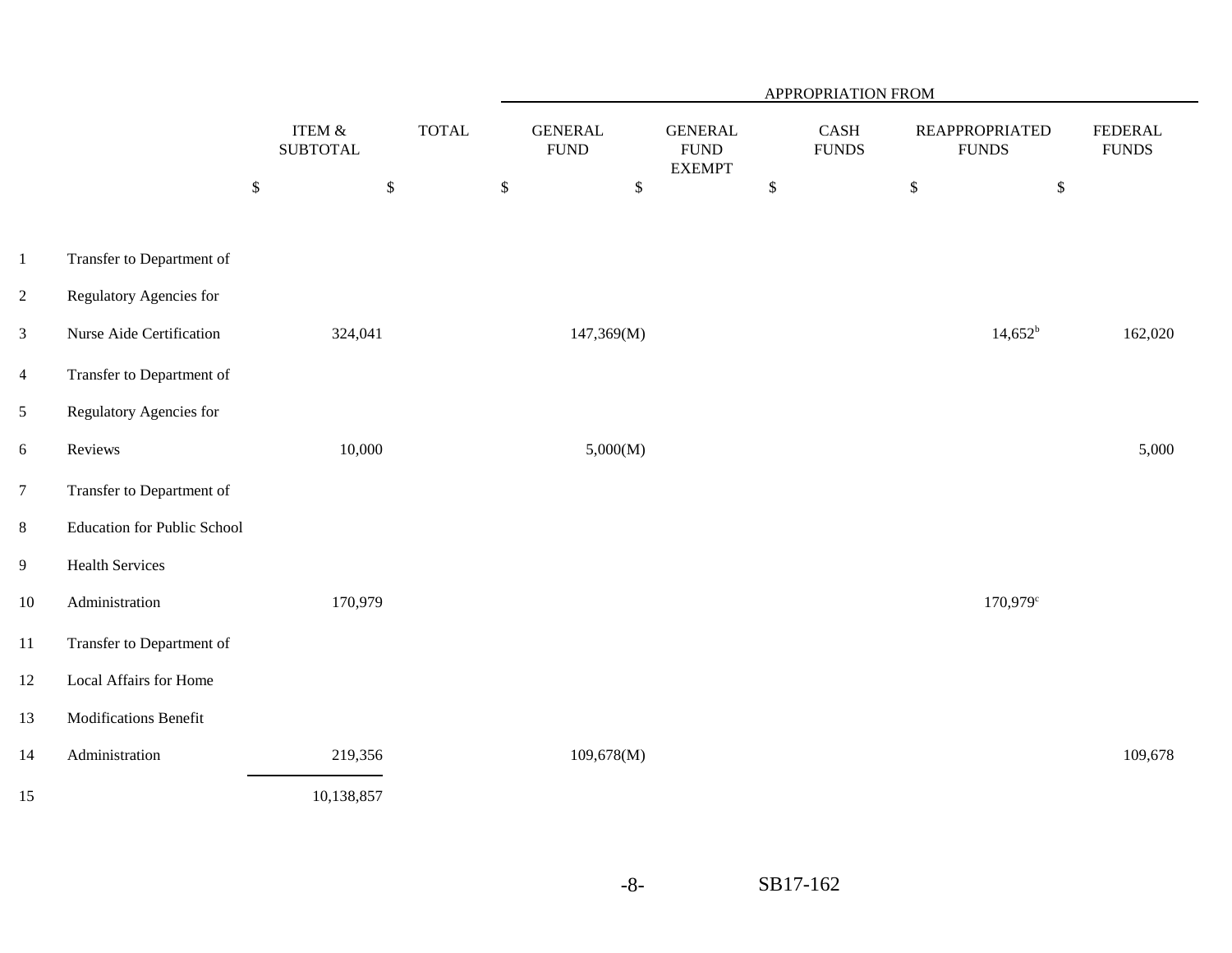|                |                                                                                                                                                                         |                                      |               | APPROPRIATION FROM                                                                                                                                                                    |                                                |                          |                                       |                                |  |  |  |  |  |
|----------------|-------------------------------------------------------------------------------------------------------------------------------------------------------------------------|--------------------------------------|---------------|---------------------------------------------------------------------------------------------------------------------------------------------------------------------------------------|------------------------------------------------|--------------------------|---------------------------------------|--------------------------------|--|--|--|--|--|
|                |                                                                                                                                                                         | <b>ITEM &amp;</b><br><b>SUBTOTAL</b> | <b>TOTAL</b>  | <b>GENERAL</b><br><b>FUND</b>                                                                                                                                                         | <b>GENERAL</b><br><b>FUND</b><br><b>EXEMPT</b> | CASH<br><b>FUNDS</b>     | <b>REAPPROPRIATED</b><br><b>FUNDS</b> | <b>FEDERAL</b><br><b>FUNDS</b> |  |  |  |  |  |
|                |                                                                                                                                                                         | \$<br>$\mathcal{S}$                  | $\mathcal{S}$ |                                                                                                                                                                                       | $\mathbb{S}$                                   | \$                       | $\mathcal{S}$<br>$\mathbb{S}$         |                                |  |  |  |  |  |
|                |                                                                                                                                                                         |                                      |               |                                                                                                                                                                                       |                                                |                          |                                       |                                |  |  |  |  |  |
| -1             |                                                                                                                                                                         |                                      |               |                                                                                                                                                                                       |                                                |                          |                                       |                                |  |  |  |  |  |
| $\overline{2}$ |                                                                                                                                                                         |                                      |               |                                                                                                                                                                                       |                                                |                          |                                       |                                |  |  |  |  |  |
| 3              | <sup>a</sup> This amount shall be transferred from the Department of Human Services from the Nurse Home Visitor Program line item appropriation.                        |                                      |               |                                                                                                                                                                                       |                                                |                          |                                       |                                |  |  |  |  |  |
| $\overline{4}$ |                                                                                                                                                                         |                                      |               | <sup>b</sup> This amount shall be transferred from the Department of Regulatory Agencies from the Payments to Department of Health Care Policy and Financing line item appropriation. |                                                |                          |                                       |                                |  |  |  |  |  |
| $\mathfrak{S}$ | <sup>c</sup> This amount shall be transferred from the Public School Health Services line item appropriation in the Other Medical Services division of this department. |                                      |               |                                                                                                                                                                                       |                                                |                          |                                       |                                |  |  |  |  |  |
| 6              |                                                                                                                                                                         |                                      |               |                                                                                                                                                                                       |                                                |                          |                                       |                                |  |  |  |  |  |
| 7              |                                                                                                                                                                         |                                      |               |                                                                                                                                                                                       |                                                |                          |                                       |                                |  |  |  |  |  |
| 8              |                                                                                                                                                                         |                                      |               |                                                                                                                                                                                       |                                                |                          |                                       |                                |  |  |  |  |  |
| 9              | (C) Information Technology Contracts and Projects                                                                                                                       |                                      |               |                                                                                                                                                                                       |                                                |                          |                                       |                                |  |  |  |  |  |
| 10             | <b>Medicaid Management</b>                                                                                                                                              |                                      |               |                                                                                                                                                                                       |                                                |                          |                                       |                                |  |  |  |  |  |
| 11             | <b>Information System</b>                                                                                                                                               |                                      |               |                                                                                                                                                                                       |                                                |                          |                                       |                                |  |  |  |  |  |
| 12             | Maintenance and Projects <sup>12</sup>                                                                                                                                  | 35,263,793                           |               | 7,198,178(M)                                                                                                                                                                          |                                                | $2,209,009$ <sup>a</sup> | $293,350^b$                           | 25,563,256                     |  |  |  |  |  |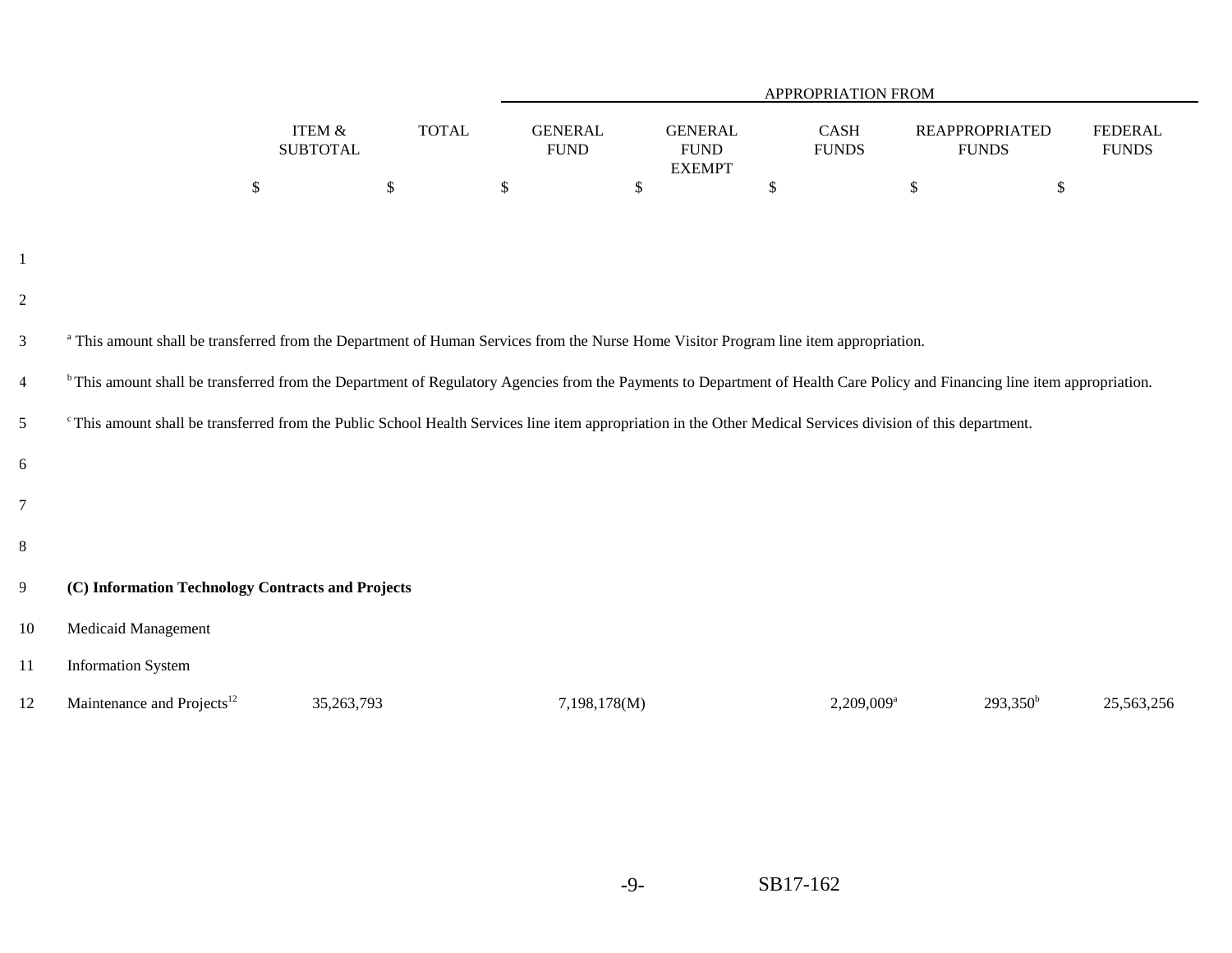|                |                                 |                                      |              | APPROPRIATION FROM            |            |                                                |                      |                                       |                                |  |  |  |
|----------------|---------------------------------|--------------------------------------|--------------|-------------------------------|------------|------------------------------------------------|----------------------|---------------------------------------|--------------------------------|--|--|--|
|                |                                 | <b>ITEM &amp;</b><br><b>SUBTOTAL</b> | <b>TOTAL</b> | <b>GENERAL</b><br><b>FUND</b> |            | <b>GENERAL</b><br><b>FUND</b><br><b>EXEMPT</b> | CASH<br><b>FUNDS</b> | <b>REAPPROPRIATED</b><br><b>FUNDS</b> | <b>FEDERAL</b><br><b>FUNDS</b> |  |  |  |
|                |                                 | $\$$                                 | \$           | $\mathbb{S}$                  | $\$$       | $\mathbb{S}$                                   | $\mathbb{S}$         | $\mathbb{S}$                          |                                |  |  |  |
| $\,1$          | Medicaid Management             |                                      |              |                               |            |                                                |                      |                                       |                                |  |  |  |
| $\overline{2}$ | <b>Information System</b>       |                                      |              |                               |            |                                                |                      |                                       |                                |  |  |  |
| $\mathfrak{Z}$ | <b>Reprocurement Contracted</b> |                                      |              |                               |            |                                                |                      |                                       |                                |  |  |  |
| $\overline{4}$ | Staff                           | 5,145,018                            |              |                               | 431,304(M) |                                                | 134,757 <sup>c</sup> |                                       | 4,578,957                      |  |  |  |
| $\mathfrak{S}$ | Medicaid Management             |                                      |              |                               |            |                                                |                      |                                       |                                |  |  |  |
| 6              | <b>Information System</b>       |                                      |              |                               |            |                                                |                      |                                       |                                |  |  |  |
| $\overline{7}$ | Reprocurement Contracts         | 26,916,597                           |              | 2,615,317(M)                  |            |                                                | 701,879 <sup>d</sup> |                                       | 23,599,401                     |  |  |  |
| 8              | <b>Fraud Detection Software</b> |                                      |              |                               |            |                                                |                      |                                       |                                |  |  |  |
| 9              | Contract                        | 250,000                              |              |                               | 62,500(M)  |                                                |                      |                                       | 187,500                        |  |  |  |
| $10\,$         | Colorado Benefits               |                                      |              |                               |            |                                                |                      |                                       |                                |  |  |  |
| 11             | Management Systems,             |                                      |              |                               |            |                                                |                      |                                       |                                |  |  |  |
| 12             | Operating and Contract          |                                      |              |                               |            |                                                |                      |                                       |                                |  |  |  |
| 13             | Expenses $^{13, 14}$            | 23,132,658                           |              | 7,691,683                     |            |                                                | $3,319,100^{\circ}$  | $87,981$ <sup>f</sup>                 | 12,033,894                     |  |  |  |
| 14             |                                 | 21,856,412                           |              | 5,555,972                     |            |                                                | $2,486,415^e$        | $53,221$ <sup>f</sup>                 | 13,760,804                     |  |  |  |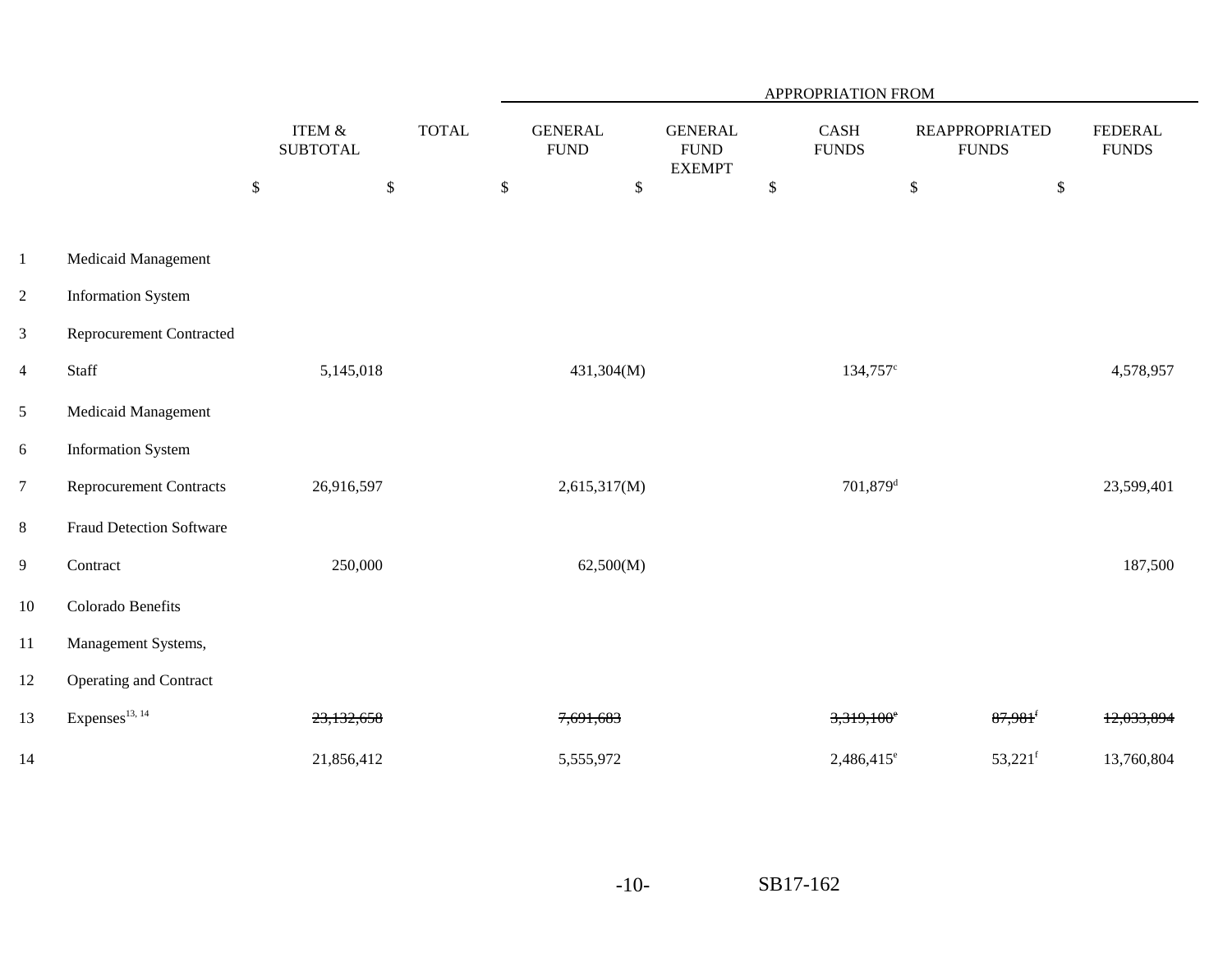|                         |                                   |                                      |              | APPROPRIATION FROM             |             |                                                 |              |                       |                                       |                                 |
|-------------------------|-----------------------------------|--------------------------------------|--------------|--------------------------------|-------------|-------------------------------------------------|--------------|-----------------------|---------------------------------------|---------------------------------|
|                         |                                   | <b>ITEM &amp;</b><br><b>SUBTOTAL</b> | <b>TOTAL</b> | <b>GENERAL</b><br>${\rm FUND}$ |             | <b>GENERAL</b><br>${\rm FUND}$<br><b>EXEMPT</b> |              | CASH<br>${\rm FUNDS}$ | <b>REAPPROPRIATED</b><br><b>FUNDS</b> | <b>FEDERAL</b><br>${\rm FUNDS}$ |
|                         |                                   | $\sqrt$<br>$\mathbb{S}$              |              | $\,$                           | $\mathbb S$ |                                                 | $\mathbb{S}$ |                       | $\boldsymbol{\mathsf{S}}$             | $\mathbb{S}$                    |
|                         |                                   |                                      |              |                                |             |                                                 |              |                       |                                       |                                 |
| $\mathbf{1}$            | Colorado Benefits                 |                                      |              |                                |             |                                                 |              |                       |                                       |                                 |
| $\overline{c}$          | Management Systems,               |                                      |              |                                |             |                                                 |              |                       |                                       |                                 |
| $\overline{3}$          | Health Care and Economic          |                                      |              |                                |             |                                                 |              |                       |                                       |                                 |
| $\overline{\mathbf{4}}$ | <b>Security Staff Development</b> |                                      |              |                                |             |                                                 |              |                       |                                       |                                 |
| 5                       | Center <sup>14</sup>              | 648,441                              |              | 232,139                        |             |                                                 |              | $90,321$ <sup>e</sup> | $2,617$ <sup>f</sup>                  | 323,364                         |
| 6                       |                                   | 681,803                              |              | 244,624                        |             |                                                 |              | $95,126^e$            | $1,711$ <sup>f</sup>                  | 340,342                         |
| $\overline{7}$          | Health Information                |                                      |              |                                |             |                                                 |              |                       |                                       |                                 |
| 8                       | Exchange Maintenance and          |                                      |              |                                |             |                                                 |              |                       |                                       |                                 |
| 9                       | Projects                          | 10,622,455                           |              | 2,046,246(M)                   |             |                                                 |              |                       |                                       | 8,576,209                       |
| $10\,$                  | <b>CONNECT FOR HEALTH</b>         |                                      |              |                                |             |                                                 |              |                       |                                       |                                 |
| 11                      | <b>COLORADO SYSTEMS</b>           | 669,757                              |              |                                |             |                                                 |              | $122,690^{\rm g}$     |                                       | 547,067                         |
| 12                      |                                   | 101,978,962                          |              |                                |             |                                                 |              |                       |                                       |                                 |
| 13                      |                                   | 101,405,835                          |              |                                |             |                                                 |              |                       |                                       |                                 |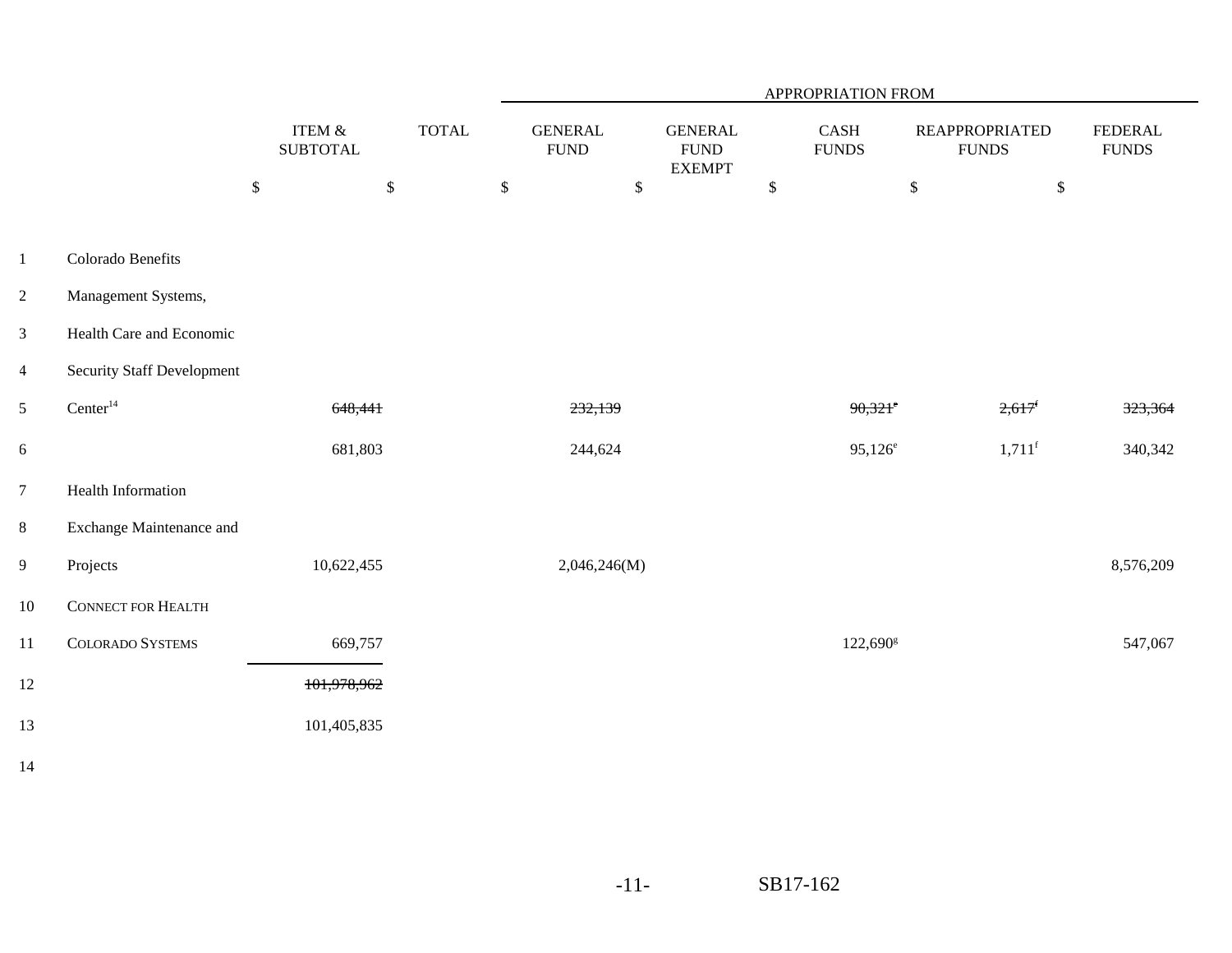|                   |              |             | APPROPRIATION FROM |              |                       |                |  |  |  |  |  |  |  |
|-------------------|--------------|-------------|--------------------|--------------|-----------------------|----------------|--|--|--|--|--|--|--|
|                   |              |             |                    |              |                       |                |  |  |  |  |  |  |  |
| <b>ITEM &amp;</b> | <b>TOTAL</b> | GENERAL     | <b>GENERAL</b>     | CASH         | <b>REAPPROPRIATED</b> | <b>FEDERAL</b> |  |  |  |  |  |  |  |
| <b>SUBTOTAL</b>   |              | <b>FUND</b> | <b>FUND</b>        | <b>FUNDS</b> | <b>FUNDS</b>          | <b>FUNDS</b>   |  |  |  |  |  |  |  |
|                   |              |             | <b>EXEMPT</b>      |              |                       |                |  |  |  |  |  |  |  |
|                   |              |             |                    |              |                       |                |  |  |  |  |  |  |  |

<sup>a</sup> Of this amount, \$1,782,853 shall be from the Hospital Provider Fee Cash Fund created in Section 25.5-4-402.3 (4) (a), C.R.S., \$304,991 shall be from the Children's Basic Health Plan 2 Trust created in Section 25.5-8-105 (1), C.R.S., \$119,280 shall be from the Department of Health Care Policy and Financing Cash Fund created in Section 25.5-1-109, C.R.S., and \$1,885 3shall be from the Colorado Autism Treatment Fund created in Section 25.5-6-805 (1), C.R.S.

<sup>6</sup> Of this amount, \$195,369 shall be transferred from the Public School Health Services line item appropriation in the Other Medical Services division of this department and \$97,981

5shall be transferred from the Old Age Pension State Medical Program line item appropriation in the Other Medical Services division of this department.

 $\sim$   $\cdot$  Of this amount, \$97,693 shall be from the Hospital Provider Fee Cash Fund created in Section 25.5-4-402.3 (4) (a), C.R.S., and \$37,064 shall be from the Children's Basic Health Plan 7Trust created in Section 25.5-8-105 (1), C.R.S.

<sup>d</sup> Of this amount, \$506,114 shall be from the Hospital Provider Fee Cash Fund created in Section 25.5-4-402.3 (4) (a), C.R.S., and \$195,765 shall be from the Children's Basic Health

9Plan Trust created in Section 25.5-8-105 (1), C.R.S.

<sup>e</sup> Of these amounts, <del>\$3,384,194</del> \$2,559,309 shall be from the Hospital Provider Fee Cash Fund created in Section 25.5-4-402.3 (4) (a), C.R.S., \$19,386 shall be from the Breast and

11Cervical Cancer Prevention and Treatment Fund created in Section 25.5-5-308 (8) (a) (I), C.R.S., and \$5,841 \$2,846 shall be from the Children's Basic Health Plan Trust created in Section

1225.5-8-105 (1), C.R.S.

f 13 These amounts shall be transferred from the Old Age Pension State Medical Program line item appropriation in the Other Medical Services division of this department.

14 FIHIS AMOUNT REPRESENTS PUBLIC FUNDS CERTIFIED AS EXPENDITURES INCURRED BY CONNECT FOR HEALTH COLORADO THAT ARE ELIGIBLE FOR FEDERAL FINANCIAL PARTICIPATION 15UNDER THE MEDICAID PROGRAM.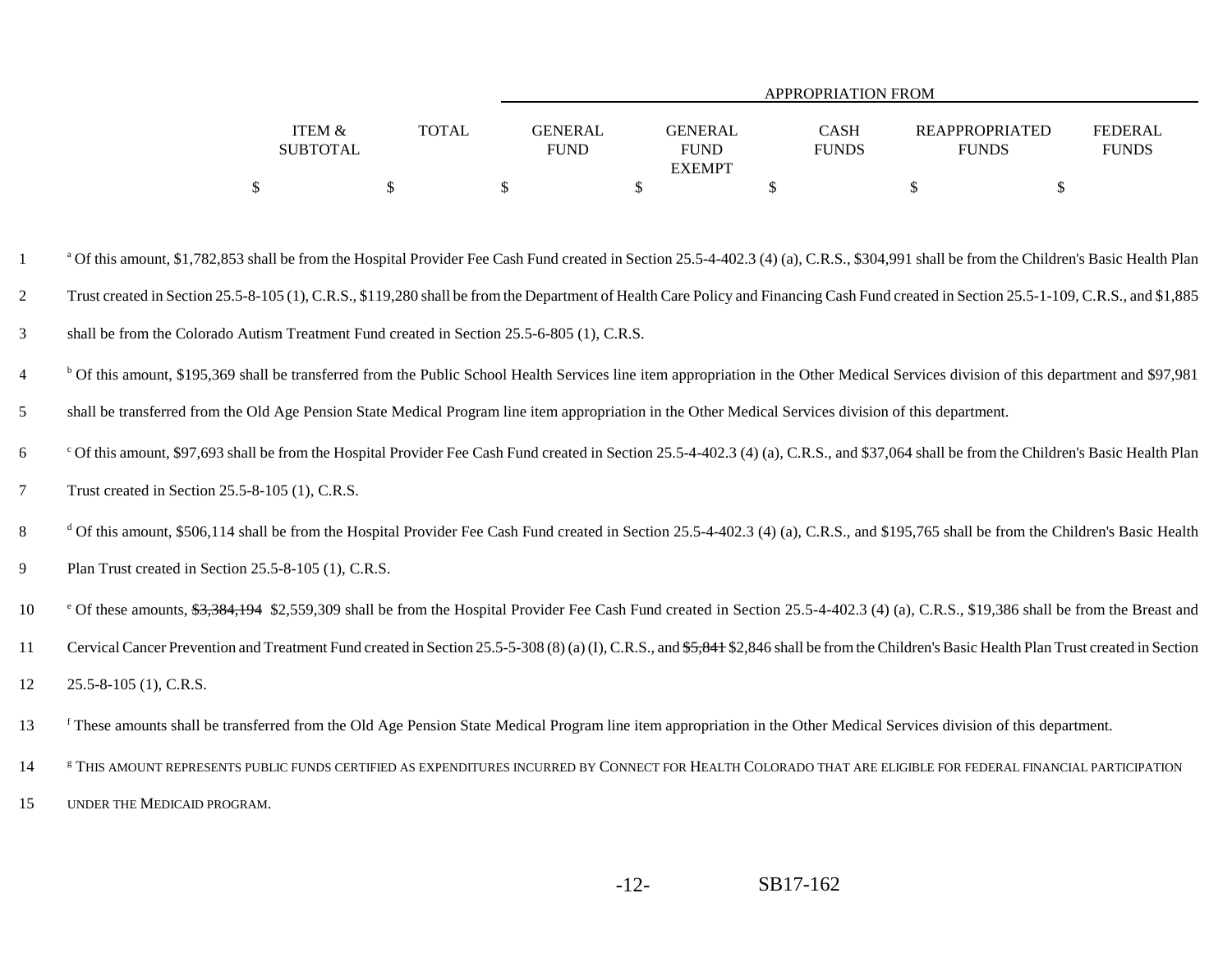|                |                                                    |                                   |              | <b>APPROPRIATION FROM</b>     |                                                |                        |                                       |                                |  |  |
|----------------|----------------------------------------------------|-----------------------------------|--------------|-------------------------------|------------------------------------------------|------------------------|---------------------------------------|--------------------------------|--|--|
|                |                                                    | ITEM $\&$<br><b>SUBTOTAL</b>      | <b>TOTAL</b> | <b>GENERAL</b><br><b>FUND</b> | <b>GENERAL</b><br><b>FUND</b><br><b>EXEMPT</b> | CASH<br><b>FUNDS</b>   | <b>REAPPROPRIATED</b><br><b>FUNDS</b> | <b>FEDERAL</b><br><b>FUNDS</b> |  |  |
|                |                                                    | $\$$<br>$\boldsymbol{\mathsf{S}}$ | \$           | $\mathbb{S}$                  | $\$$                                           |                        | $\$\,$<br>$\mathbb{S}$                |                                |  |  |
|                |                                                    |                                   |              |                               |                                                |                        |                                       |                                |  |  |
| $\mathbf{1}$   |                                                    |                                   |              |                               |                                                |                        |                                       |                                |  |  |
| $\overline{2}$ | (D) Eligibility Determinations and Client Services |                                   |              |                               |                                                |                        |                                       |                                |  |  |
| 3              | Medical Identification Cards                       | 278,974                           |              | 90,988(M)                     |                                                | 44,587 <sup>a</sup>    | 28 <sup>b</sup>                       | 143,371                        |  |  |
| $\overline{4}$ | Contracts for Special                              |                                   |              |                               |                                                |                        |                                       |                                |  |  |
| 5              | <b>Eligibility Determinations</b>                  | 11,402,297                        |              | 969,756(M)                    |                                                | 4,343,468 <sup>c</sup> |                                       | 6,089,073                      |  |  |
| 6              | County Administration                              | 45,998,063                        |              | 11,114,448(M)                 |                                                | 5,859,623 $(I)^d$      |                                       | 29,023,992                     |  |  |
| $\overline{7}$ | Hospital Provider Fee                              |                                   |              |                               |                                                |                        |                                       |                                |  |  |
| $8\,$          | County Administration                              | 15,748,868                        |              |                               |                                                | 4,945,446 <sup>e</sup> |                                       | 10,803,422(I)                  |  |  |
| $\overline{9}$ | <b>Medical Assistance Sites</b>                    | 1,531,968                         |              |                               |                                                | 402,984 <sup>e</sup>   |                                       | 1,128,984                      |  |  |
| 10             | Administrative Case                                |                                   |              |                               |                                                |                        |                                       |                                |  |  |
| 11             | Management                                         | 869,744                           |              | 434,872(M)                    |                                                |                        |                                       | 434,872                        |  |  |
| 12             | Customer Outreach <sup>12</sup>                    | 5,741,256                         |              | 2,474,880(M)                  |                                                | $336,621^e$            |                                       | 2,929,755                      |  |  |
| 13             | <b>Centralized Eligibility</b>                     |                                   |              |                               |                                                |                        |                                       |                                |  |  |
| 14             | Vendor Contract Project                            | 5,053,644                         |              |                               |                                                | 1,745,342 <sup>e</sup> |                                       | 3,308,302(I)                   |  |  |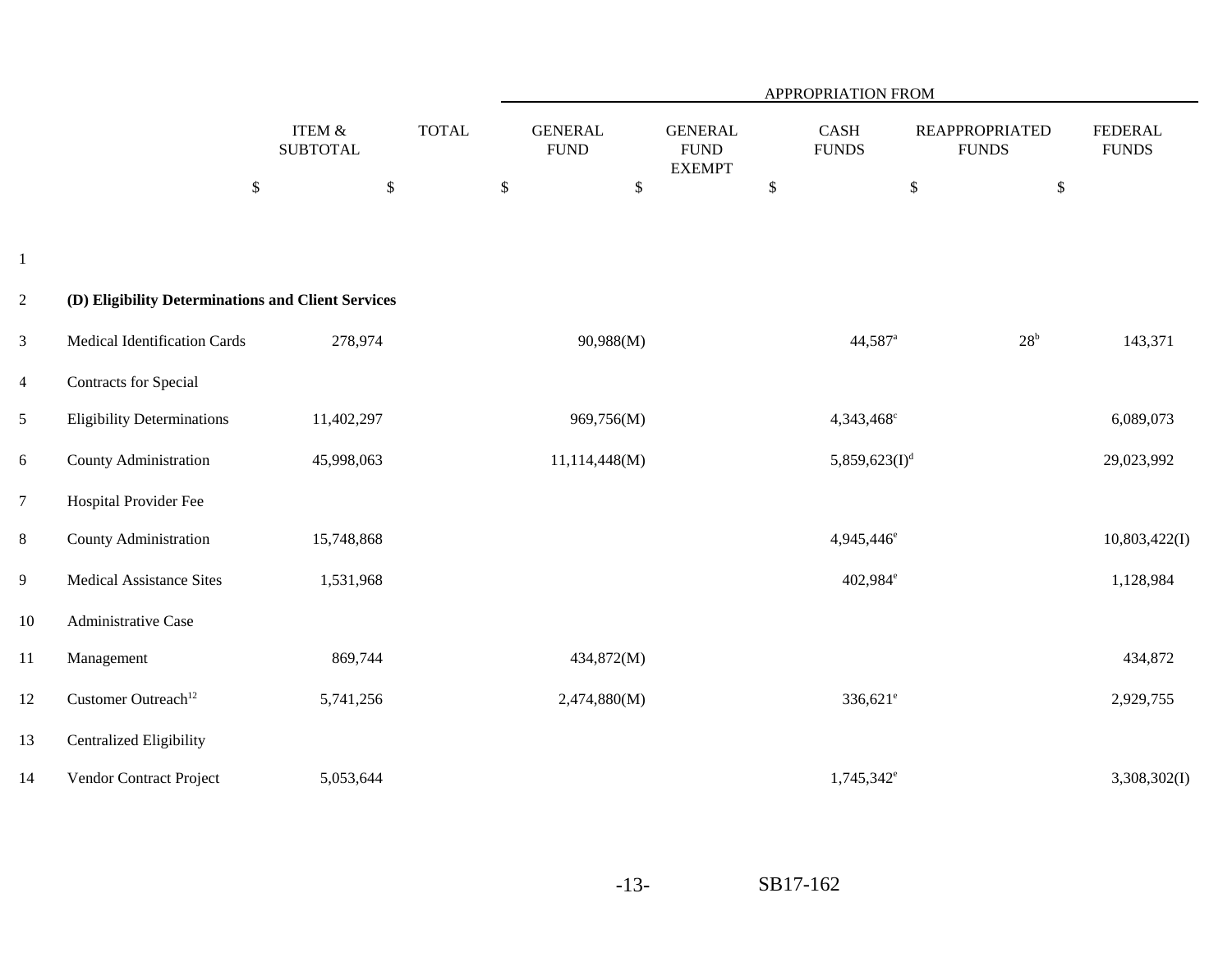|                |                                                                                                                              |                                      |               | APPROPRIATION FROM            |               |                                                |                          |                                                                                                                                                                                              |                                |  |
|----------------|------------------------------------------------------------------------------------------------------------------------------|--------------------------------------|---------------|-------------------------------|---------------|------------------------------------------------|--------------------------|----------------------------------------------------------------------------------------------------------------------------------------------------------------------------------------------|--------------------------------|--|
|                |                                                                                                                              | <b>ITEM &amp;</b><br><b>SUBTOTAL</b> | <b>TOTAL</b>  | <b>GENERAL</b><br><b>FUND</b> |               | <b>GENERAL</b><br><b>FUND</b><br><b>EXEMPT</b> | CASH<br><b>FUNDS</b>     | <b>REAPPROPRIATED</b><br><b>FUNDS</b>                                                                                                                                                        | <b>FEDERAL</b><br><b>FUNDS</b> |  |
|                |                                                                                                                              | $\boldsymbol{\mathsf{S}}$            | $\mathcal{S}$ | $\mathcal{L}$                 | $\mathcal{S}$ |                                                | \$                       | $\$\,$<br>$\$\,$                                                                                                                                                                             |                                |  |
| $\mathbf{1}$   | <b>CONNECT FOR HEALTH</b>                                                                                                    |                                      |               |                               |               |                                                |                          |                                                                                                                                                                                              |                                |  |
| $\overline{2}$ | <b>COLORADO ELIGIBILITY</b>                                                                                                  |                                      |               |                               |               |                                                |                          |                                                                                                                                                                                              |                                |  |
| 3              | <b>DETERMINATIONS</b>                                                                                                        | 4,474,451                            |               |                               |               |                                                | $1,667,767$ <sup>f</sup> |                                                                                                                                                                                              | 2,806,684                      |  |
| $\overline{4}$ |                                                                                                                              | 86,624,814                           |               |                               |               |                                                |                          |                                                                                                                                                                                              |                                |  |
| 5              |                                                                                                                              | 91,099,265                           |               |                               |               |                                                |                          |                                                                                                                                                                                              |                                |  |
| 6              |                                                                                                                              |                                      |               |                               |               |                                                |                          |                                                                                                                                                                                              |                                |  |
| $\overline{7}$ |                                                                                                                              |                                      |               |                               |               |                                                |                          | <sup>a</sup> Of this amount, \$43,200 shall be from the Hospital Provider Fee Cash Fund created in Section 25.5-4-402.3(4)(a), C.R.S., and \$1,387 shall be from the Children's Basic Health |                                |  |
| $8\,$          | Plan Trust created in Section 25.5-8-105 (1), C.R.S.                                                                         |                                      |               |                               |               |                                                |                          |                                                                                                                                                                                              |                                |  |
| 9              |                                                                                                                              |                                      |               |                               |               |                                                |                          | <sup>b</sup> This amount shall be transferred from the Old Age Pension State Medical Program line item appropriation in the Other Medical Services division of this section.                 |                                |  |
| 10             |                                                                                                                              |                                      |               |                               |               |                                                |                          | °C f this amount, \$4,338,468 shall be from the Hospital Provider Fee Cash Fund created in Section 25.5-4-402.3 (4) (a), C.R.S., and \$5,000 shall be from the Colorado Autism Treatment     |                                |  |
| 11             | Fund created in Section 25.5-6-805 (1), C.R.S.                                                                               |                                      |               |                               |               |                                                |                          |                                                                                                                                                                                              |                                |  |
| 12             | <sup>d</sup> This amount shall be from local funds.                                                                          |                                      |               |                               |               |                                                |                          |                                                                                                                                                                                              |                                |  |
| 13             | <sup>e</sup> These amounts shall be from the Hospital Provider Fee Cash Fund created in Section 25.5-4-402.3 (4) (a), C.R.S. |                                      |               |                               |               |                                                |                          |                                                                                                                                                                                              |                                |  |
| 14             |                                                                                                                              |                                      |               |                               |               |                                                |                          | <sup>f</sup> THIS AMOUNT REPRESENTS PUBLIC FUNDS CERTIFIED AS EXPENDITURES INCURRED BY CONNECT FOR HEALTH COLORADO THAT ARE ELIGIBLE FOR FEDERAL FINANCIAL PARTICIPATION                     |                                |  |
| 15             | UNDER THE MEDICAID PROGRAM.                                                                                                  |                                      |               |                               |               |                                                |                          |                                                                                                                                                                                              |                                |  |
|                |                                                                                                                              |                                      |               |                               |               |                                                |                          |                                                                                                                                                                                              |                                |  |

-14-SB17-162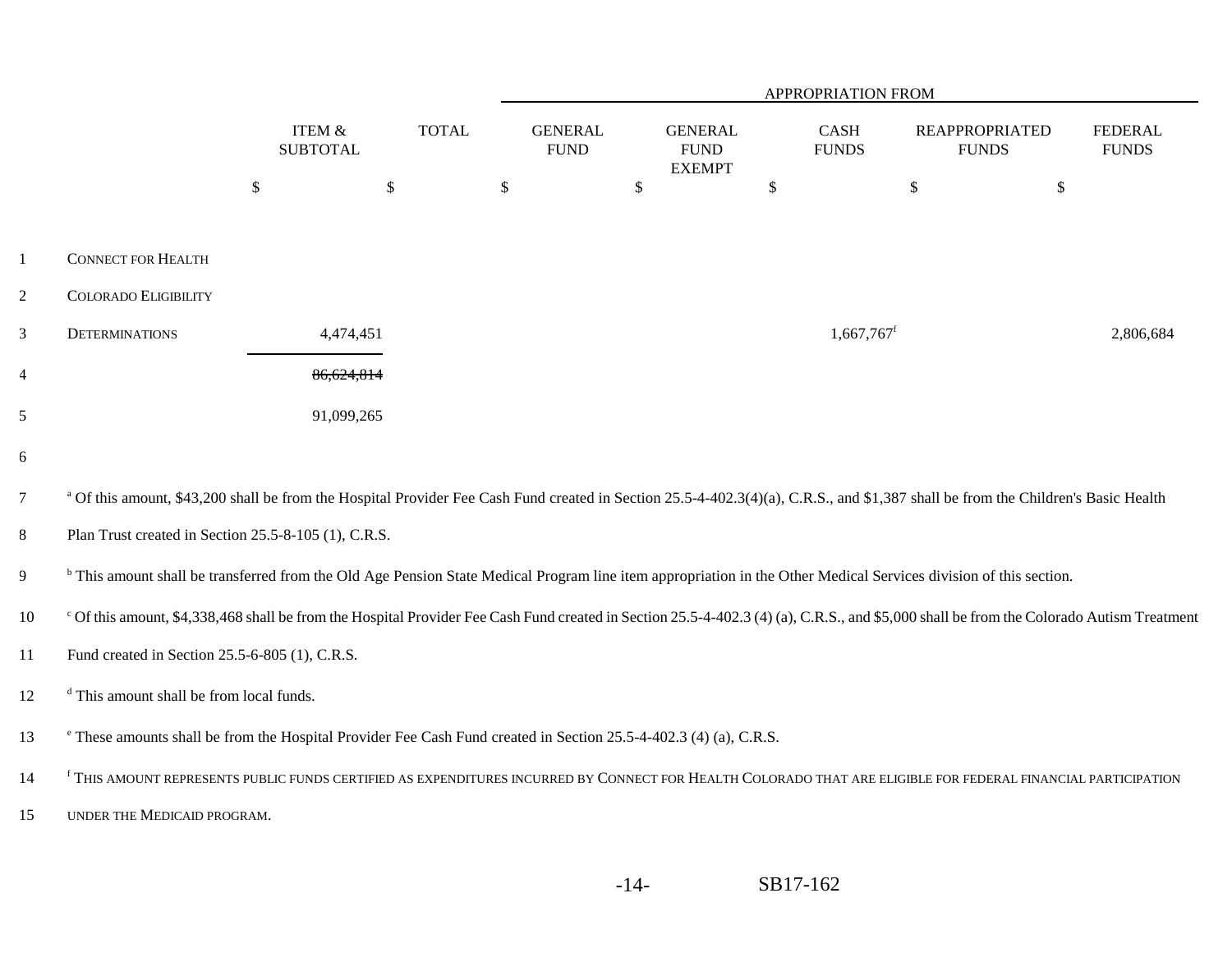|                  |                                                                                                                                                                                         |                                 |              |                               |        |                                                |      | APPROPRIATION FROM   |      |                                       |                                |
|------------------|-----------------------------------------------------------------------------------------------------------------------------------------------------------------------------------------|---------------------------------|--------------|-------------------------------|--------|------------------------------------------------|------|----------------------|------|---------------------------------------|--------------------------------|
|                  |                                                                                                                                                                                         | ITEM &<br><b>SUBTOTAL</b>       | <b>TOTAL</b> | <b>GENERAL</b><br><b>FUND</b> |        | <b>GENERAL</b><br><b>FUND</b><br><b>EXEMPT</b> |      | CASH<br><b>FUNDS</b> |      | <b>REAPPROPRIATED</b><br><b>FUNDS</b> | <b>FEDERAL</b><br><b>FUNDS</b> |
|                  |                                                                                                                                                                                         | \$<br>$\boldsymbol{\mathsf{S}}$ |              | $\boldsymbol{\$}$             | $\$\,$ |                                                | $\$$ |                      | $\$$ | $\$\,$                                |                                |
|                  |                                                                                                                                                                                         |                                 |              |                               |        |                                                |      |                      |      |                                       |                                |
| $\mathbf{1}$     |                                                                                                                                                                                         |                                 |              |                               |        |                                                |      |                      |      |                                       |                                |
| $\overline{2}$   | (E) Utilization and Quality Review Contracts                                                                                                                                            |                                 |              |                               |        |                                                |      |                      |      |                                       |                                |
| 3                | Professional Services                                                                                                                                                                   |                                 |              |                               |        |                                                |      |                      |      |                                       |                                |
| $\overline{4}$   | Contracts <sup>12</sup>                                                                                                                                                                 | 11,985,007                      |              | 3,452,759(M)                  |        |                                                |      | 461,089 <sup>a</sup> |      |                                       | 8,071,159                      |
| 5                |                                                                                                                                                                                         |                                 |              |                               |        |                                                |      |                      |      |                                       |                                |
| 6                | a Of this amount, \$372,339 shall be from the Hospital Provider Fee Cash Fund created in Section 25.5-4-402.3 (4) (a), C.R.S., and \$88,750 shall be from the Adult Dental Fund created |                                 |              |                               |        |                                                |      |                      |      |                                       |                                |
| $\overline{7}$   | in Section 25.5-5-207 (4) (a), C.R.S.                                                                                                                                                   |                                 |              |                               |        |                                                |      |                      |      |                                       |                                |
| $8\,$            |                                                                                                                                                                                         |                                 |              |                               |        |                                                |      |                      |      |                                       |                                |
| $\boldsymbol{9}$ | (F) Provider Audits and Services                                                                                                                                                        |                                 |              |                               |        |                                                |      |                      |      |                                       |                                |
| $10\,$           | Professional Audit Contracts                                                                                                                                                            | 3,401,907                       |              | 1,266,408(M)                  |        |                                                |      | 415,408 <sup>a</sup> |      |                                       | 1,720,091                      |
| 11               |                                                                                                                                                                                         | 3,476,907                       |              | 1,303,908(M)                  |        |                                                |      |                      |      |                                       | 1,757,591                      |
| 12               |                                                                                                                                                                                         |                                 |              |                               |        |                                                |      |                      |      |                                       |                                |
| 13               | a Of this amount, \$250,000 shall be from the Hospital Provider Fee Cash Fund created in Section 25.5-4-402.3 (4) (a), C.R.S., \$102,988 shall be from the Children's Basic Health Plan |                                 |              |                               |        |                                                |      |                      |      |                                       |                                |
| 14               | Trust created in Section 25.5-8-105 (1), C.R.S., \$50,000 shall be from the Primary Care Fund created in Section 24-22-117 (2) (b) (I), C.R.S., and \$12,420 shall be from the Medicaid |                                 |              |                               |        |                                                |      |                      |      |                                       |                                |
| 15               | Nursing Facility Cash Fund created in Section 25.5-6-203 (2) (a), C.R.S.                                                                                                                |                                 |              |                               |        |                                                |      |                      |      |                                       |                                |

-15-SB17-162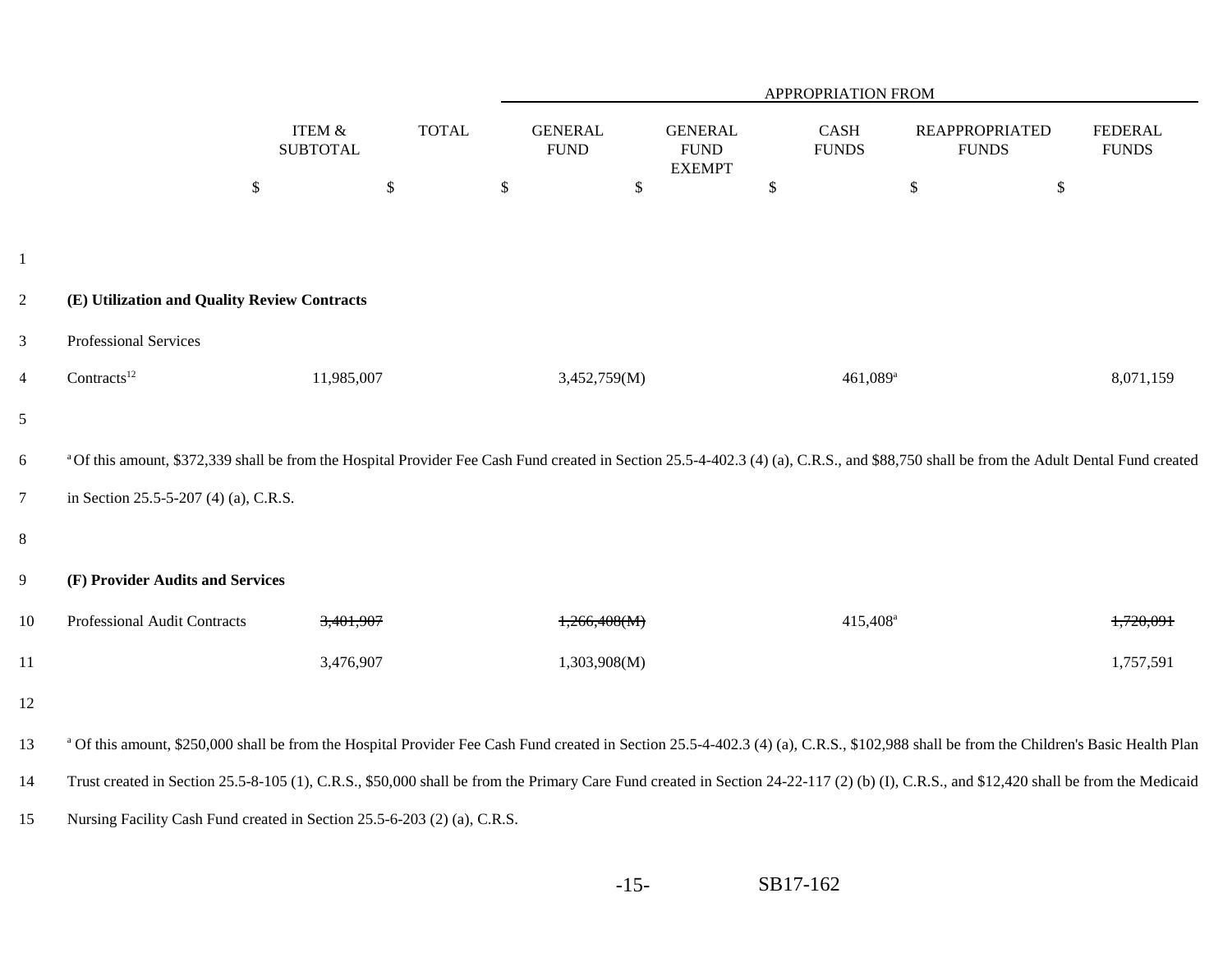|                |                                                                                                                                                                                        |                                      |              |                               |              |                                                |                   | APPROPRIATION FROM          |                                       |                 |                                |
|----------------|----------------------------------------------------------------------------------------------------------------------------------------------------------------------------------------|--------------------------------------|--------------|-------------------------------|--------------|------------------------------------------------|-------------------|-----------------------------|---------------------------------------|-----------------|--------------------------------|
|                |                                                                                                                                                                                        | <b>ITEM &amp;</b><br><b>SUBTOTAL</b> | <b>TOTAL</b> | <b>GENERAL</b><br><b>FUND</b> |              | <b>GENERAL</b><br><b>FUND</b><br><b>EXEMPT</b> |                   | <b>CASH</b><br><b>FUNDS</b> | <b>REAPPROPRIATED</b><br><b>FUNDS</b> |                 | <b>FEDERAL</b><br><b>FUNDS</b> |
|                |                                                                                                                                                                                        | $\$\,$                               | $\mathbb{S}$ | $\mathbb{S}$                  | $\mathbb{S}$ |                                                | $\boldsymbol{\$}$ |                             | $\mathbb{S}$                          | $\mathbb{S}$    |                                |
|                |                                                                                                                                                                                        |                                      |              |                               |              |                                                |                   |                             |                                       |                 |                                |
| $\mathbf{1}$   |                                                                                                                                                                                        |                                      |              |                               |              |                                                |                   |                             |                                       |                 |                                |
| $\overline{2}$ | (G) Recoveries and Recoupment Contract Costs                                                                                                                                           |                                      |              |                               |              |                                                |                   |                             |                                       |                 |                                |
| $\mathfrak{Z}$ | <b>Estate Recovery</b>                                                                                                                                                                 | 700,000                              |              |                               |              |                                                |                   | 350,000 <sup>a</sup>        |                                       |                 | 350,000(I)                     |
| $\overline{4}$ |                                                                                                                                                                                        |                                      |              |                               |              |                                                |                   |                             |                                       |                 |                                |
| 5              | <sup>a</sup> This amount shall be from estate recoveries.                                                                                                                              |                                      |              |                               |              |                                                |                   |                             |                                       |                 |                                |
| 6              |                                                                                                                                                                                        |                                      |              |                               |              |                                                |                   |                             |                                       |                 |                                |
| $\overline{7}$ | (H) Indirect Cost Recoveries                                                                                                                                                           |                                      |              |                               |              |                                                |                   |                             |                                       |                 |                                |
| 8              | <b>Indirect Cost Assessment</b>                                                                                                                                                        | 695,366                              |              |                               |              |                                                |                   | $224,727$ <sup>a</sup>      |                                       | $5,941^{\rm b}$ | 464,698(I)                     |
| 9              |                                                                                                                                                                                        |                                      |              |                               |              |                                                |                   |                             |                                       |                 |                                |
| 10             | a Of this amount, \$190,960 shall be from the Hospital Provider Fee Cash Fund created in Section 25.5-4-402.3 (4) (a), C.R.S., \$21,193 shall be from the Children's Basic Health Plan |                                      |              |                               |              |                                                |                   |                             |                                       |                 |                                |
| 11             | Trust created in Section 25.5-8-105 (1), C.R.S., \$5,001 shall be from the Medical Nursing Facility Cash Fund created in Section 25.5-6-203 (2) (a), C.R.S., \$4,770 shall be from the |                                      |              |                               |              |                                                |                   |                             |                                       |                 |                                |
| 12             | Primary Care Fund created in Section 24-22-117 (2) (b) (I), C.R.S., \$2,753 shall be from the Colorado Autism Treatment Fund created in Section 25.5-6-805 (1), C.R.S., \$29 shall be  |                                      |              |                               |              |                                                |                   |                             |                                       |                 |                                |
| 13             | from the Adult Dental Fund created in Section 25.5-5-207 (4) (a), C.R.S., and \$21 shall be from the Service Fee Fund created in Section 25.5-6-204 (1) (c) (II), C.R.S.               |                                      |              |                               |              |                                                |                   |                             |                                       |                 |                                |
| 14             | <sup>b</sup> This amount shall be from money originally appropriated for Public School Health Services in the Other Medical Services division of this department.                      |                                      |              |                               |              |                                                |                   |                             |                                       |                 |                                |
| 15             |                                                                                                                                                                                        |                                      |              |                               |              |                                                |                   |                             |                                       |                 |                                |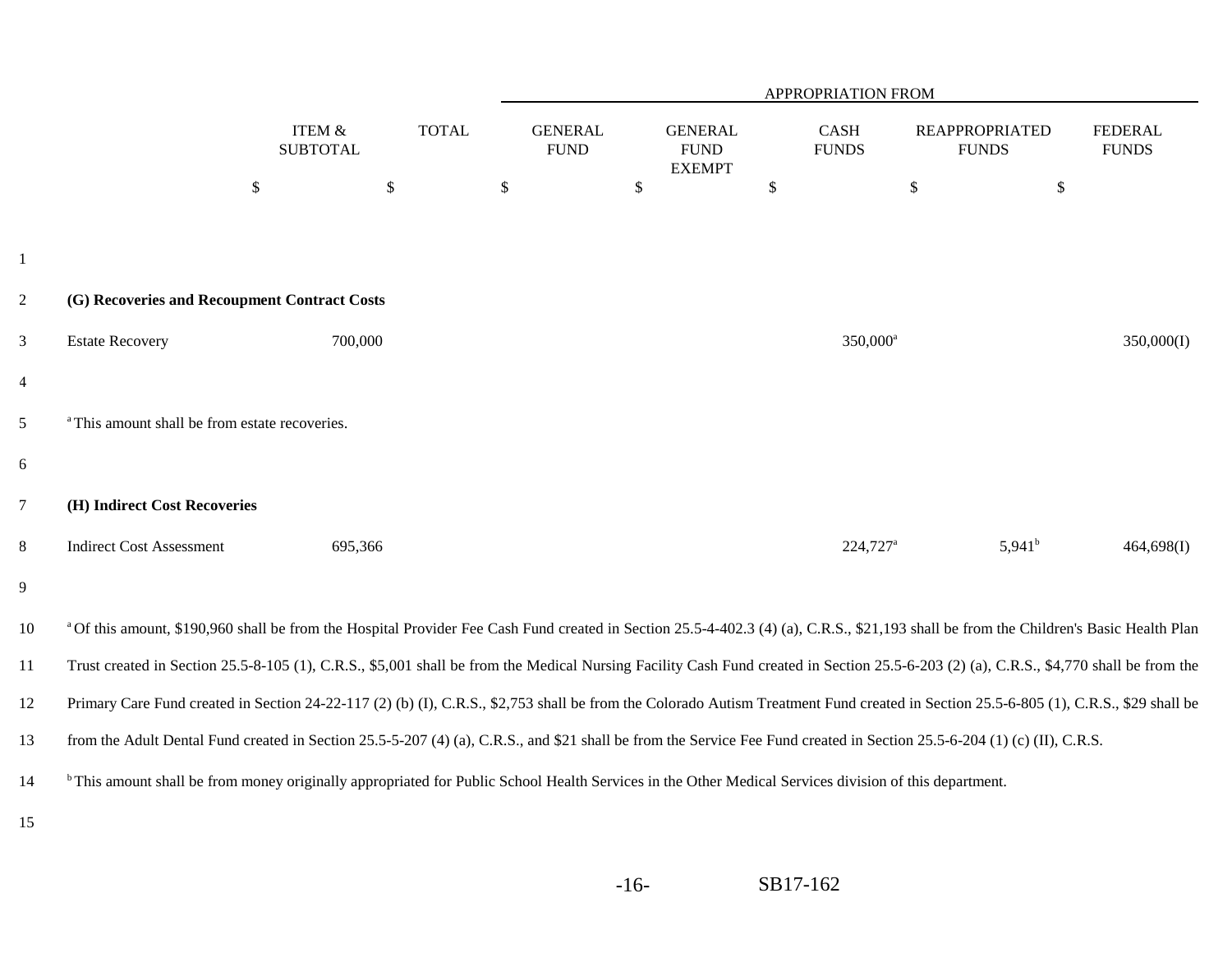|                |                                                                         |                                      |               |                               |                                                |    | APPROPRIATION FROM       |                                       |                                |
|----------------|-------------------------------------------------------------------------|--------------------------------------|---------------|-------------------------------|------------------------------------------------|----|--------------------------|---------------------------------------|--------------------------------|
|                |                                                                         | <b>ITEM &amp;</b><br><b>SUBTOTAL</b> | <b>TOTAL</b>  | <b>GENERAL</b><br><b>FUND</b> | <b>GENERAL</b><br><b>FUND</b><br><b>EXEMPT</b> |    | CASH<br><b>FUNDS</b>     | <b>REAPPROPRIATED</b><br><b>FUNDS</b> | <b>FEDERAL</b><br><b>FUNDS</b> |
|                |                                                                         | \$                                   | \$            | \$<br>\$                      |                                                | \$ |                          | \$<br>\$                              |                                |
|                |                                                                         |                                      |               |                               |                                                |    |                          |                                       |                                |
|                |                                                                         |                                      | 272,118,432   |                               |                                                |    |                          |                                       |                                |
| $\overline{c}$ |                                                                         |                                      | 276, 294, 756 |                               |                                                |    |                          |                                       |                                |
| 3              |                                                                         |                                      |               |                               |                                                |    |                          |                                       |                                |
| $\overline{4}$ | (2) MEDICAL SERVICES PREMIUMS <sup>45</sup> PREMIUMS <sup>15, 15a</sup> |                                      |               |                               |                                                |    |                          |                                       |                                |
| 5              | Medical and Long-Term                                                   |                                      |               |                               |                                                |    |                          |                                       |                                |
| 6              | Care Services for Medicaid                                              |                                      |               |                               |                                                |    |                          |                                       |                                |
| $\overline{7}$ | Eligible Individuals <sup>12</sup>                                      |                                      | 6,762,815,547 | 1,075,134,728(M)              | 873,835,000 <sup>a</sup>                       |    | 678,702,748 <sup>b</sup> | $5,240,893$ <sup>c</sup>              | 4,129,902,178                  |
| $8\,$          |                                                                         |                                      | 6,889,903,487 | 1,099,632,573(M)              |                                                |    | 681,186,274 <sup>b</sup> | $9,102,709$ <sup>c</sup>              | 4,226,146,931                  |
| 9              |                                                                         |                                      |               |                               |                                                |    |                          |                                       |                                |

10 <sup>a</sup> This amount shall be from the General Fund Exempt Account created in Section 24-77-103.6 (2), C.R.S.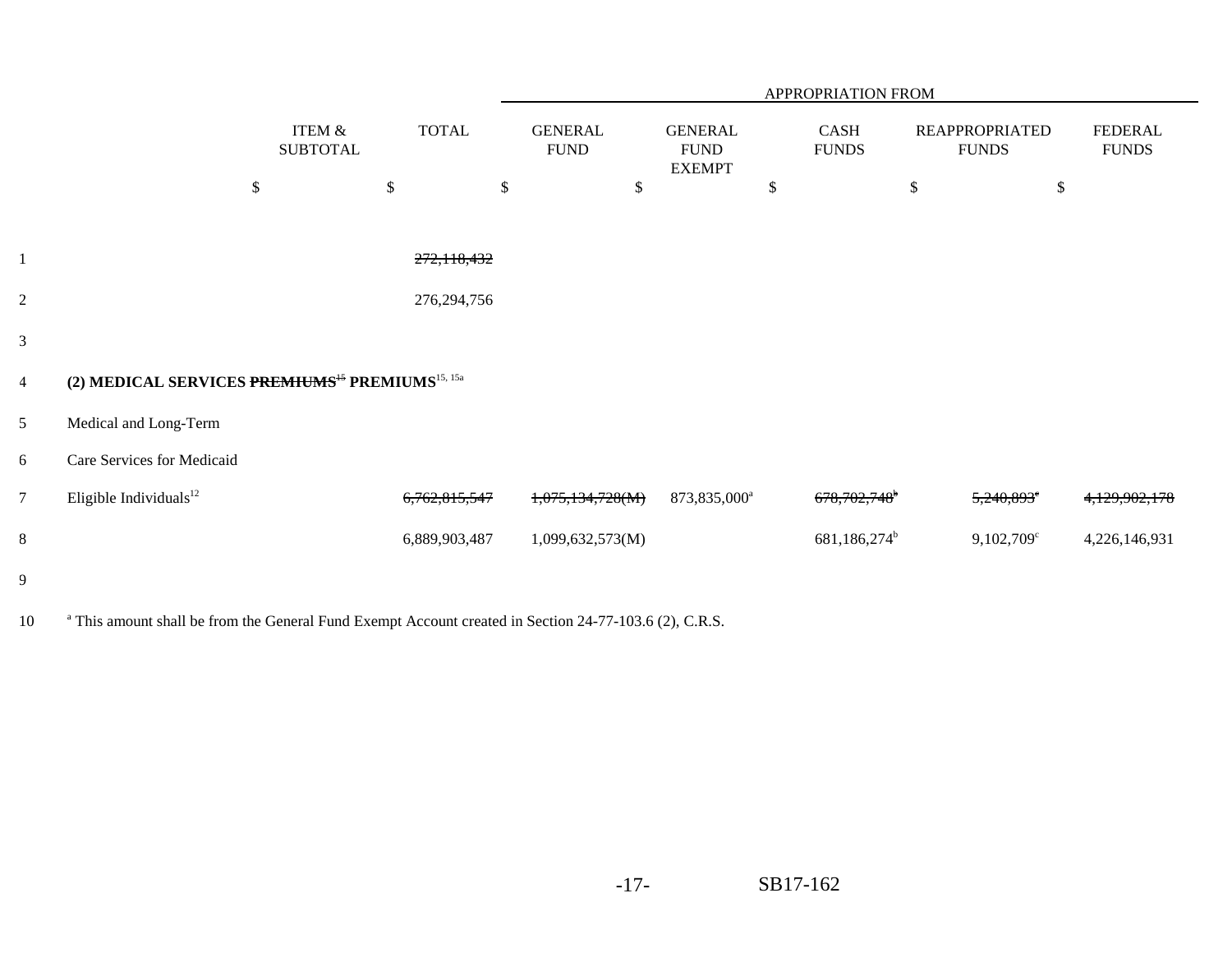|                           |              | APPROPRIATION FROM     |                                                |                             |                                       |                                |  |  |  |  |  |  |
|---------------------------|--------------|------------------------|------------------------------------------------|-----------------------------|---------------------------------------|--------------------------------|--|--|--|--|--|--|
| ITEM &<br><b>SUBTOTAL</b> | <b>TOTAL</b> | GENERAL<br><b>FUND</b> | <b>GENERAL</b><br><b>FUND</b><br><b>EXEMPT</b> | <b>CASH</b><br><b>FUNDS</b> | <b>REAPPROPRIATED</b><br><b>FUNDS</b> | <b>FEDERAL</b><br><b>FUNDS</b> |  |  |  |  |  |  |
|                           |              |                        |                                                |                             |                                       |                                |  |  |  |  |  |  |

<sup>b</sup> Of this amount,  $$455,249,922$  \$452,991,374 shall be from the Hospital Provider Fee Cash Fund created in Section 25.5-4-402.3 (4) (a), C.R.S.,  $$66,262,914$  \$67,372,681 shall be from 2the Health Care Expansion Fund created in Section 24-22-117 (2) (a) (I), C.R.S.,  $\frac{153,597,465}{10,600}$  shall be from recoveries and recoupments,  $\frac{100,600}{10,600}$  and  $\frac{100,600}{10,600}$ 3be from the Medicaid Nursing Facility Cash Fund created in Section 25.5-6-203 (2) (a), C.R.S., \$34, 604, 168 \$32,092, 650 shall be from the Adult Dental Fund created in Section 425.5-5-207 (4) (a), C.R.S., \$11,899,530 \$20,236,343 represents public funds certified as expenditures incurred by public hospitals and agencies that are eligible for federal financial 5participation under the Medicaid program, \$3,873,100 \$3,629,124 shall be from the Medicaid Buy-In Cash Fund created in Section 25.5-6-1404 (3) (b), C.R.S., \$2,162,950 shall be from 6 the Tobacco Tax Cash Fund created in section 24-22-117 (1) (a), C.R.S., and meets the requirement to appropriate a portion of the revenues collected from the imposition of additional 7state cigarette and tobacco taxes to the Old Age Pension program for health related purposes pursuant to Section 21 of Article X of the State Constitution, \$756,142 \$1,186,884 shall 8be from the Breast and Cervical Cancer Prevention and Treatment Fund created in Section 25.5-5-308 (8) (a) (I), C.R.S., \$523,944 \$642,863 shall be from the Tobacco Education 9Programs Fund created in Section 24-22-117 (2) (c) (I), C.R.S., \$500,000 shall be from an intergovernmental transfer from Denver Health, \$333, 122 \$223,002 shall be from the Colorado 10Autism Treatment Fund created in Section 25.5-6-805 (1), C.R.S., and \$200,460 shall be from the Service Fee Fund created in Section 25.5-6-204 (1) (c) (II), C.R.S. <sup>c</sup> This amount shall be transferred from the Old Age Pension State Medical Program line item appropriation in the Other Medical Services division of this department.

- 12
- 13
- 14
- 15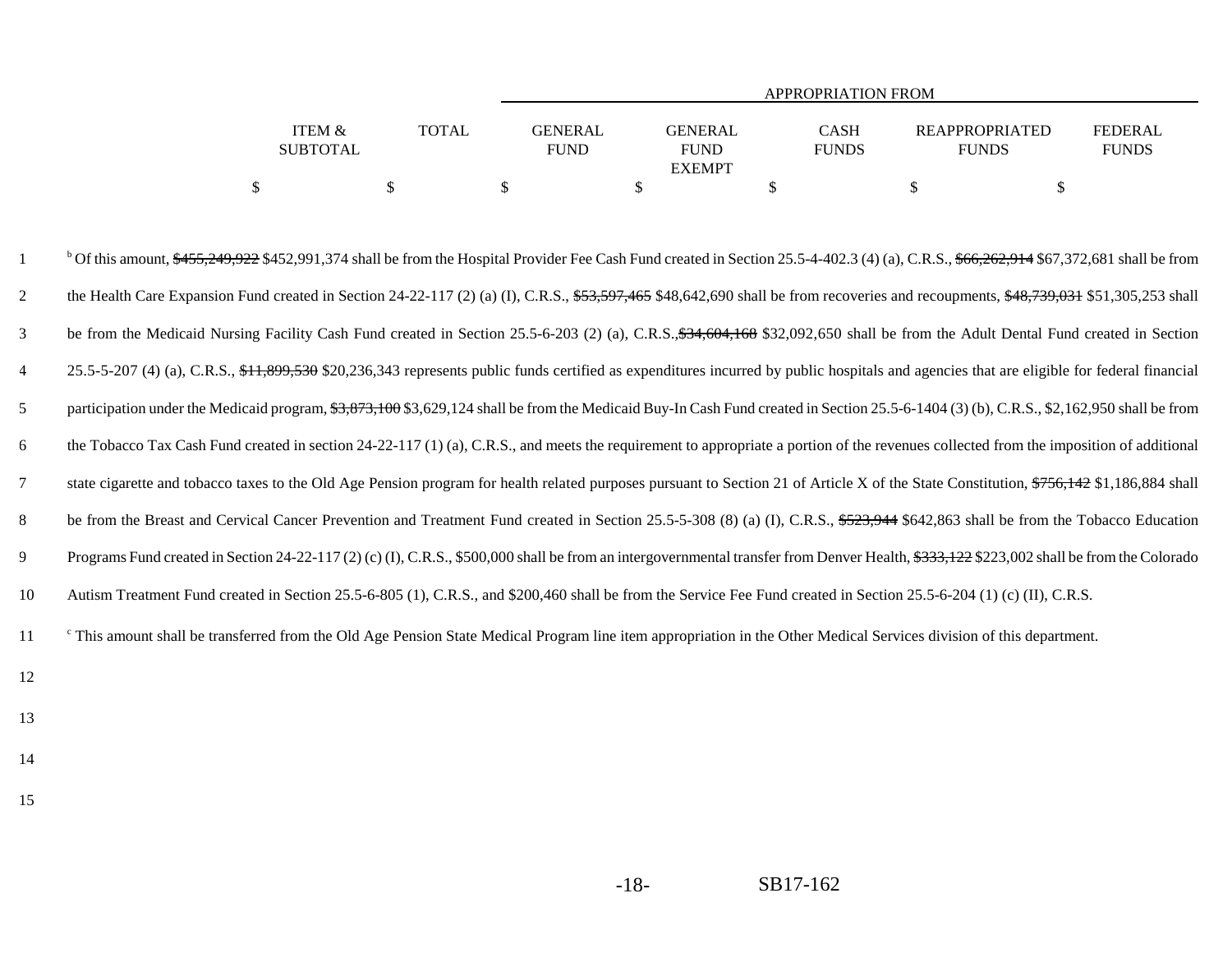|                |                                                                                                                                                                                                    |                                                        |              |                               |        |                                                |      | <b>APPROPRIATION FROM</b>   |                                       |                                |
|----------------|----------------------------------------------------------------------------------------------------------------------------------------------------------------------------------------------------|--------------------------------------------------------|--------------|-------------------------------|--------|------------------------------------------------|------|-----------------------------|---------------------------------------|--------------------------------|
|                |                                                                                                                                                                                                    | ITEM $\&$<br><b>SUBTOTAL</b>                           | <b>TOTAL</b> | <b>GENERAL</b><br><b>FUND</b> |        | <b>GENERAL</b><br><b>FUND</b><br><b>EXEMPT</b> |      | <b>CASH</b><br><b>FUNDS</b> | <b>REAPPROPRIATED</b><br><b>FUNDS</b> | <b>FEDERAL</b><br><b>FUNDS</b> |
|                |                                                                                                                                                                                                    | $\boldsymbol{\mathsf{S}}$<br>$\boldsymbol{\mathsf{S}}$ |              | $\$\,$                        | $\$\,$ |                                                | $\$$ |                             | $\$\,$                                | \$                             |
| $\mathbf{1}$   | (3) BEHAVIORAL HEALTH COMMUNITY PROGRAMS                                                                                                                                                           |                                                        |              |                               |        |                                                |      |                             |                                       |                                |
| $\overline{2}$ | <b>Behavioral Health</b>                                                                                                                                                                           |                                                        |              |                               |        |                                                |      |                             |                                       |                                |
| $\mathfrak{Z}$ | <b>Capitation Payments</b>                                                                                                                                                                         | 653,650,029                                            |              | <del>181.949.404(M)</del>     |        |                                                |      | $16,383,180(H)^a$           |                                       |                                |
| $\overline{4}$ |                                                                                                                                                                                                    | 597, 347, 639                                          |              | 175,277,005(M)                |        |                                                |      | $16,977,191(H)^a$           |                                       | 405,093,443                    |
| $\mathfrak{S}$ | <b>Behavioral Health</b>                                                                                                                                                                           |                                                        |              |                               |        |                                                |      |                             |                                       |                                |
| 6              | Fee-for-service Payments                                                                                                                                                                           | 8,967,301                                              |              | 1,678,280(M)                  |        |                                                |      | $249,835(H)$ <sup>b</sup>   |                                       | 7,039,186                      |
| $\overline{7}$ |                                                                                                                                                                                                    | 8,821,393                                              |              | 1,970,933(M)                  |        |                                                |      | 225,347(H) <sup>b</sup>     |                                       | 6,625,113                      |
| $8\,$          |                                                                                                                                                                                                    |                                                        | 662,617,330  |                               |        |                                                |      |                             |                                       |                                |
| 9              |                                                                                                                                                                                                    |                                                        | 606,169,032  |                               |        |                                                |      |                             |                                       |                                |
| $10\,$         |                                                                                                                                                                                                    |                                                        |              |                               |        |                                                |      |                             |                                       |                                |
| 11             | <sup>a</sup> Of this amount, $$+6,359,487$ \$16,942,391shall be from the Hospital Provider Fee Cash Fund created in Section 25.5-4-402.3 (4) (a), C.R.S., and $$23,693$ \$34,800 shall be from the |                                                        |              |                               |        |                                                |      |                             |                                       |                                |
| 12             | Breast and Cervical Cancer Prevention and Treatment Fund created in Section 25.5-5-308 (8) (a) (I), C.R.S.                                                                                         |                                                        |              |                               |        |                                                |      |                             |                                       |                                |
| 13             | <sup>b</sup> This amount OF THIS AMOUNT, \$223,949 shall be from the Hospital Provider Fee Cash Fund created in Section 25.5-4-402.3 (4) (a), C.R.S., AND \$1,398 SHALL BE FROM THE                |                                                        |              |                               |        |                                                |      |                             |                                       |                                |
| 14             | BREAST AND CERVICAL CANCER PREVENTION AND TREATMENT FUND CREATED IN SECTION 25.5-5-308 (8) (a) (I), C.R.S.                                                                                         |                                                        |              |                               |        |                                                |      |                             |                                       |                                |
| 15             |                                                                                                                                                                                                    |                                                        |              |                               |        |                                                |      |                             |                                       |                                |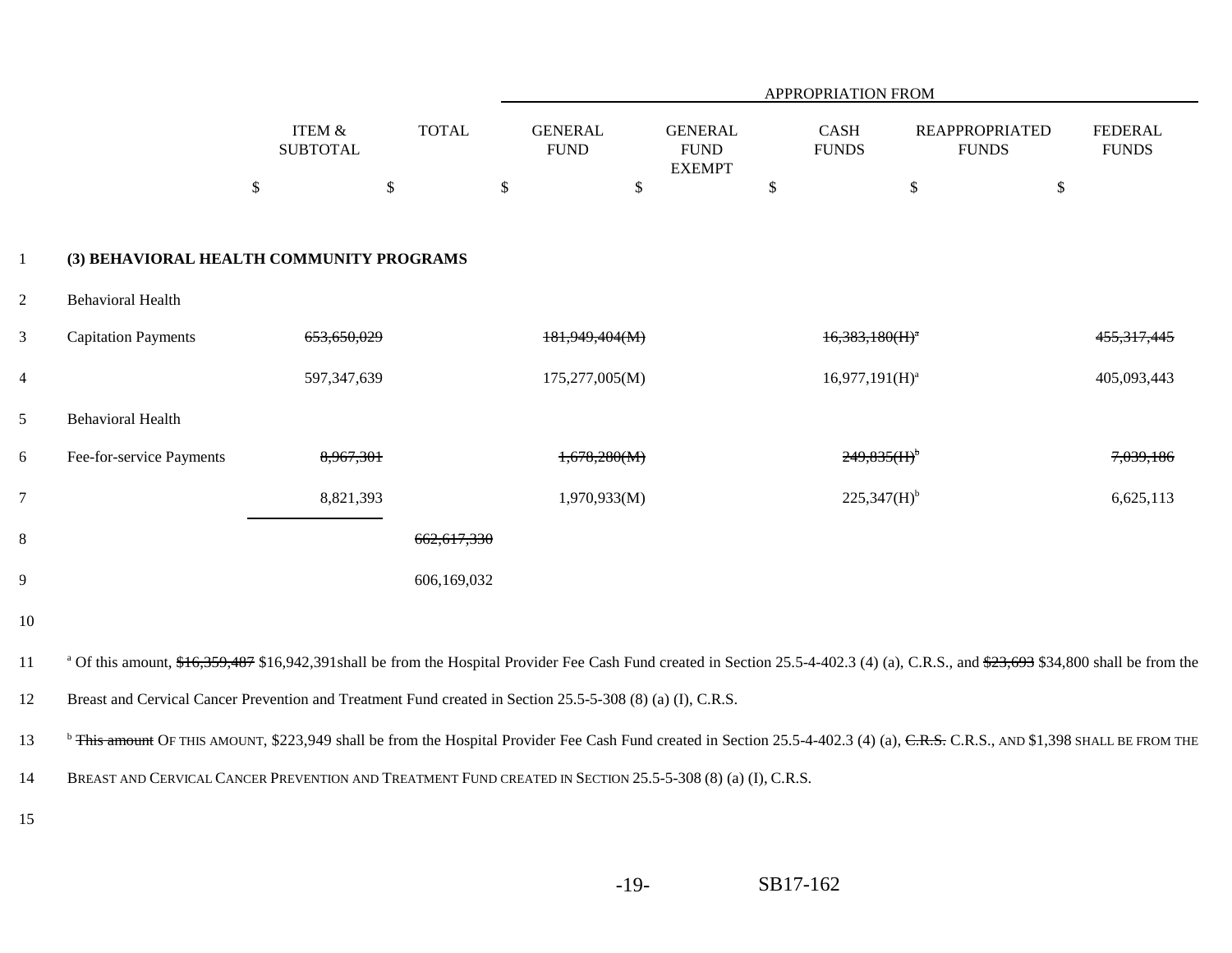|                |                                                             |                                            |              |               |                               |                                                |                           | APPROPRIATION FROM          |                                       |        |                                |
|----------------|-------------------------------------------------------------|--------------------------------------------|--------------|---------------|-------------------------------|------------------------------------------------|---------------------------|-----------------------------|---------------------------------------|--------|--------------------------------|
|                |                                                             | <b>ITEM &amp;</b><br><b>SUBTOTAL</b>       | <b>TOTAL</b> |               | <b>GENERAL</b><br><b>FUND</b> | <b>GENERAL</b><br><b>FUND</b><br><b>EXEMPT</b> |                           | <b>CASH</b><br><b>FUNDS</b> | <b>REAPPROPRIATED</b><br><b>FUNDS</b> |        | <b>FEDERAL</b><br><b>FUNDS</b> |
|                |                                                             | $\boldsymbol{\mathsf{S}}$<br>$\mathcal{S}$ |              | $\mathcal{S}$ |                               | \$                                             | $\boldsymbol{\mathsf{S}}$ |                             | $\mathcal{S}$                         | $\$\,$ |                                |
| $\mathbf{1}$   | (4) OFFICE OF COMMUNITY LIVING                              |                                            |              |               |                               |                                                |                           |                             |                                       |        |                                |
| $\overline{2}$ | (A) Division of Intellectual and Developmental Disabilities |                                            |              |               |                               |                                                |                           |                             |                                       |        |                                |
| $\mathbf{3}$   | (1) Administrative Costs                                    |                                            |              |               |                               |                                                |                           |                             |                                       |        |                                |
| $\overline{4}$ | <b>Personal Services</b>                                    | 3,009,219                                  |              |               | 1,431,598                     |                                                |                           | $154,698$ <sup>*</sup>      | $75,000^{\circ}$                      |        | 1,347,923                      |
| 5              |                                                             |                                            |              |               |                               |                                                |                           | 229,698 <sup>a</sup>        |                                       |        |                                |
| 6              |                                                             | $(34.5$ FTE)                               |              |               |                               |                                                |                           |                             |                                       |        |                                |
| $\overline{7}$ | <b>Operating Expenses</b>                                   | 1,064,886                                  |              |               | 144,899                       |                                                |                           | $1,425$ <sup>*</sup>        | $770,000^{\circ}$                     |        | 148,562                        |
| $8\,$          |                                                             | 295,836                                    |              |               |                               |                                                |                           | $2,375^{\rm a}$             |                                       |        |                                |
| $\overline{9}$ | Community and Contract                                      |                                            |              |               |                               |                                                |                           |                             |                                       |        |                                |
| 10             | Management System                                           | 137,480                                    |              |               | 89,362                        |                                                |                           |                             |                                       |        | 48,118                         |
| 11             | <b>Support Level</b>                                        |                                            |              |               |                               |                                                |                           |                             |                                       |        |                                |
| 12             | Administration                                              | 57,368                                     |              |               | 28,684                        |                                                |                           |                             |                                       |        | 28,684                         |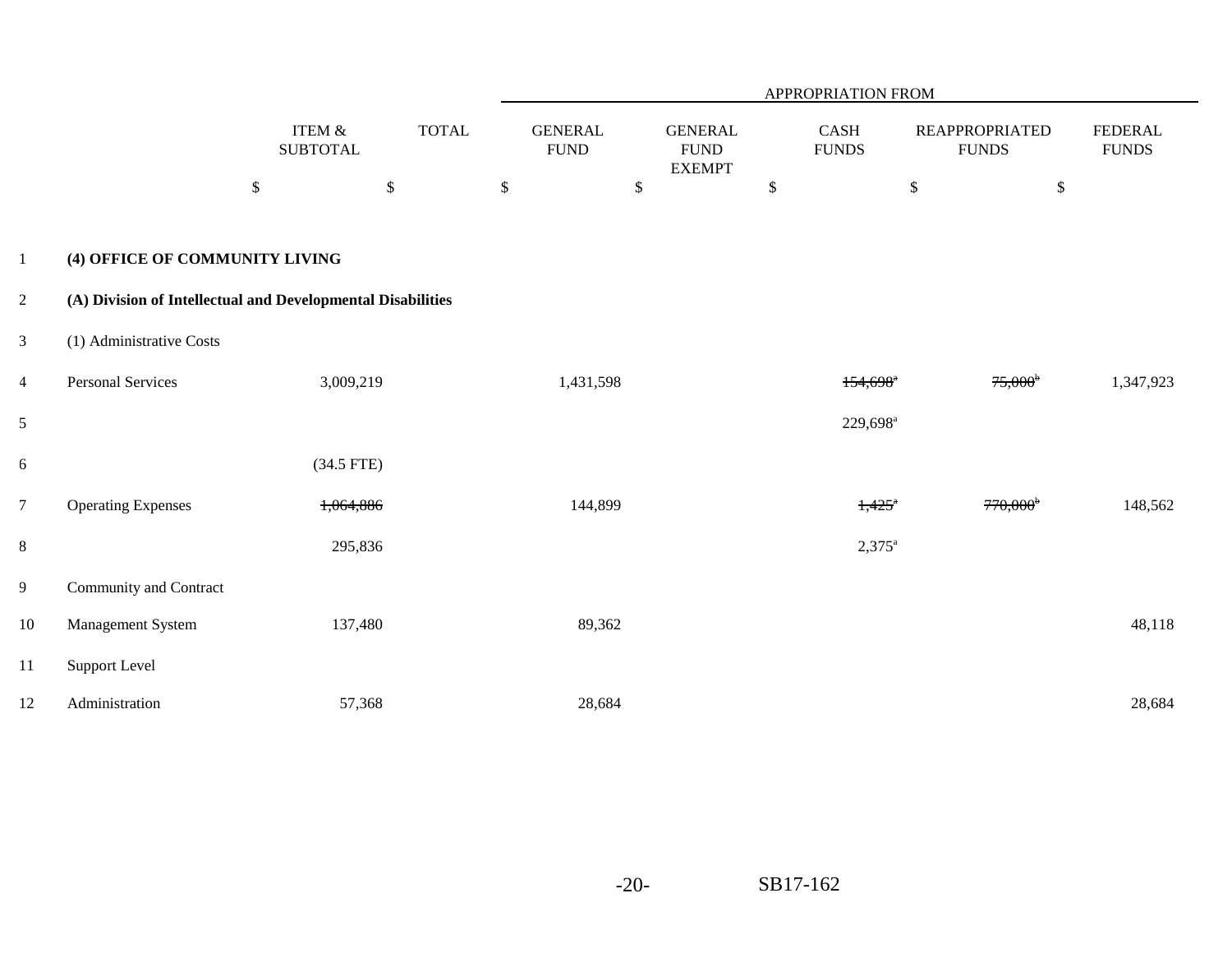|                |                                                                                                                                                                                          |                                      |              |                               |        |                                                |              | APPROPRIATION FROM     |                                       |                                |
|----------------|------------------------------------------------------------------------------------------------------------------------------------------------------------------------------------------|--------------------------------------|--------------|-------------------------------|--------|------------------------------------------------|--------------|------------------------|---------------------------------------|--------------------------------|
|                |                                                                                                                                                                                          | <b>ITEM &amp;</b><br><b>SUBTOTAL</b> | <b>TOTAL</b> | <b>GENERAL</b><br><b>FUND</b> |        | <b>GENERAL</b><br><b>FUND</b><br><b>EXEMPT</b> |              | CASH<br><b>FUNDS</b>   | <b>REAPPROPRIATED</b><br><b>FUNDS</b> | <b>FEDERAL</b><br><b>FUNDS</b> |
|                |                                                                                                                                                                                          | $\mathbb{S}$<br>$\$\,$               |              | \$                            | $\$\,$ |                                                | $\mathbb{S}$ |                        | $\$$                                  | $\$$                           |
|                |                                                                                                                                                                                          |                                      |              |                               |        |                                                |              |                        |                                       |                                |
| $\mathbf{1}$   | <b>APPROPRIATION TO THE</b>                                                                                                                                                              |                                      |              |                               |        |                                                |              |                        |                                       |                                |
| $\overline{2}$ | Cross-system Response for                                                                                                                                                                |                                      |              |                               |        |                                                |              |                        |                                       |                                |
| $\mathfrak{Z}$ | <b>Behavioral Health Crises</b>                                                                                                                                                          |                                      |              |                               |        |                                                |              |                        |                                       |                                |
| $\overline{4}$ | Pilot Program FUND                                                                                                                                                                       | 1,690,000                            |              |                               |        |                                                |              | 1,690,000 <sup>a</sup> |                                       |                                |
| 5              | <b>CROSS-SYSTEM RESPONSE</b>                                                                                                                                                             |                                      |              |                               |        |                                                |              |                        |                                       |                                |
| 6              | PILOT PROGRAM SERVICES <sup>15b</sup>                                                                                                                                                    | 1,050,215                            |              |                               |        |                                                |              | 741,986 <sup>c</sup>   | $308,229$ <sup>d</sup>                |                                |
| $\overline{7}$ |                                                                                                                                                                                          | 5,958,953                            |              |                               |        |                                                |              |                        |                                       |                                |
| $8\,$          |                                                                                                                                                                                          | 6,240,118                            |              |                               |        |                                                |              |                        |                                       |                                |
| $\overline{9}$ |                                                                                                                                                                                          |                                      |              |                               |        |                                                |              |                        |                                       |                                |
| 10             | <sup>a</sup> OF THESE AMOUNTS, These amounts \$1,846,123 shall be from the Intellectual and Developmental Disabilities Services Cash Fund created in Section 25.5-10-207 (1), C.R.S. AND |                                      |              |                               |        |                                                |              |                        |                                       |                                |
| 11             | \$75,950 SHALL BE FROM THE CROSS-SYSTEM RESPONSE FOR BEHAVORIAL HEALTH CRISES PILOT PROGRAM FUND CREATED IN SECTION 25.5-6-412 (7), C.R.S.                                               |                                      |              |                               |        |                                                |              |                        |                                       |                                |
| 12             | * These amounts shall be from the Cross-system Response for Behavioral Health Crises Pilot Program line item appropriation within this subsection.                                       |                                      |              |                               |        |                                                |              |                        |                                       |                                |
| 13             | <sup>c</sup> THIS AMOUNT SHALL BE FROM THE CROSS-SYSTEM RESPONSE FOR BEHAVORIAL HEALTH CRISES PILOT PROGRAM FUND CREATED IN SECTION 25.5-6-412 (7), C.R.S.                               |                                      |              |                               |        |                                                |              |                        |                                       |                                |
| 14             | <sup>d</sup> THIS AMOUNT SHALL BE FROM THE APPROPRIATION TO THE CROSS-SYSTEM RESPONSE FOR BEHAVORIAL HEALTH CRISES PILOT PROGRAM FUND LINE ITEM IN THIS SUBDIVISION.                     |                                      |              |                               |        |                                                |              |                        |                                       |                                |
| 15             |                                                                                                                                                                                          |                                      |              |                               |        |                                                |              |                        |                                       |                                |
|                |                                                                                                                                                                                          |                                      |              |                               |        |                                                |              |                        |                                       |                                |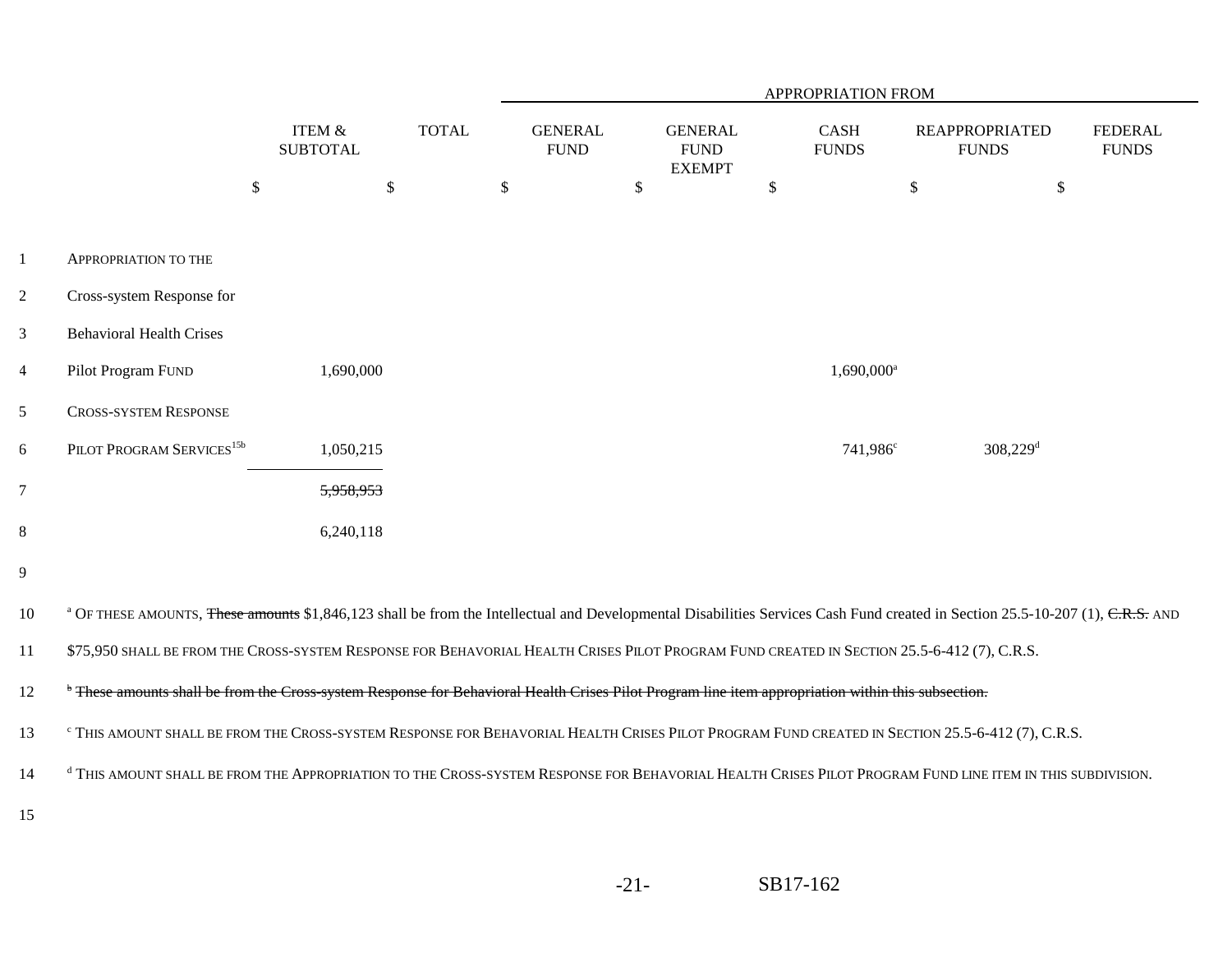|                  |                                         |                              |                               |                                |              |                                                |              | <b>APPROPRIATION FROM</b>     |              |                                       |                                    |
|------------------|-----------------------------------------|------------------------------|-------------------------------|--------------------------------|--------------|------------------------------------------------|--------------|-------------------------------|--------------|---------------------------------------|------------------------------------|
|                  |                                         | ITEM $\&$<br><b>SUBTOTAL</b> | $\ensuremath{\mathsf{TOTAL}}$ | <b>GENERAL</b><br>${\rm FUND}$ |              | <b>GENERAL</b><br><b>FUND</b><br><b>EXEMPT</b> |              | $\mbox{CASH}$<br><b>FUNDS</b> |              | <b>REAPPROPRIATED</b><br><b>FUNDS</b> | <b>FEDERAL</b><br>${\hbox{FUNDS}}$ |
|                  |                                         | $\mathbb{S}$                 | $\mathbb{S}$                  | $\mathbb{S}$                   | $\mathbb{S}$ |                                                | $\mathbb{S}$ |                               | $\mathbb{S}$ | $\mathbb{S}$                          |                                    |
| $\mathbf{1}$     |                                         |                              |                               |                                |              |                                                |              |                               |              |                                       |                                    |
| $\overline{c}$   |                                         |                              |                               |                                |              |                                                |              |                               |              |                                       |                                    |
| $\mathfrak{Z}$   |                                         |                              |                               |                                |              |                                                |              |                               |              |                                       |                                    |
| $\overline{4}$   | $(2)$ Program Costs <sup>16</sup>       |                              |                               |                                |              |                                                |              |                               |              |                                       |                                    |
| $\mathfrak{S}$   | Adult Comprehensive                     |                              |                               |                                |              |                                                |              |                               |              |                                       |                                    |
| $\boldsymbol{6}$ | Services                                | 362,346,433                  |                               |                                |              |                                                |              |                               |              |                                       |                                    |
| $\boldsymbol{7}$ | <b>Adult Supported Living</b>           |                              |                               |                                |              |                                                |              |                               |              |                                       |                                    |
| $\,8\,$          | Services                                | 69,681,391                   |                               |                                |              |                                                |              |                               |              |                                       |                                    |
| $\boldsymbol{9}$ |                                         | 74,382,391                   |                               |                                |              |                                                |              |                               |              |                                       |                                    |
| $10\,$           | Children's Extensive                    |                              |                               |                                |              |                                                |              |                               |              |                                       |                                    |
| 11               | <b>Support Services</b>                 | 26,310,826                   |                               |                                |              |                                                |              |                               |              |                                       |                                    |
| 12               | Case Management                         | 32,255,501                   |                               |                                |              |                                                |              |                               |              |                                       |                                    |
| 13               | <b>Family Support Services</b>          | 6,960,460                    |                               |                                |              |                                                |              |                               |              |                                       |                                    |
| 14               | Preventive Dental Hygiene <sup>17</sup> | 63,311                       |                               |                                |              |                                                |              |                               |              |                                       |                                    |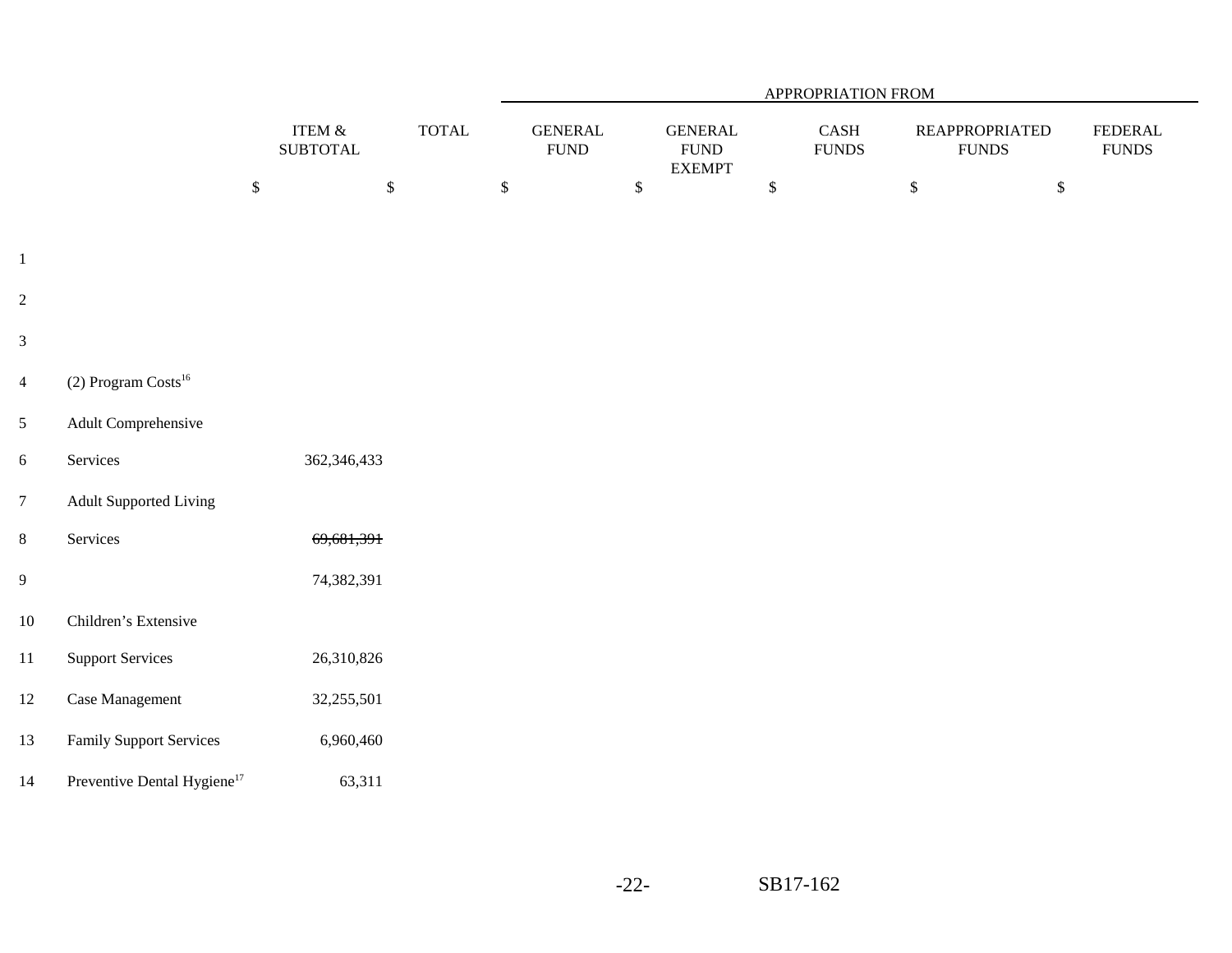|                |                                                                                                                                                                                 |                              |              |                                |              |                                                 |              | APPROPRIATION FROM                        |                                       |                                 |
|----------------|---------------------------------------------------------------------------------------------------------------------------------------------------------------------------------|------------------------------|--------------|--------------------------------|--------------|-------------------------------------------------|--------------|-------------------------------------------|---------------------------------------|---------------------------------|
|                |                                                                                                                                                                                 | ITEM $\&$<br><b>SUBTOTAL</b> | <b>TOTAL</b> | <b>GENERAL</b><br>${\rm FUND}$ |              | <b>GENERAL</b><br>${\rm FUND}$<br><b>EXEMPT</b> |              | $\operatorname{CASH}$<br>${\hbox{FUNDS}}$ | <b>REAPPROPRIATED</b><br><b>FUNDS</b> | <b>FEDERAL</b><br>${\rm FUNDS}$ |
|                |                                                                                                                                                                                 | $\mathbb{S}$                 | $\mathbb{S}$ | $\,$                           | $\mathbb{S}$ |                                                 | $\mathbb{S}$ |                                           | $\mathbb{S}$                          | $\mathbb{S}$                    |
| $\,1$          | <b>Eligibility Determination</b>                                                                                                                                                |                              |              |                                |              |                                                 |              |                                           |                                       |                                 |
| $\overline{c}$ | and Waiting List                                                                                                                                                                |                              |              |                                |              |                                                 |              |                                           |                                       |                                 |
| $\mathfrak{Z}$ | Management                                                                                                                                                                      | 3,121,194                    |              |                                |              |                                                 |              |                                           |                                       |                                 |
| $\overline{4}$ |                                                                                                                                                                                 | 500,739,116                  |              | 258,957,677 <sup>a</sup>       |              |                                                 |              | $1^{\rm b}$                               |                                       | 241,781,438                     |
| $\mathfrak{S}$ |                                                                                                                                                                                 | 505,440,116                  |              |                                |              |                                                 |              | $4,701,001^b$                             |                                       |                                 |
| 6              |                                                                                                                                                                                 |                              |              |                                |              |                                                 |              |                                           |                                       |                                 |
| $\overline{7}$ | <sup>a</sup> Of this amount, the (M) notation applies to \$239,854,892.                                                                                                         |                              |              |                                |              |                                                 |              |                                           |                                       |                                 |
| $8\,$          | <sup>b</sup> This amount OF THIS AMOUNT \$4,701,000 SHALL BE FROM THE INTELLECTUAL AND DEVELOPMENTAL DISABILITIES SERVICES CASH FUND CREATED IN SECTION 25.5-10-207 (1), C.R.S. |                              |              |                                |              |                                                 |              |                                           |                                       |                                 |
| $\overline{9}$ | AND \$1 shall be from the Health Care Expansion Fund created in Section 24-22-117 (2) (a) (I), C.R.S.                                                                           |                              |              |                                |              |                                                 |              |                                           |                                       |                                 |
| $10\,$         |                                                                                                                                                                                 |                              |              |                                |              |                                                 |              |                                           |                                       |                                 |
| 11             |                                                                                                                                                                                 |                              | 506,698,069  |                                |              |                                                 |              |                                           |                                       |                                 |
| $12\,$         |                                                                                                                                                                                 |                              | 511,680,234  |                                |              |                                                 |              |                                           |                                       |                                 |
| 13             |                                                                                                                                                                                 |                              |              |                                |              |                                                 |              |                                           |                                       |                                 |
| 14             |                                                                                                                                                                                 |                              |              |                                |              |                                                 |              |                                           |                                       |                                 |
| 15             |                                                                                                                                                                                 |                              |              |                                |              |                                                 |              |                                           |                                       |                                 |
|                |                                                                                                                                                                                 |                              |              |                                |              |                                                 |              |                                           |                                       |                                 |

-23-SB17-162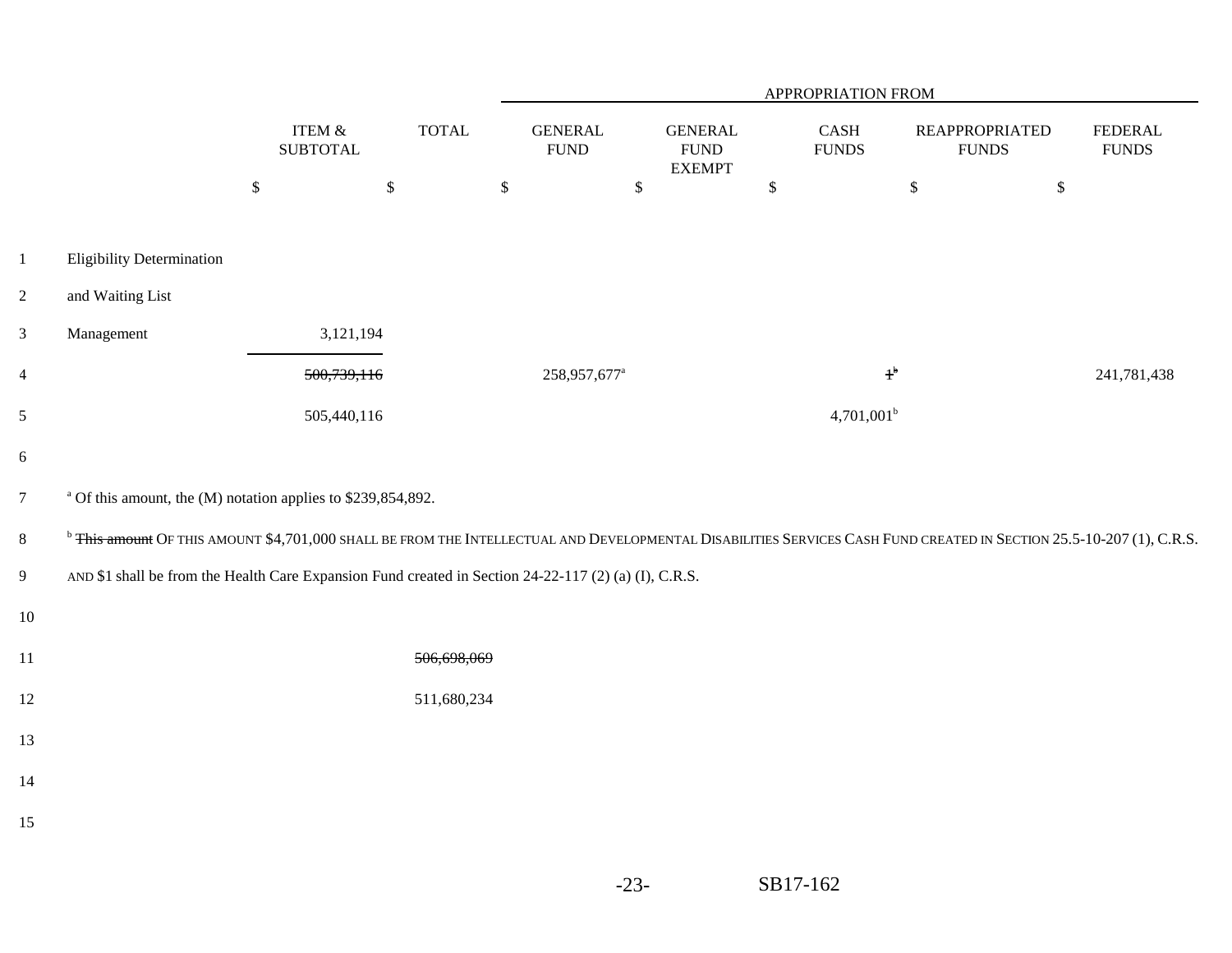|                         |                              |                              |              |              |                               |                                                |      | APPROPRIATION FROM                    |                                       |                                |
|-------------------------|------------------------------|------------------------------|--------------|--------------|-------------------------------|------------------------------------------------|------|---------------------------------------|---------------------------------------|--------------------------------|
|                         |                              | ITEM $\&$<br><b>SUBTOTAL</b> | <b>TOTAL</b> |              | <b>GENERAL</b><br><b>FUND</b> | <b>GENERAL</b><br><b>FUND</b><br><b>EXEMPT</b> |      | $\operatorname{CASH}$<br><b>FUNDS</b> | <b>REAPPROPRIATED</b><br><b>FUNDS</b> | <b>FEDERAL</b><br><b>FUNDS</b> |
|                         |                              | $\$$<br>$\mathcal{S}$        |              | $\mathbb{S}$ | $\mathbb{S}$                  |                                                | $\$$ |                                       | $\mathcal{S}$<br>$\mathbb{S}$         |                                |
| $\,1\,$                 |                              |                              |              |              |                               |                                                |      |                                       |                                       |                                |
| $\overline{2}$          |                              |                              |              |              |                               |                                                |      |                                       |                                       |                                |
| $\mathfrak{Z}$          | (5) INDIGENT CARE PROGRAM    |                              |              |              |                               |                                                |      |                                       |                                       |                                |
| $\overline{\mathbf{4}}$ | Safety Net Provider          |                              |              |              |                               |                                                |      |                                       |                                       |                                |
| 5                       | Payments                     | 311,296,186                  |              |              |                               |                                                |      | 155,073,238 <sup>a</sup>              |                                       | 156,222,948(I)                 |
| $\sqrt{6}$              | Clinic Based Indigent Care   | 6,119,760                    |              |              | 3,047,640(M)                  |                                                |      |                                       |                                       | 3,072,120                      |
| $\overline{7}$          | Pediatric Specialty Hospital | 13,455,012                   |              |              | 6,700,596(M)                  |                                                |      |                                       |                                       | 6,754,416                      |
| $\,8\,$                 | Appropriation from           |                              |              |              |                               |                                                |      |                                       |                                       |                                |
| 9                       | Tobacco Tax Cash Fund to     |                              |              |              |                               |                                                |      |                                       |                                       |                                |
| $10\,$                  | the General Fund             | 432,590                      |              |              |                               |                                                |      | 432,590 <sup>b</sup>                  |                                       |                                |
| $11\,$                  | Primary Care Fund Program    | 27,276,358                   |              |              |                               |                                                |      | 27,276,358 <sup>c</sup>               |                                       |                                |
| 12                      | Children's Basic Health Plan |                              |              |              |                               |                                                |      |                                       |                                       |                                |
| 13                      | Administration               | 5,033,274                    |              |              |                               |                                                |      | 2,363,824(H) <sup>d</sup>             |                                       | 2,669,450                      |
| 14                      |                              | 5,033,274                    |              |              |                               |                                                |      | 597,450(H) <sup>d</sup>               |                                       | 4,435,824                      |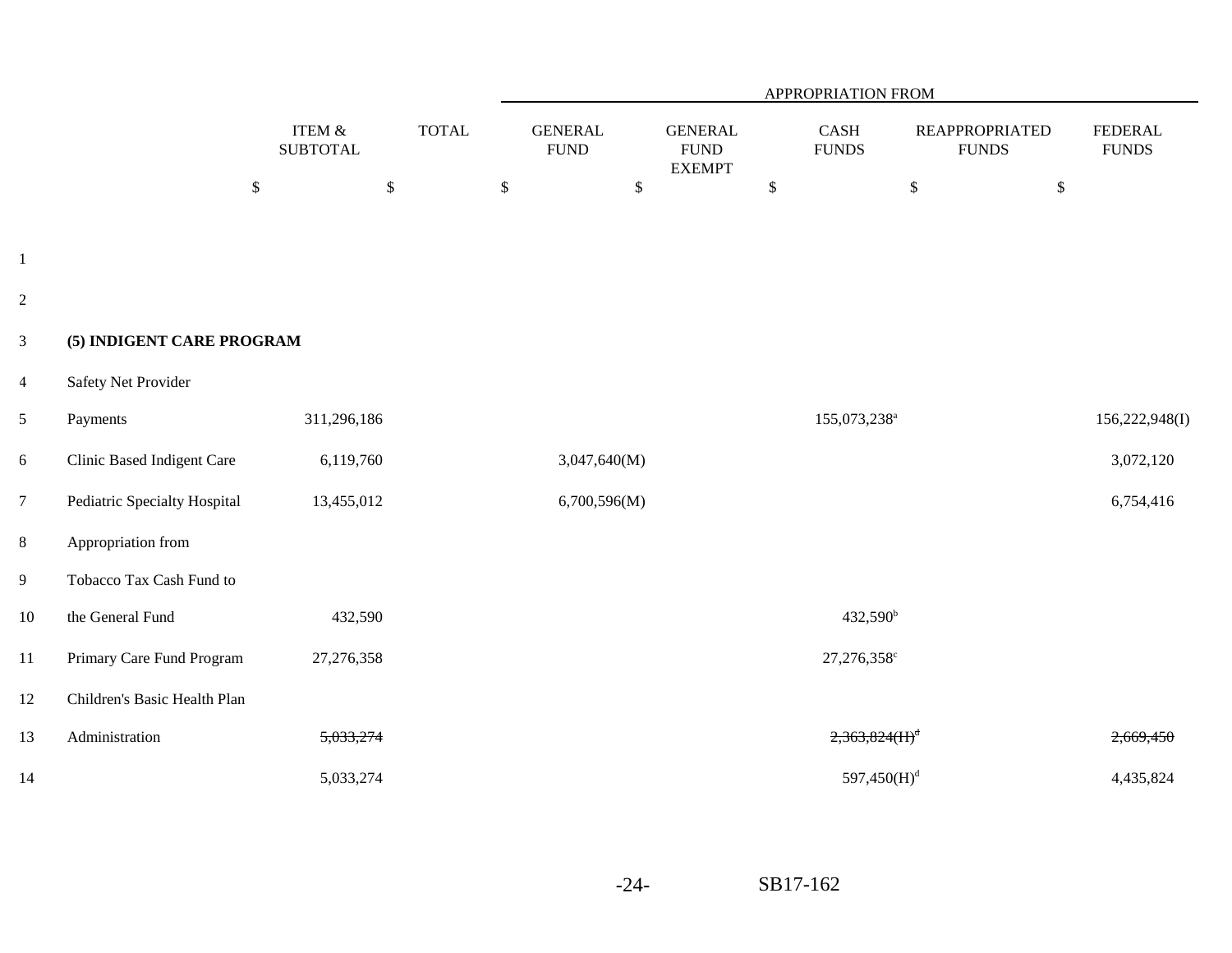|                |                                                                                                                                                                                                                     |                                      |                        |                               |                                                 | APPROPRIATION FROM        |                                       |                                |
|----------------|---------------------------------------------------------------------------------------------------------------------------------------------------------------------------------------------------------------------|--------------------------------------|------------------------|-------------------------------|-------------------------------------------------|---------------------------|---------------------------------------|--------------------------------|
|                |                                                                                                                                                                                                                     | <b>ITEM &amp;</b><br><b>SUBTOTAL</b> | <b>TOTAL</b>           | <b>GENERAL</b><br><b>FUND</b> | <b>GENERAL</b><br>${\rm FUND}$<br><b>EXEMPT</b> | CASH<br><b>FUNDS</b>      | <b>REAPPROPRIATED</b><br><b>FUNDS</b> | <b>FEDERAL</b><br><b>FUNDS</b> |
|                |                                                                                                                                                                                                                     | $\$\,$                               | $\mathcal{S}$          | \$                            | \$                                              | \$                        | $\mathcal{S}$                         | \$                             |
| 1              | Children's Basic Health Plan                                                                                                                                                                                        |                                      |                        |                               |                                                 |                           |                                       |                                |
| $\overline{2}$ | Medical and Dental Costs                                                                                                                                                                                            | <del>141,455,044</del>               |                        | 2,067,851(M)                  | 432,590 <sup>e</sup>                            |                           |                                       | 121,420,649                    |
| 3              |                                                                                                                                                                                                                     | 157,065,937                          |                        | 2,069,366(M)                  |                                                 | $21,215,152$ <sup>f</sup> |                                       | 133,348,829                    |
| $\overline{4}$ |                                                                                                                                                                                                                     |                                      | <del>505.068.224</del> |                               |                                                 |                           |                                       |                                |
| 5              |                                                                                                                                                                                                                     |                                      | 520,679,117            |                               |                                                 |                           |                                       |                                |
| $6\,$          |                                                                                                                                                                                                                     |                                      |                        |                               |                                                 |                           |                                       |                                |
| $\overline{7}$ | <sup>a</sup> This amount shall be from the Hospital Provider Fee Cash Fund created in Section 25.5-4-402.3 (4) (a), C.R.S.                                                                                          |                                      |                        |                               |                                                 |                           |                                       |                                |
| $8\,$          | <sup>b</sup> This amount shall be from the Tobacco Tax Cash Fund created in Section 24-22-117 (1) (a), C.R.S. This appropriation partially meets the requirement to appropriate a portion of the                    |                                      |                        |                               |                                                 |                           |                                       |                                |
| $\overline{9}$ | revenues collected from imposition of additional state cigarette and tobacco taxes to the General Fund pursuant to Section 21 of Article X of the State Constitution.                                               |                                      |                        |                               |                                                 |                           |                                       |                                |
| 10             | <sup>c</sup> This amount shall be from the Primary Care Fund created in Section 24-22-117 (2) (b) (I), C.R.S.                                                                                                       |                                      |                        |                               |                                                 |                           |                                       |                                |
| 11             | <sup>d</sup> Of this amount, $\frac{62}{3554463}$ \$595,060 shall be from the Children's Basic Health Plan Trust created in Section 25.5-8-105 (1), C.R.S., and $\frac{69}{361}$ \$2,390 shall be from the Hospital |                                      |                        |                               |                                                 |                           |                                       |                                |
| 12             | Provider Fee Cash Fund created in Section 25.5-4-402.3 (4) (a), C.R.S.                                                                                                                                              |                                      |                        |                               |                                                 |                           |                                       |                                |
| 13             | <sup>e</sup> This amount shall be from General Fund Exempt pursuant to Section 24-22-117 (1) (c) (I) (B), C.R.S., and is not subject to the statutory limitation on General Fund appropriations                     |                                      |                        |                               |                                                 |                           |                                       |                                |
| 14             | imposed by Section 24-75-201.1, C.R.S.                                                                                                                                                                              |                                      |                        |                               |                                                 |                           |                                       |                                |

-25-SB17-162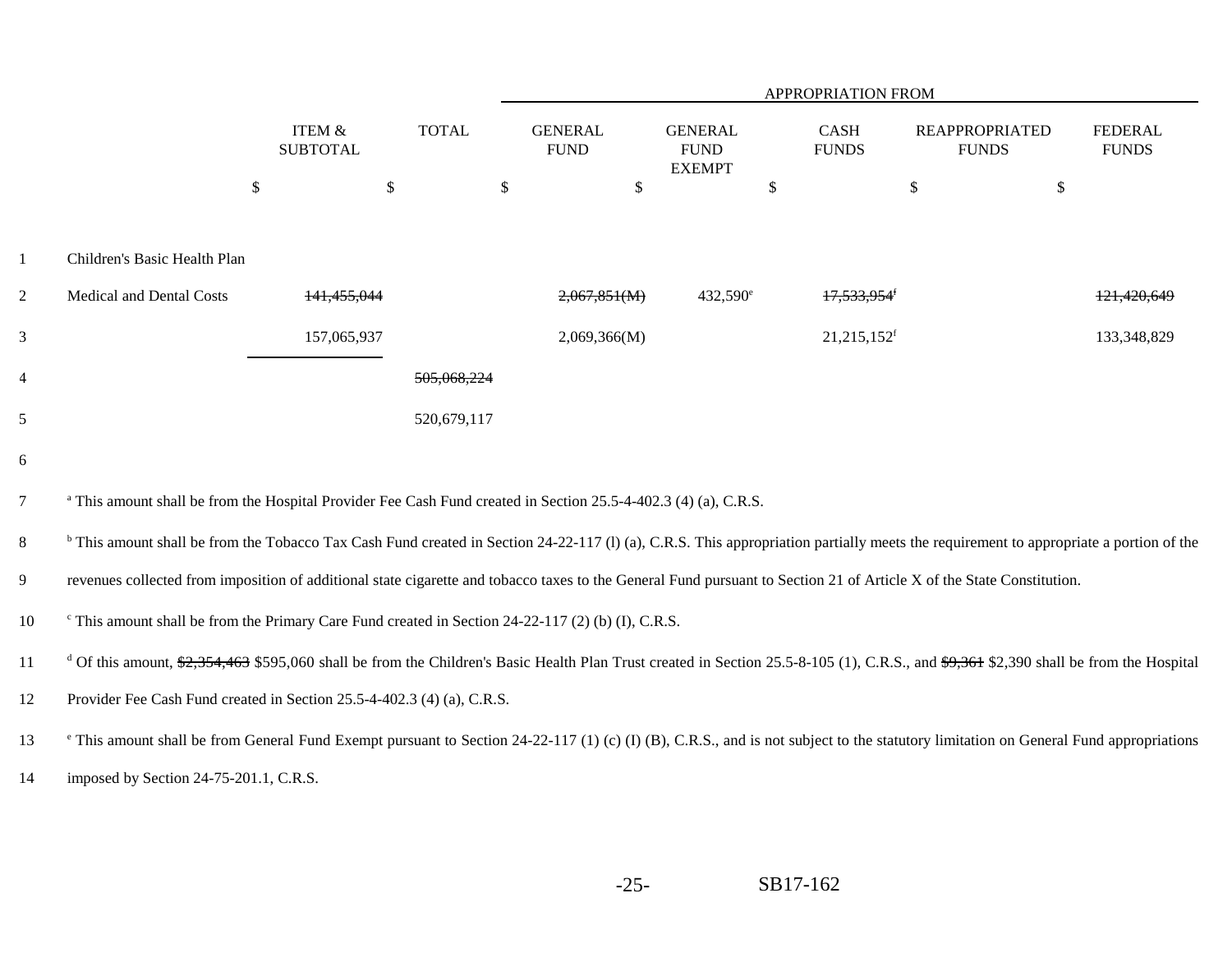|                           |              |                               |                               | <b>APPROPRIATION FROM</b>   |                                |                                |
|---------------------------|--------------|-------------------------------|-------------------------------|-----------------------------|--------------------------------|--------------------------------|
| ITEM &<br><b>SUBTOTAL</b> | <b>TOTAL</b> | <b>GENERAL</b><br><b>FUND</b> | <b>GENERAL</b><br><b>FUND</b> | <b>CASH</b><br><b>FUNDS</b> | REAPPROPRIATED<br><b>FUNDS</b> | <b>FEDERAL</b><br><b>FUNDS</b> |
|                           |              |                               | <b>EXEMPT</b>                 |                             |                                |                                |
|                           |              |                               |                               |                             |                                |                                |

| -1             |                                  |            |              | <sup>f</sup> Of this amount, \$ <del>11,488,720</del> \$11,711,043 shall be from the Children's Basic Health Plan Trust created in Section 25.5-8-105 (1), C.R.S., \$5,842,569 \$7,561,411 shall be from the |           |
|----------------|----------------------------------|------------|--------------|--------------------------------------------------------------------------------------------------------------------------------------------------------------------------------------------------------------|-----------|
| $\overline{2}$ |                                  |            |              | Hospital Provider Fee Cash Fund created in Section 25.5-4-402.3 (4) (a), C.R.S., \$1,500,000 SHALL BE FROM RECOVERIES AND RECOUPMENTS, \$202,664 \$442,697 shall be from the                                 |           |
| 3              |                                  |            |              | Colorado Immunization Fund created in Section 25-4-2301, C.R.S., and \$1 shall be from the Health Care Expansion Fund created in Section 24-22-117 (2) (a) (I), C.R.S.                                       |           |
| $\overline{4}$ |                                  |            |              |                                                                                                                                                                                                              |           |
| 5 <sup>5</sup> | (6) OTHER MEDICAL SERVICES       |            |              |                                                                                                                                                                                                              |           |
| 6              | Old Age Pension State            |            |              |                                                                                                                                                                                                              |           |
| $\overline{7}$ | <b>Medical Program</b>           | 12,962,510 | 2,962,510    | $10,000,000$ <sup>a</sup>                                                                                                                                                                                    |           |
| 8              | Commission on Family             |            |              |                                                                                                                                                                                                              |           |
| 9              | Medicine Residency               |            |              |                                                                                                                                                                                                              |           |
| 10             | <b>Training Programs</b>         | 7,597,298  | 3,786,304(M) |                                                                                                                                                                                                              | 3,810,994 |
| 11             | <b>State University Teaching</b> |            |              |                                                                                                                                                                                                              |           |
| 12             | Hospitals - Denver Health        |            |              |                                                                                                                                                                                                              |           |
| 13             | and Hospital Authority           | 2,804,714  | 1,396,748(M) |                                                                                                                                                                                                              | 1,407,966 |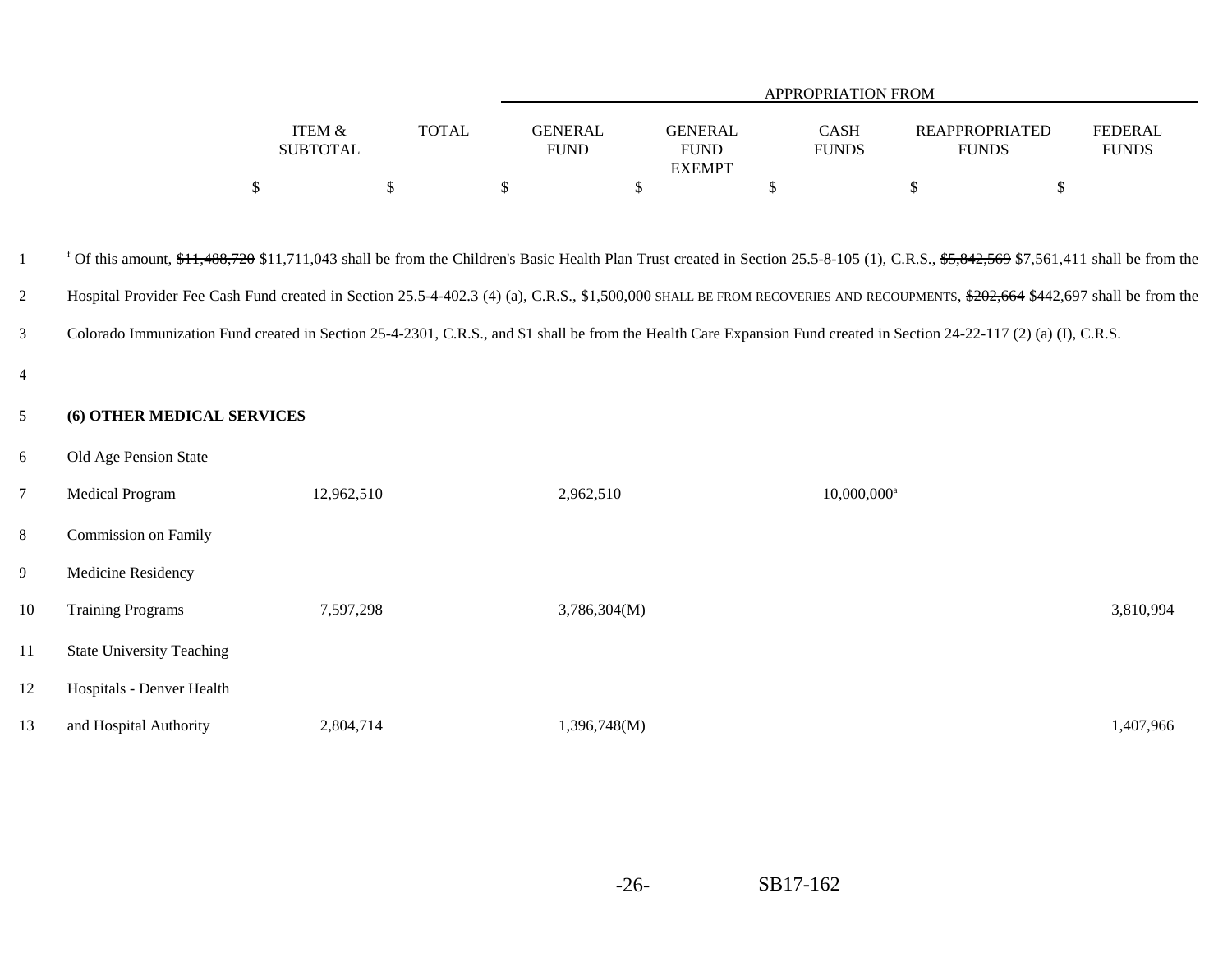|                  |                                  |                              |              |              |                                |      |                                                 |              | APPROPRIATION FROM      |      |                                       |                                |
|------------------|----------------------------------|------------------------------|--------------|--------------|--------------------------------|------|-------------------------------------------------|--------------|-------------------------|------|---------------------------------------|--------------------------------|
|                  |                                  | ITEM $\&$<br><b>SUBTOTAL</b> | <b>TOTAL</b> |              | <b>GENERAL</b><br>${\rm FUND}$ |      | <b>GENERAL</b><br>${\rm FUND}$<br><b>EXEMPT</b> |              | CASH<br><b>FUNDS</b>    |      | <b>REAPPROPRIATED</b><br><b>FUNDS</b> | <b>FEDERAL</b><br><b>FUNDS</b> |
|                  |                                  | $\mathbb{S}$<br>$\mathbb{S}$ |              | $\mathbb{S}$ |                                | $\$$ |                                                 | $\mathbb{S}$ |                         | $\$$ | $\$$                                  |                                |
|                  |                                  |                              |              |              |                                |      |                                                 |              |                         |      |                                       |                                |
| $\mathbf{1}$     | <b>State University Teaching</b> |                              |              |              |                                |      |                                                 |              |                         |      |                                       |                                |
| $\overline{2}$   | Hospitals - University of        |                              |              |              |                                |      |                                                 |              |                         |      |                                       |                                |
| $\mathfrak{Z}$   | Colorado Hospital Authority      | 1,181,204                    |              |              | 585,390(M)                     |      |                                                 |              |                         |      |                                       | 595,814                        |
| $\overline{4}$   | Medicare Modernization           |                              |              |              |                                |      |                                                 |              |                         |      |                                       |                                |
| 5                | <b>Act State Contribution</b>    |                              |              |              |                                |      |                                                 |              |                         |      |                                       |                                |
| $\boldsymbol{6}$ | Payment                          | 130,667,733                  |              |              | 130,667,733                    |      |                                                 |              |                         |      |                                       |                                |
| $\overline{7}$   |                                  | 132,037,056                  |              |              | 132,037,056                    |      |                                                 |              |                         |      |                                       |                                |
| $8\,$            | Public School Health             |                              |              |              |                                |      |                                                 |              |                         |      |                                       |                                |
| 9                | Services Contract                |                              |              |              |                                |      |                                                 |              |                         |      |                                       |                                |
| 10               | Administration                   | 2,491,722                    |              |              |                                |      |                                                 |              |                         |      | $2,491,722^b$                         |                                |
| 11               | Public School Health             |                              |              |              |                                |      |                                                 |              |                         |      |                                       |                                |
| 12               | Services                         | 82,604,632                   |              |              |                                |      |                                                 |              | 41,001,948 <sup>c</sup> |      |                                       | $41,602,684$ (I)               |
| 13               |                                  | 91,997,962                   |              |              |                                |      |                                                 |              | 45,756,639c             |      |                                       | 46,241,323(I)                  |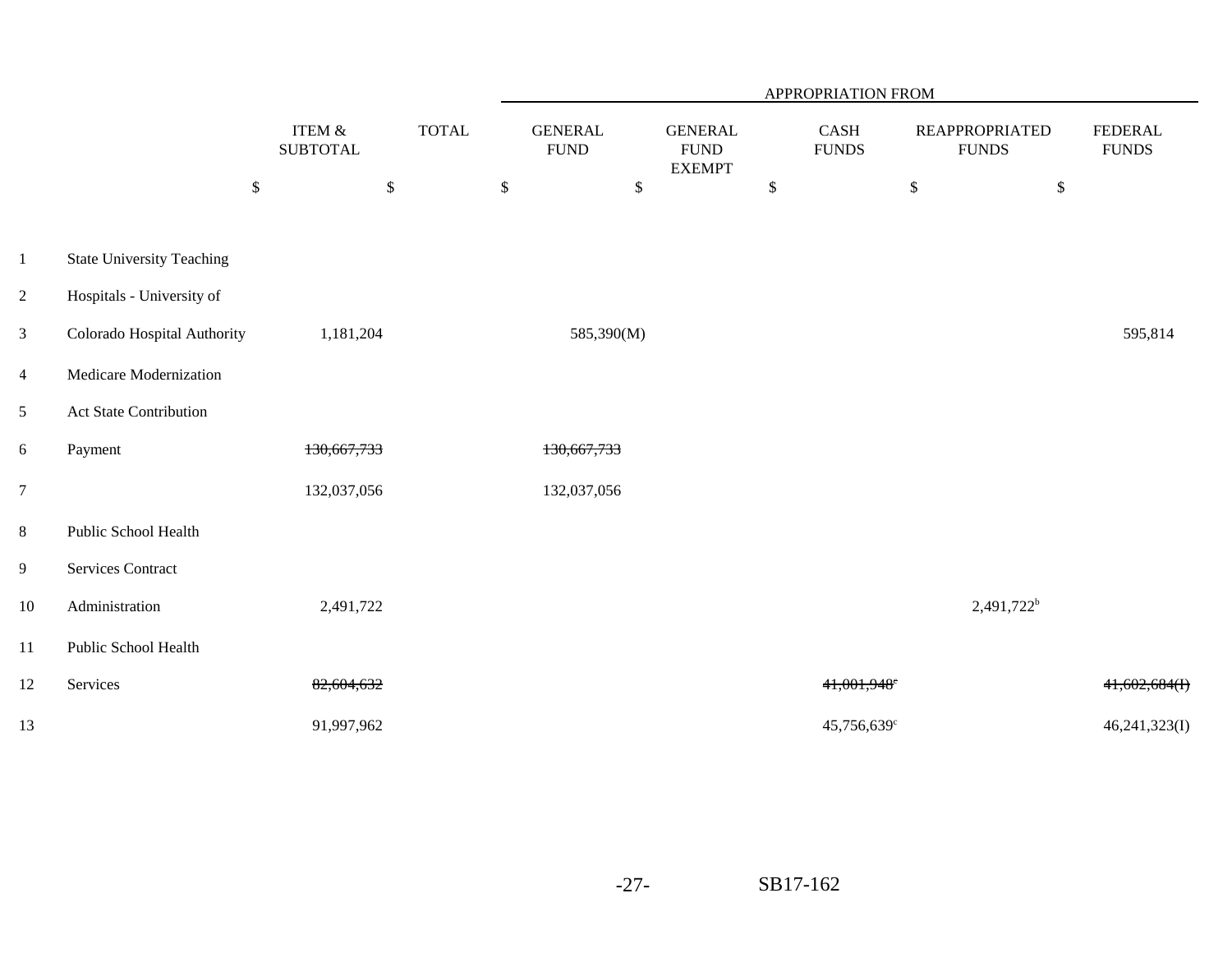|                |                                                                                                                                                                                                 |                           |              |                               |        |                                                 |              | APPROPRIATION FROM                    |                                       |              |                                |
|----------------|-------------------------------------------------------------------------------------------------------------------------------------------------------------------------------------------------|---------------------------|--------------|-------------------------------|--------|-------------------------------------------------|--------------|---------------------------------------|---------------------------------------|--------------|--------------------------------|
|                |                                                                                                                                                                                                 | ITEM &<br><b>SUBTOTAL</b> | <b>TOTAL</b> | <b>GENERAL</b><br><b>FUND</b> |        | <b>GENERAL</b><br>${\rm FUND}$<br><b>EXEMPT</b> |              | $\operatorname{CASH}$<br><b>FUNDS</b> | <b>REAPPROPRIATED</b><br><b>FUNDS</b> |              | <b>FEDERAL</b><br><b>FUNDS</b> |
|                |                                                                                                                                                                                                 | $\mathbb{S}$<br>$\$$      |              | $\mathbb{S}$                  | $\$\,$ |                                                 | $\mathbb{S}$ |                                       | \$                                    | $\mathbb{S}$ |                                |
| $\mathbf{1}$   | Screening, Brief                                                                                                                                                                                |                           |              |                               |        |                                                 |              |                                       |                                       |              |                                |
| $\overline{c}$ | Intervention, and Referral to                                                                                                                                                                   |                           |              |                               |        |                                                 |              |                                       |                                       |              |                                |
| 3              | <b>Treatment Training Grant</b>                                                                                                                                                                 |                           |              |                               |        |                                                 |              |                                       |                                       |              |                                |
| $\overline{4}$ | Program <sup>18</sup>                                                                                                                                                                           | 750,000                   |              |                               |        |                                                 |              | $750,000$ <sup>d</sup>                |                                       |              |                                |
| 5              |                                                                                                                                                                                                 |                           | 241,059,813  |                               |        |                                                 |              |                                       |                                       |              |                                |
| 6              |                                                                                                                                                                                                 |                           | 251,822,466  |                               |        |                                                 |              |                                       |                                       |              |                                |
| $\overline{7}$ |                                                                                                                                                                                                 |                           |              |                               |        |                                                 |              |                                       |                                       |              |                                |
| 8              | <sup>a</sup> This amount shall be from the Old Age Pension Health and Medical Care Fund created in Section 25.5-2-101 (2), C.R.S.                                                               |                           |              |                               |        |                                                 |              |                                       |                                       |              |                                |
| 9              | <sup>b</sup> This amount shall transferred from the Public School Health Services line item appropriation within this division.                                                                 |                           |              |                               |        |                                                 |              |                                       |                                       |              |                                |
| 10             | "This amount represents funds certified as public expenditures incurred by school districts or boards of cooperative educational services that are eligible for federal financial participation |                           |              |                               |        |                                                 |              |                                       |                                       |              |                                |
| 11             | under Medicaid.                                                                                                                                                                                 |                           |              |                               |        |                                                 |              |                                       |                                       |              |                                |
| 12             | <sup>d</sup> This amount shall be from the Marijuana Tax Cash Fund created in Section 39-28.8-501 (1), C.R.S.                                                                                   |                           |              |                               |        |                                                 |              |                                       |                                       |              |                                |
| 13             |                                                                                                                                                                                                 |                           |              |                               |        |                                                 |              |                                       |                                       |              |                                |
| 14             |                                                                                                                                                                                                 |                           |              |                               |        |                                                 |              |                                       |                                       |              |                                |
| 15             |                                                                                                                                                                                                 |                           |              |                               |        |                                                 |              |                                       |                                       |              |                                |
|                |                                                                                                                                                                                                 |                           |              |                               |        |                                                 |              |                                       |                                       |              |                                |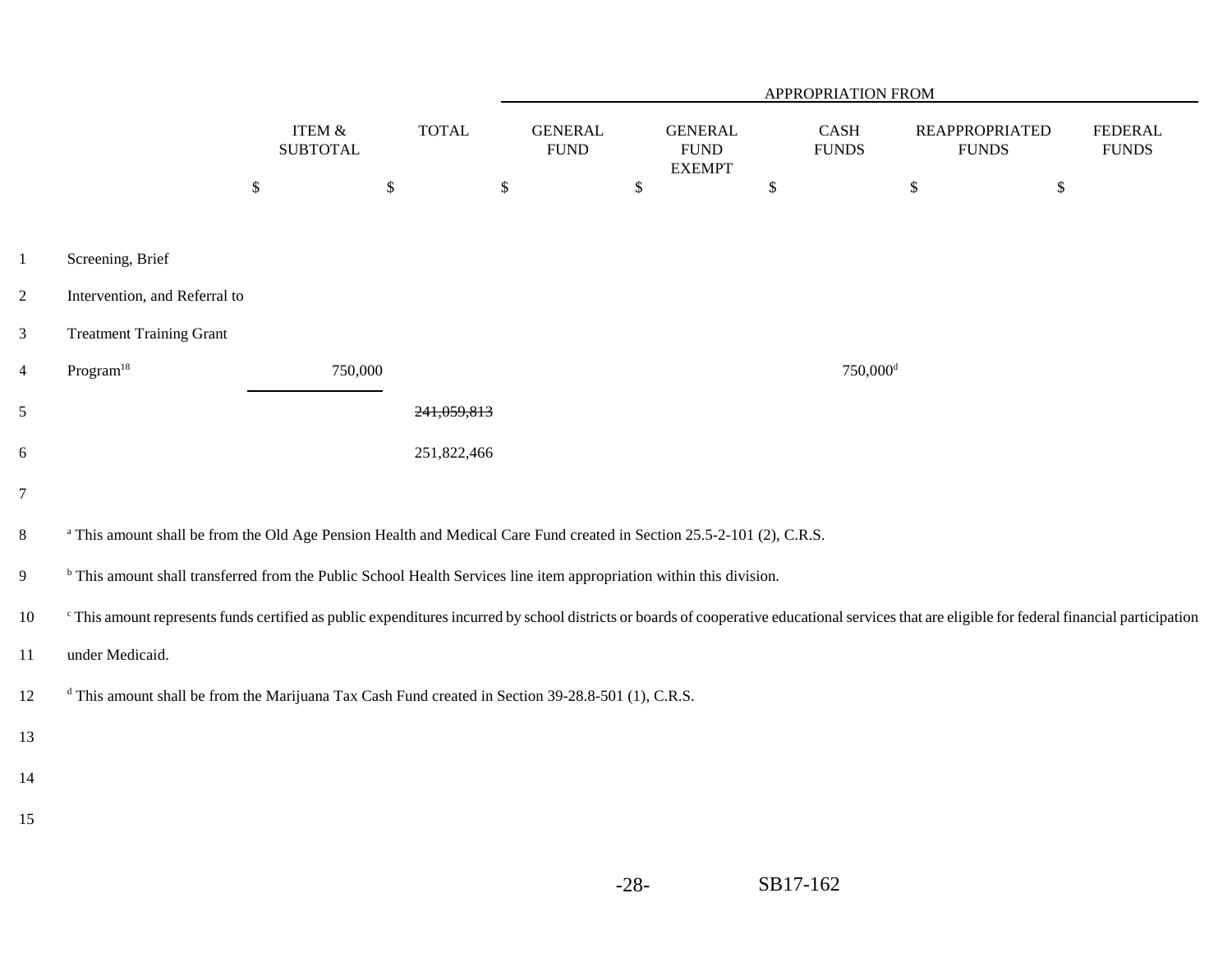|                |                                                           |                              |              |                                |              |                                                 | APPROPRIATION FROM    |                                       |              |                                 |
|----------------|-----------------------------------------------------------|------------------------------|--------------|--------------------------------|--------------|-------------------------------------------------|-----------------------|---------------------------------------|--------------|---------------------------------|
|                |                                                           | ITEM $\&$<br><b>SUBTOTAL</b> | <b>TOTAL</b> | <b>GENERAL</b><br>${\rm FUND}$ |              | <b>GENERAL</b><br>${\rm FUND}$<br><b>EXEMPT</b> | CASH<br>${\rm FUNDS}$ | <b>REAPPROPRIATED</b><br><b>FUNDS</b> |              | <b>FEDERAL</b><br>${\rm FUNDS}$ |
|                |                                                           | $\boldsymbol{\mathsf{S}}$    | $\$\,$       | $\mathbb{S}$                   | $\mathbb{S}$ | \$                                              |                       | $\mathbb{S}$                          | $\mathbb{S}$ |                                 |
| $\mathbf{1}$   | (7) DEPARTMENT OF HUMAN SERVICES MEDICAID-FUNDED PROGRAMS |                              |              |                                |              |                                                 |                       |                                       |              |                                 |
| $\overline{c}$ | (A) Executive Director's                                  |                              |              |                                |              |                                                 |                       |                                       |              |                                 |
| 3              | <b>Office - Medicaid</b>                                  |                              |              |                                |              |                                                 |                       |                                       |              |                                 |
| $\overline{4}$ | Funding <sup>19</sup>                                     | 16,109,873                   |              | 8,054,937(M)                   |              |                                                 |                       |                                       |              | 8,054,936                       |
| 5              |                                                           |                              |              |                                |              |                                                 |                       |                                       |              |                                 |
| 6              | (B) Office of Information                                 |                              |              |                                |              |                                                 |                       |                                       |              |                                 |
| $\overline{7}$ | <b>Technology Services -</b>                              |                              |              |                                |              |                                                 |                       |                                       |              |                                 |
| 8              | <b>Medicaid Funding</b>                                   | 647,220                      |              |                                | 322,316(M)   |                                                 |                       |                                       |              | 324,904                         |
| 9              |                                                           |                              |              |                                |              |                                                 |                       |                                       |              |                                 |
| 10             | (C) Office of Operations -                                |                              |              |                                |              |                                                 |                       |                                       |              |                                 |
| 11             | <b>Medicaid Funding</b>                                   | 5,656,943                    |              | 2,817,321(M)                   |              |                                                 |                       |                                       |              | 2,839,622                       |
| 12             |                                                           | 5,627,443                    |              | 2,802,571(M)                   |              |                                                 |                       |                                       |              | 2,824,872                       |
| 13             |                                                           |                              |              |                                |              |                                                 |                       |                                       |              |                                 |
|                |                                                           |                              |              |                                |              |                                                 |                       |                                       |              |                                 |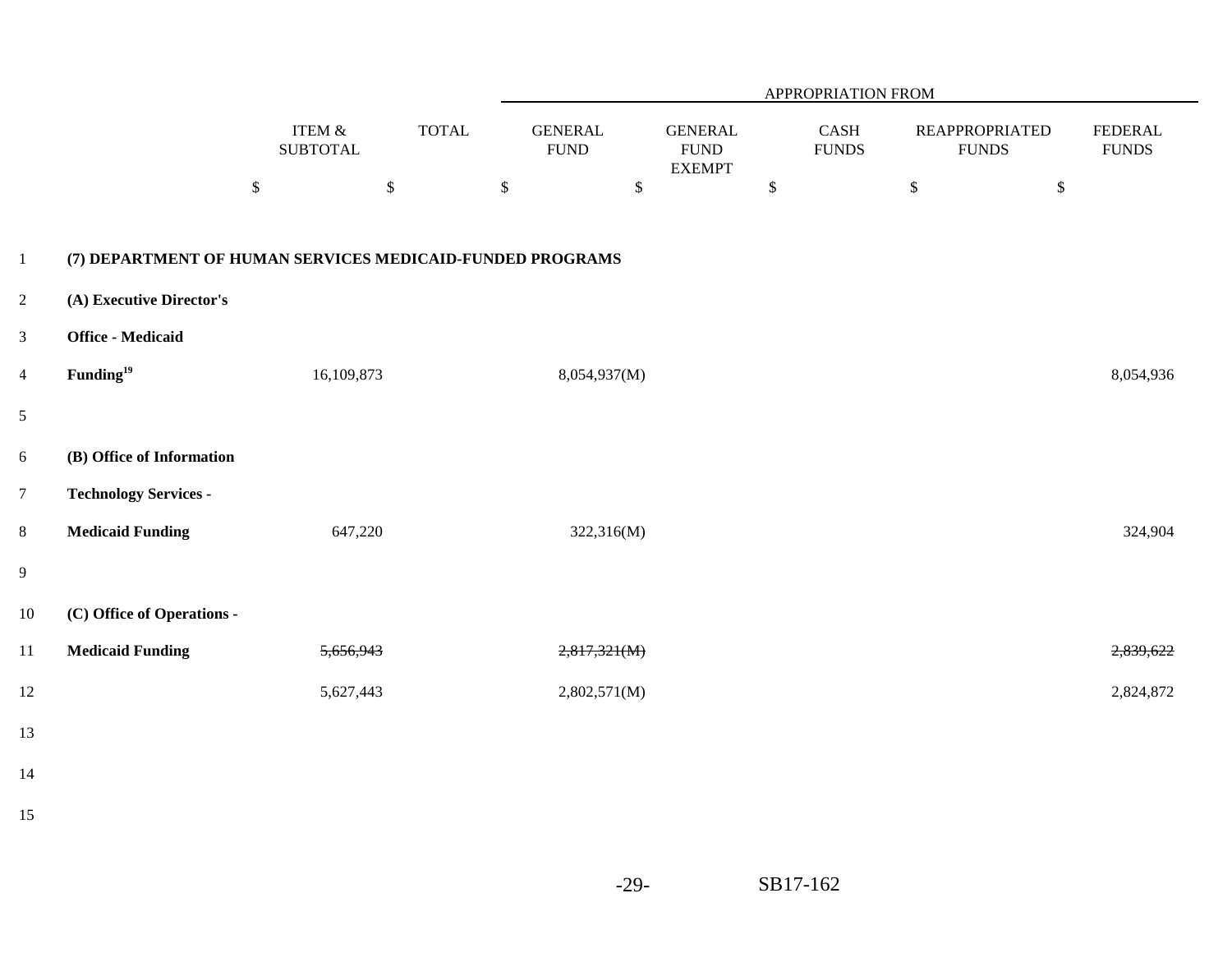|                |                                                   |                              |              |                                |                                                 | APPROPRIATION FROM                        |                                       |                                 |
|----------------|---------------------------------------------------|------------------------------|--------------|--------------------------------|-------------------------------------------------|-------------------------------------------|---------------------------------------|---------------------------------|
|                |                                                   | ITEM $\&$<br><b>SUBTOTAL</b> | <b>TOTAL</b> | <b>GENERAL</b><br>${\rm FUND}$ | <b>GENERAL</b><br>${\rm FUND}$<br><b>EXEMPT</b> | $\operatorname{CASH}$<br>${\hbox{FUNDS}}$ | <b>REAPPROPRIATED</b><br><b>FUNDS</b> | <b>FEDERAL</b><br>${\rm FUNDS}$ |
|                |                                                   | $\mathbb{S}$<br>$\mathbb{S}$ |              | $\mathbb{S}$<br>$\mathbb{S}$   |                                                 | $\mathbb{S}$                              | $\mathbb{S}$<br>$\$\,$                |                                 |
| $\mathbf{1}$   | (D) Division of Child Welfare - Medicaid Funding  |                              |              |                                |                                                 |                                           |                                       |                                 |
| $\overline{c}$ | Administration                                    | 142,640                      |              | 71,320(M)                      |                                                 |                                           |                                       | 71,320                          |
| 3              | <b>Child Welfare Services</b>                     | 15, 197, 702                 |              | 7,568,456(M)                   |                                                 |                                           |                                       | 7,629,246                       |
| $\overline{4}$ |                                                   | 15,340,342                   |              |                                |                                                 |                                           |                                       |                                 |
| $\mathfrak s$  |                                                   |                              |              |                                |                                                 |                                           |                                       |                                 |
| 6              | (E) Office of Early Childhood - Medicaid Funding  |                              |              |                                |                                                 |                                           |                                       |                                 |
| $\overline{7}$ | Division of Community and                         |                              |              |                                |                                                 |                                           |                                       |                                 |
| 8              | Family Support, Early                             |                              |              |                                |                                                 |                                           |                                       |                                 |
| $\overline{9}$ | <b>Intervention Services</b>                      | 6,563,353                    |              | 3,268,550(M)                   |                                                 |                                           |                                       | 3,294,803                       |
| $10\,$         |                                                   |                              |              |                                |                                                 |                                           |                                       |                                 |
| 11             | (F) Office of Self Sufficiency - Medicaid Funding |                              |              |                                |                                                 |                                           |                                       |                                 |
| 12             | Systematic Alien                                  |                              |              |                                |                                                 |                                           |                                       |                                 |
| 13             | Verification for Eligibility                      | 25,799                       |              |                                |                                                 |                                           |                                       | 25,799                          |
| 14             |                                                   |                              |              |                                |                                                 |                                           |                                       |                                 |
| 15             |                                                   |                              |              |                                |                                                 |                                           |                                       |                                 |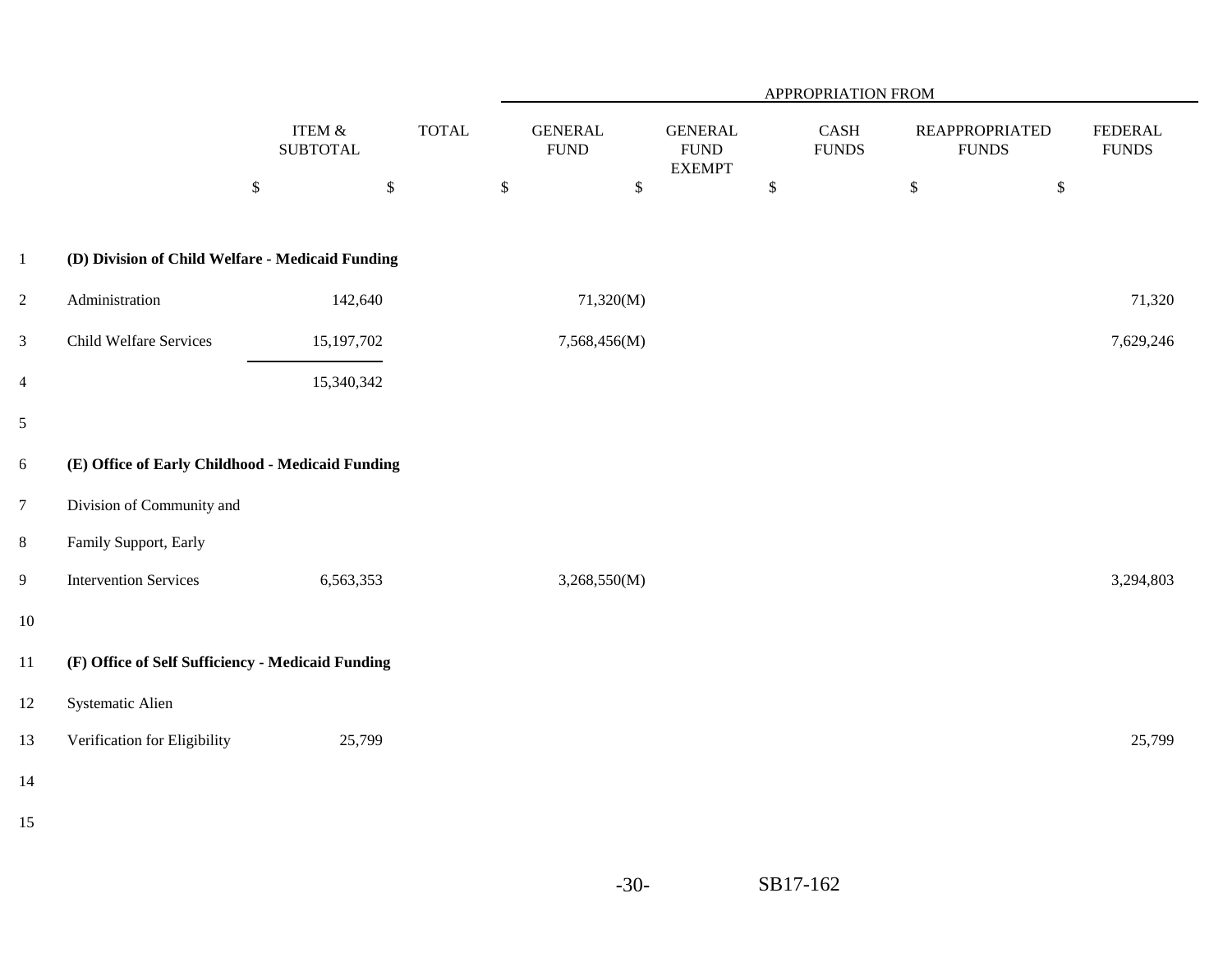|                |                                                   |                              |              |                                |                                                 | APPROPRIATION FROM   |                                       |                                |
|----------------|---------------------------------------------------|------------------------------|--------------|--------------------------------|-------------------------------------------------|----------------------|---------------------------------------|--------------------------------|
|                |                                                   | ITEM $\&$<br><b>SUBTOTAL</b> | <b>TOTAL</b> | <b>GENERAL</b><br>${\rm FUND}$ | <b>GENERAL</b><br>${\rm FUND}$<br><b>EXEMPT</b> | CASH<br><b>FUNDS</b> | <b>REAPPROPRIATED</b><br><b>FUNDS</b> | <b>FEDERAL</b><br><b>FUNDS</b> |
|                |                                                   | $\mathbb{S}$<br>$\mathbb S$  | $\mathbb S$  | $\mathbb{S}$                   |                                                 | $\mathbb{S}$         | $\mathbb S$<br>$\$$                   |                                |
| $\mathbf{1}$   | (G) Behavioral Health Services - Medicaid Funding |                              |              |                                |                                                 |                      |                                       |                                |
| $\overline{2}$ | Community Behavioral                              |                              |              |                                |                                                 |                      |                                       |                                |
| $\mathfrak{Z}$ | <b>Health Administration</b>                      | 416,056                      |              | 208,028(M)                     |                                                 |                      |                                       | 208,028                        |
| $\overline{4}$ | <b>Mental Health Treatment</b>                    |                              |              |                                |                                                 |                      |                                       |                                |
| 5              | Services for Youth (H.B.                          |                              |              |                                |                                                 |                      |                                       |                                |
| 6              | 99-1116)                                          | 123,624                      |              | 61,565(M)                      |                                                 |                      |                                       | 62,059                         |
| $\overline{7}$ | High Risk Pregnant Women                          |                              |              |                                |                                                 |                      |                                       |                                |
| 8              | Program                                           | 1,600,000                    |              | 796,800(M)                     |                                                 |                      |                                       | 803,200                        |
| $\overline{9}$ | Mental Health Institutes                          | 6,693,980                    |              | 3,333,602(M)                   |                                                 |                      |                                       | 3,360,378                      |
| 10             |                                                   | 6,832,172                    |              | 3,402,422(M)                   |                                                 |                      |                                       | 3,429,750                      |
| $11\,$         |                                                   | 8,833,660                    |              |                                |                                                 |                      |                                       |                                |
| 12             |                                                   | 8,971,852                    |              |                                |                                                 |                      |                                       |                                |
| 13             |                                                   |                              |              |                                |                                                 |                      |                                       |                                |
| 14             |                                                   |                              |              |                                |                                                 |                      |                                       |                                |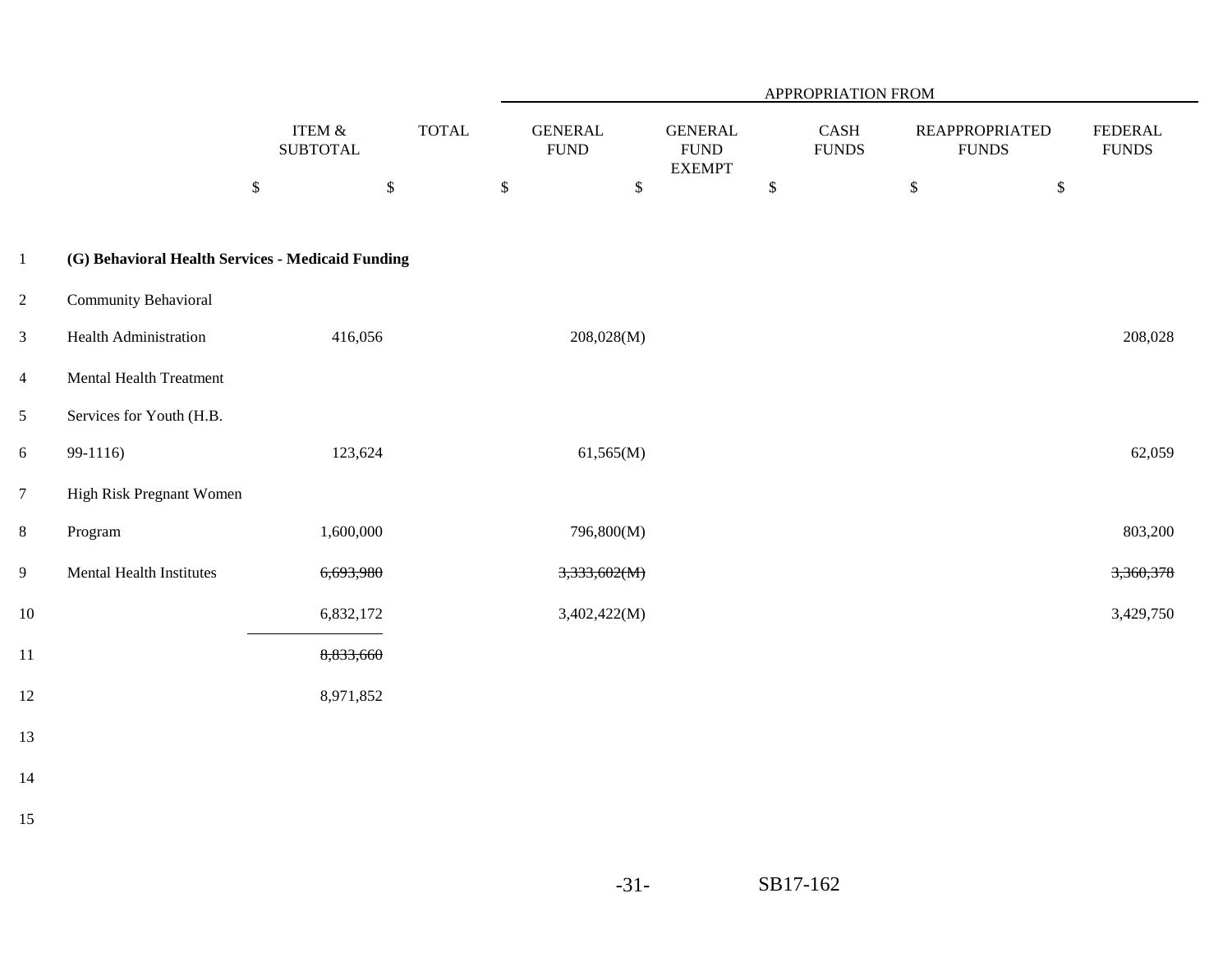|                |                                                                                                                |                              |              |                               | APPROPRIATION FROM |                                                |              |                          |                                       |              |                                |  |  |
|----------------|----------------------------------------------------------------------------------------------------------------|------------------------------|--------------|-------------------------------|--------------------|------------------------------------------------|--------------|--------------------------|---------------------------------------|--------------|--------------------------------|--|--|
|                |                                                                                                                | ITEM $\&$<br><b>SUBTOTAL</b> | <b>TOTAL</b> | <b>GENERAL</b><br><b>FUND</b> |                    | <b>GENERAL</b><br><b>FUND</b><br><b>EXEMPT</b> |              | CASH<br><b>FUNDS</b>     | <b>REAPPROPRIATED</b><br><b>FUNDS</b> |              | <b>FEDERAL</b><br><b>FUNDS</b> |  |  |
|                |                                                                                                                | $\mathbb{S}$                 | $\mathbb{S}$ | $\mathbb{S}$                  | $\mathbb{S}$       |                                                | $\mathbb{S}$ |                          | $\mathbb{S}$                          | $\mathbb{S}$ |                                |  |  |
| $\mathbf{1}$   | (H) Services for People with Disabilities - Medicaid Funding                                                   |                              |              |                               |                    |                                                |              |                          |                                       |              |                                |  |  |
| $\overline{c}$ | <b>Regional Centers</b>                                                                                        | 53,235,691                   |              | 24,645,233(M)                 |                    |                                                |              | $1,866,142$ <sup>a</sup> |                                       |              | 26,724,316                     |  |  |
| $\mathfrak{Z}$ |                                                                                                                | 53,160,691                   |              | 24,607,733(M)                 |                    |                                                |              |                          |                                       |              | 26,686,816                     |  |  |
| $\overline{4}$ | <b>Regional Center</b>                                                                                         |                              |              |                               |                    |                                                |              |                          |                                       |              |                                |  |  |
| 5              | Depreciation and Annual                                                                                        |                              |              |                               |                    |                                                |              |                          |                                       |              |                                |  |  |
| 6              | Adjustments                                                                                                    | 1,102,033                    |              | 542,310                       |                    |                                                |              |                          |                                       |              | 559,723                        |  |  |
| $\overline{7}$ |                                                                                                                | 54,337,724                   |              |                               |                    |                                                |              |                          |                                       |              |                                |  |  |
| $\,8$          |                                                                                                                | 54, 262, 724                 |              |                               |                    |                                                |              |                          |                                       |              |                                |  |  |
| 9              |                                                                                                                |                              |              |                               |                    |                                                |              |                          |                                       |              |                                |  |  |
| $10\,$         | <sup>a</sup> This amount shall be from the Service Fee Fund created in Section 25.5-6-204 (1) (c) (II), C.R.S. |                              |              |                               |                    |                                                |              |                          |                                       |              |                                |  |  |
| $11\,$         |                                                                                                                |                              |              |                               |                    |                                                |              |                          |                                       |              |                                |  |  |
| 12             | (I) Adult Assistance                                                                                           |                              |              |                               |                    |                                                |              |                          |                                       |              |                                |  |  |
| 13             | <b>Programs, Community</b>                                                                                     |                              |              |                               |                    |                                                |              |                          |                                       |              |                                |  |  |
| 14             | Services for the Elderly -                                                                                     |                              |              |                               |                    |                                                |              |                          |                                       |              |                                |  |  |
| 15             | <b>Medicaid Funding</b>                                                                                        | 1,800                        |              |                               | 900(M)             |                                                |              |                          |                                       |              | 900                            |  |  |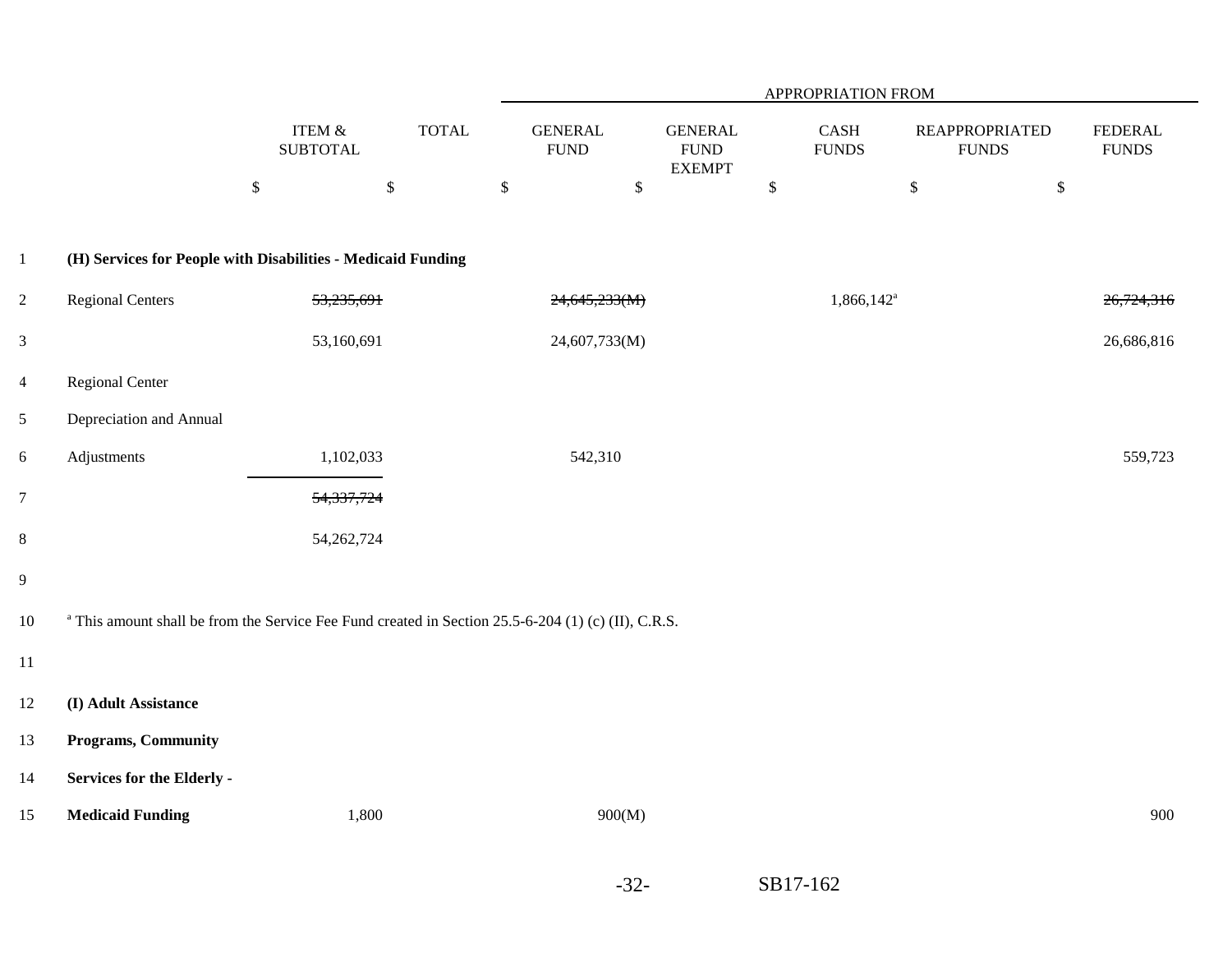|                |                                                                                                                                                                                    |                              | APPROPRIATION FROM |                                |                                                 |                      |                                       |                                |
|----------------|------------------------------------------------------------------------------------------------------------------------------------------------------------------------------------|------------------------------|--------------------|--------------------------------|-------------------------------------------------|----------------------|---------------------------------------|--------------------------------|
|                |                                                                                                                                                                                    | ITEM $\&$<br><b>SUBTOTAL</b> | <b>TOTAL</b>       | <b>GENERAL</b><br>${\rm FUND}$ | <b>GENERAL</b><br>${\rm FUND}$<br><b>EXEMPT</b> | CASH<br><b>FUNDS</b> | <b>REAPPROPRIATED</b><br><b>FUNDS</b> | <b>FEDERAL</b><br><b>FUNDS</b> |
|                |                                                                                                                                                                                    | $\mathbb{S}$<br>$\$\,$       | $\mathbb{S}$       | $\mathbb{S}$                   | $\$\,$                                          | $\mathbb{S}$         | $\mathbb{S}$                          |                                |
|                |                                                                                                                                                                                    |                              |                    |                                |                                                 |                      |                                       |                                |
| $\mathbf{1}$   |                                                                                                                                                                                    |                              |                    |                                |                                                 |                      |                                       |                                |
| $\overline{2}$ | (J) Division of Youth                                                                                                                                                              |                              |                    |                                |                                                 |                      |                                       |                                |
| $\mathfrak{Z}$ | <b>Corrections - Medicaid</b>                                                                                                                                                      |                              |                    |                                |                                                 |                      |                                       |                                |
| $\overline{4}$ | <b>Funding</b>                                                                                                                                                                     | 1,452,654                    |                    | 723,422(M)                     |                                                 |                      |                                       | 729,232                        |
| $\mathfrak{S}$ |                                                                                                                                                                                    | 1,263,759                    |                    | 629,353(M)                     |                                                 |                      |                                       | 634,406                        |
| 6              |                                                                                                                                                                                    |                              |                    |                                |                                                 |                      |                                       |                                |
| $\overline{7}$ | (K) Other                                                                                                                                                                          |                              |                    |                                |                                                 |                      |                                       |                                |
| $\,8\,$        | Federal Medicaid Indirect                                                                                                                                                          |                              |                    |                                |                                                 |                      |                                       |                                |
| 9              | Cost Reimbursement for                                                                                                                                                             |                              |                    |                                |                                                 |                      |                                       |                                |
| 10             | Department of Human                                                                                                                                                                |                              |                    |                                |                                                 |                      |                                       |                                |
| 11             | <b>Services Programs</b>                                                                                                                                                           | 500,000                      |                    |                                |                                                 |                      |                                       | $500,000(I)^a$                 |
| 12             |                                                                                                                                                                                    |                              |                    |                                |                                                 |                      |                                       |                                |
| 13             | <sup>a</sup> This amount reflects estimated Medicaid federal indirect cost reimbursements for Department of Human Services programs, and is shown for informational purposes only. |                              |                    |                                |                                                 |                      |                                       |                                |
| 14             |                                                                                                                                                                                    |                              |                    |                                |                                                 |                      |                                       |                                |
| 15             |                                                                                                                                                                                    |                              |                    |                                |                                                 |                      |                                       |                                |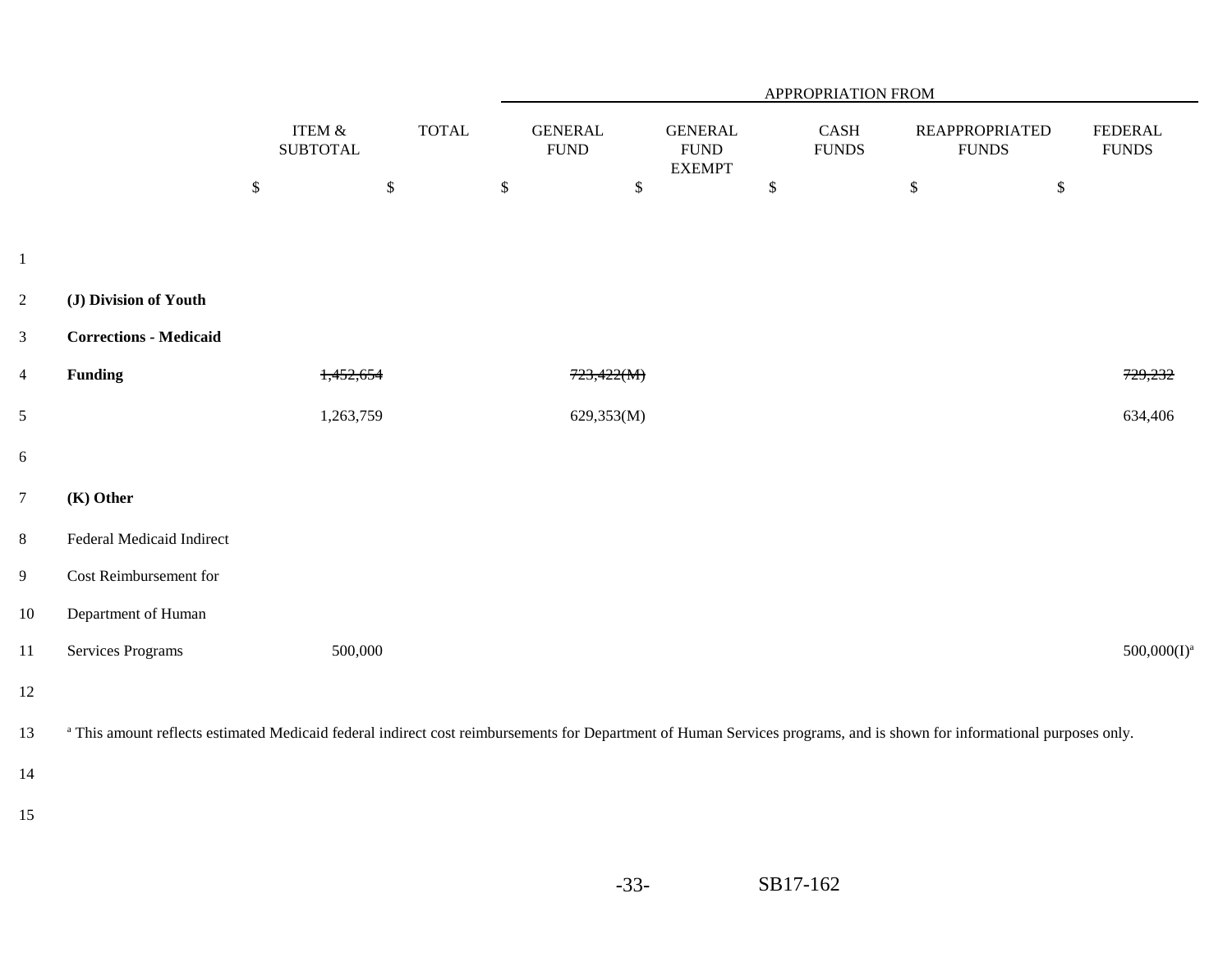|                |                                                                                                                                                                                             |                              |                 | APPROPRIATION FROM            |                                                |                              |                                       |                                |  |  |  |  |
|----------------|---------------------------------------------------------------------------------------------------------------------------------------------------------------------------------------------|------------------------------|-----------------|-------------------------------|------------------------------------------------|------------------------------|---------------------------------------|--------------------------------|--|--|--|--|
|                |                                                                                                                                                                                             | ITEM $\&$<br><b>SUBTOTAL</b> | <b>TOTAL</b>    | <b>GENERAL</b><br><b>FUND</b> | <b>GENERAL</b><br><b>FUND</b><br><b>EXEMPT</b> | CASH<br><b>FUNDS</b>         | <b>REAPPROPRIATED</b><br><b>FUNDS</b> | <b>FEDERAL</b><br><b>FUNDS</b> |  |  |  |  |
|                |                                                                                                                                                                                             | $\$\,$                       | $\mathcal{S}$   | $\mathcal{S}$                 | \$                                             | $\mathbb{S}$                 | $\boldsymbol{\mathsf{S}}$<br>$\$$     |                                |  |  |  |  |
|                |                                                                                                                                                                                             |                              |                 |                               |                                                |                              |                                       |                                |  |  |  |  |
| $\mathbf{1}$   |                                                                                                                                                                                             |                              | 109,469,368     |                               |                                                |                              |                                       |                                |  |  |  |  |
| $\overline{2}$ |                                                                                                                                                                                             |                              | 109,314,165     |                               |                                                |                              |                                       |                                |  |  |  |  |
| $\mathfrak{Z}$ |                                                                                                                                                                                             |                              |                 |                               |                                                |                              |                                       |                                |  |  |  |  |
| $\overline{4}$ |                                                                                                                                                                                             |                              |                 |                               |                                                |                              |                                       |                                |  |  |  |  |
| $\mathfrak{S}$ | <b>TOTALS PART V</b>                                                                                                                                                                        |                              |                 |                               |                                                |                              |                                       |                                |  |  |  |  |
| $6\,$          | (HEALTH CARE                                                                                                                                                                                |                              |                 |                               |                                                |                              |                                       |                                |  |  |  |  |
| $\overline{7}$ | POLICY AND                                                                                                                                                                                  |                              |                 |                               |                                                |                              |                                       |                                |  |  |  |  |
| $8\,$          | <b>FINANCING)</b>                                                                                                                                                                           |                              | \$9.059,846,783 | <del>\$1.786.313.517</del>    | \$874,267,590 <sup>a</sup>                     | \$985,068,901 <sup>b</sup>   | <del>\$12.406.599</del>               | <del>\$5.401.790.176</del> °   |  |  |  |  |
| $\overline{9}$ |                                                                                                                                                                                             |                              | \$9,165,863,257 | \$1,803,689,229               |                                                | \$1,001,322,978 <sup>b</sup> | \$15,695,978                          | \$5,470,887,482°               |  |  |  |  |
| 10             |                                                                                                                                                                                             |                              |                 |                               |                                                |                              |                                       |                                |  |  |  |  |
| 11             | <sup>a</sup> Of this amount, \$873,835,000 shall be from the General Fund Exempt Account created in Section 24-77-103.6 (2), C.R.S., and \$432,590 shall be General Fund Exempt pursuant to |                              |                 |                               |                                                |                              |                                       |                                |  |  |  |  |
| 12             | Section 24-22-117 (1) (c) (I) (B), C.R.S. Said \$432,590 is not subject to the statutory limitation on General Fund appropriations imposed by Section 24-75-201.1, C.R.S.                   |                              |                 |                               |                                                |                              |                                       |                                |  |  |  |  |
| 13             | $b$ Of this amount, \$5,859,623 contains an (I) notation.                                                                                                                                   |                              |                 |                               |                                                |                              |                                       |                                |  |  |  |  |
| 14             | ° Of this amount, $\frac{$243,144,581}{$247,883,220}$ contains an (I) notation.                                                                                                             |                              |                 |                               |                                                |                              |                                       |                                |  |  |  |  |
| 15             |                                                                                                                                                                                             |                              |                 |                               |                                                |                              |                                       |                                |  |  |  |  |
|                |                                                                                                                                                                                             |                              |                 |                               |                                                |                              |                                       |                                |  |  |  |  |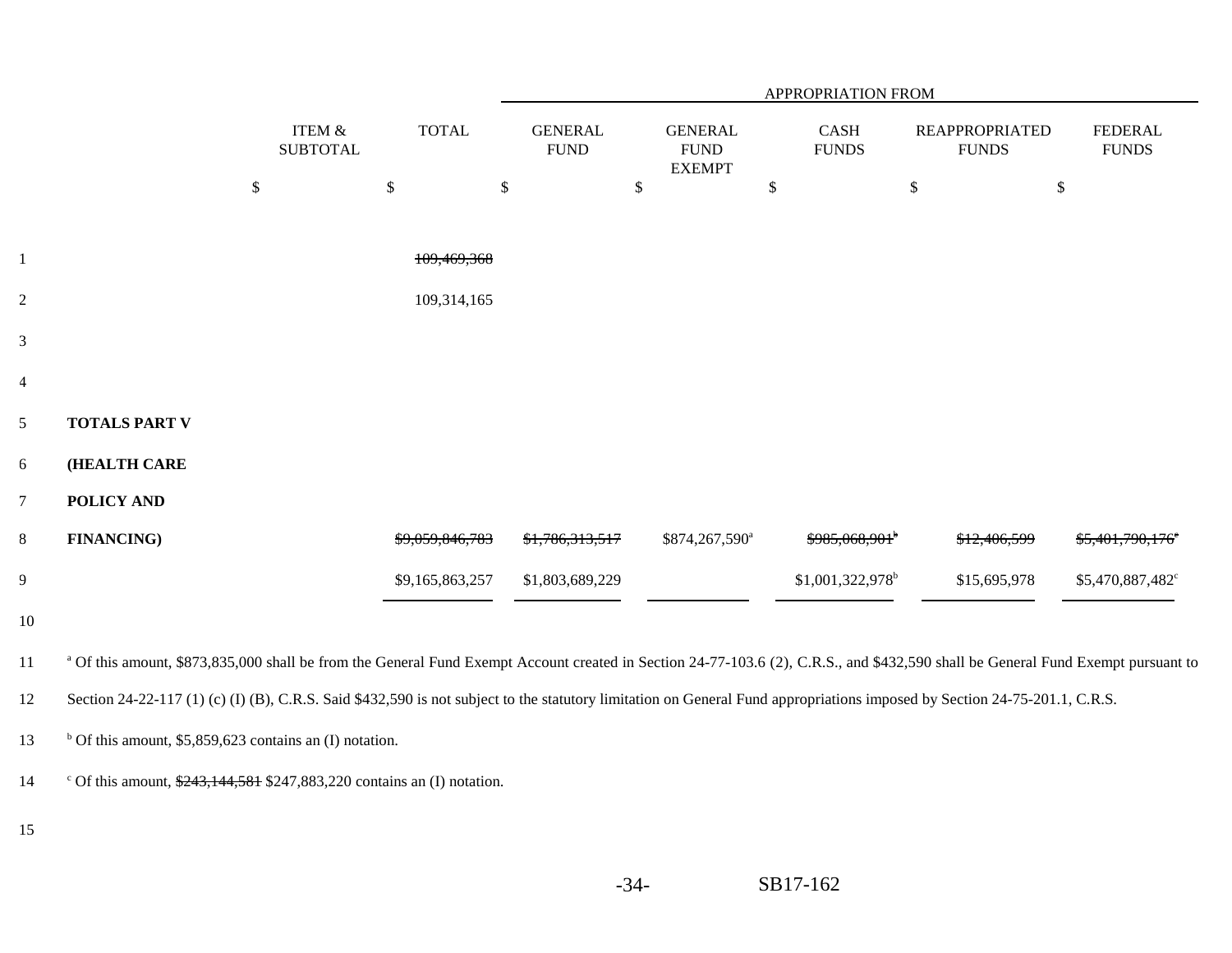|                |    |                                                                                                             |              | APPROPRIATION FROM            |                                                 |                      |                                                                                                                                                                  |                                |  |  |  |
|----------------|----|-------------------------------------------------------------------------------------------------------------|--------------|-------------------------------|-------------------------------------------------|----------------------|------------------------------------------------------------------------------------------------------------------------------------------------------------------|--------------------------------|--|--|--|
|                |    | <b>ITEM &amp;</b><br><b>SUBTOTAL</b>                                                                        | <b>TOTAL</b> | <b>GENERAL</b><br><b>FUND</b> | <b>GENERAL</b><br>${\rm FUND}$<br><b>EXEMPT</b> | CASH<br><b>FUNDS</b> | <b>REAPPROPRIATED</b><br><b>FUNDS</b>                                                                                                                            | <b>FEDERAL</b><br><b>FUNDS</b> |  |  |  |
|                |    | $\boldsymbol{\mathsf{S}}$                                                                                   | \$           | $\$$                          | \$                                              | $\$\,$               | \$<br>$\boldsymbol{\mathsf{S}}$                                                                                                                                  |                                |  |  |  |
| $\mathbf{1}$   |    | <b>FOOTNOTES</b> -- The following statements are referenced to the numbered footnotes throughout section 2. |              |                               |                                                 |                      |                                                                                                                                                                  |                                |  |  |  |
| $\overline{c}$ |    |                                                                                                             |              |                               |                                                 |                      |                                                                                                                                                                  |                                |  |  |  |
| 3              | 10 |                                                                                                             |              |                               |                                                 |                      | Department of Health Care Policy and Financing, Executive Director's Office, General Administration, Scholarships for Research Using the All-Payer Claims        |                                |  |  |  |
| $\overline{4}$ |    |                                                                                                             |              |                               |                                                 |                      | Database -- The purpose of this appropriation is to provide scholarships for nonprofit and governmental entities to defray the cost of access to the All-Payer   |                                |  |  |  |
| 5              |    | Claims Database to conduct research.                                                                        |              |                               |                                                 |                      |                                                                                                                                                                  |                                |  |  |  |
| 6              |    |                                                                                                             |              |                               |                                                 |                      |                                                                                                                                                                  |                                |  |  |  |
| 7              | 11 |                                                                                                             |              |                               |                                                 |                      | Department of Health Care Policy and Financing, Executive Director's Office, General Professional Services and Special Projects -- This line item includes       |                                |  |  |  |
| 8              |    |                                                                                                             |              |                               |                                                 |                      | \$62,000 total funds, including \$31,000 General Fund, the purpose of which is the autism waiver program evaluation required by Section 25.5-6-806 (2) (c)       |                                |  |  |  |
| 9              |    |                                                                                                             |              |                               |                                                 |                      | (I), C.R.S. It is the General Assembly's intent that the Department also use the \$62,000 total funds to evaluate the new behavioral therapy benefit through the |                                |  |  |  |
| 10             |    | Early and Periodic Screening, Diagnostic, and Treatment (EPSDT) program.                                    |              |                               |                                                 |                      |                                                                                                                                                                  |                                |  |  |  |
| 11             |    |                                                                                                             |              |                               |                                                 |                      |                                                                                                                                                                  |                                |  |  |  |
| 12             | 12 |                                                                                                             |              |                               |                                                 |                      | Department of Health Care Policy and Financing, Executive Director's Office, Information Technology Contracts and Projects, Medicaid Management                  |                                |  |  |  |
| 13             |    |                                                                                                             |              |                               |                                                 |                      | Information System Maintenance and Projects; Eligibility Determinations and Client Services, Customer Outreach; Utilization and Quality Review Contracts,        |                                |  |  |  |
| 14             |    |                                                                                                             |              |                               |                                                 |                      | Professional Services Contracts; Medical Services Premiums, Medical and Long-Term Care Services for Medicaid Eligible Individuals -- For line items with         |                                |  |  |  |
| 15             |    |                                                                                                             |              |                               |                                                 |                      | this footnote the limitation on the appropriation from the "(M)" notation does not apply to federal funds from the State Demonstration to Improve Care for       |                                |  |  |  |
| 16             |    |                                                                                                             |              |                               |                                                 |                      | Medicare-Medicaid Enrollees Implementation Support grant. The following line items include the listed amounts that are assumed to come from federal funds        |                                |  |  |  |

-35-SB17-162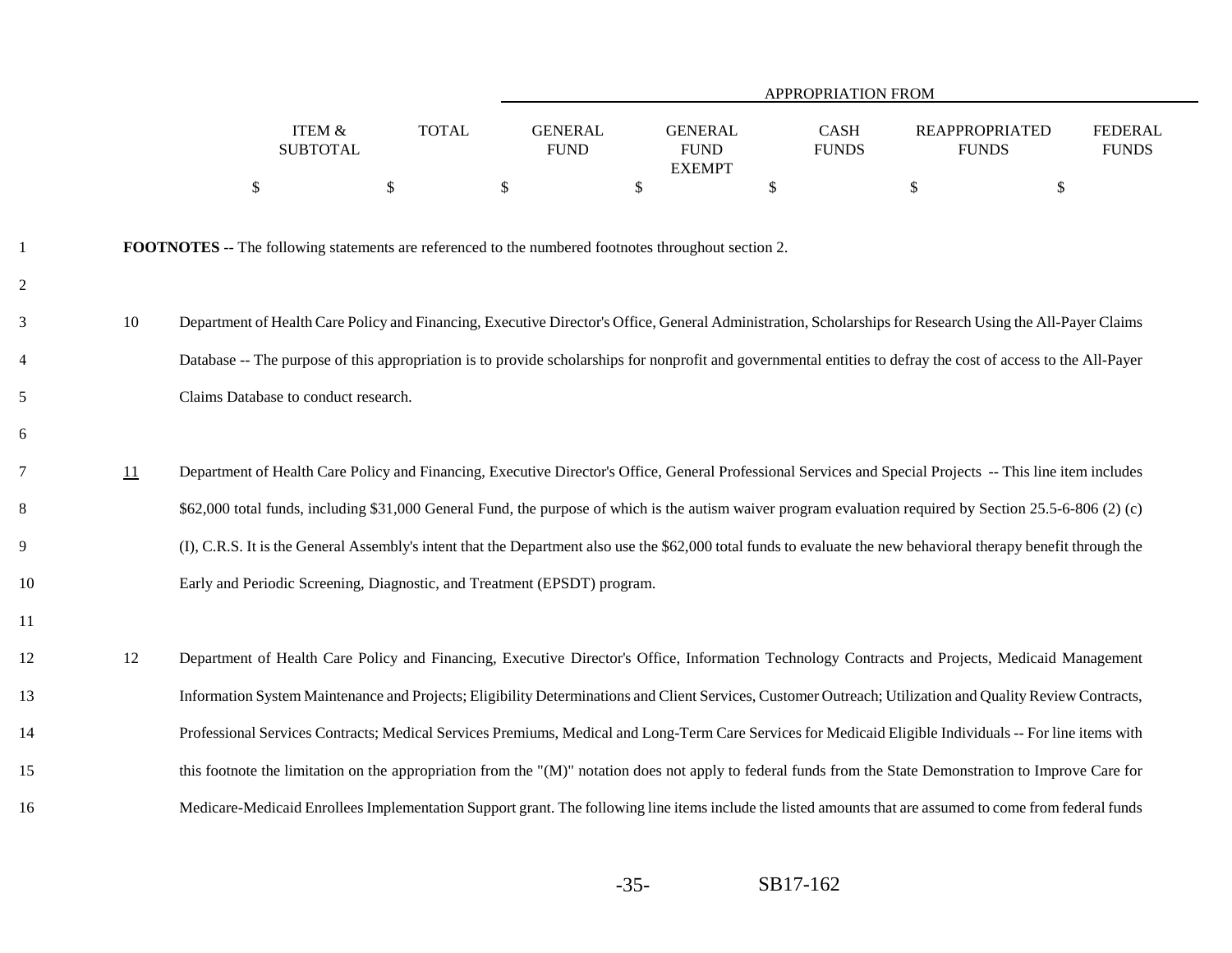|                |    |                                                                                                                                                                     |                                      |              |                               |              |                                                | APPROPRIATION FROM   |               |                                       |                                |
|----------------|----|---------------------------------------------------------------------------------------------------------------------------------------------------------------------|--------------------------------------|--------------|-------------------------------|--------------|------------------------------------------------|----------------------|---------------|---------------------------------------|--------------------------------|
|                |    |                                                                                                                                                                     | <b>ITEM &amp;</b><br><b>SUBTOTAL</b> | <b>TOTAL</b> | <b>GENERAL</b><br><b>FUND</b> |              | <b>GENERAL</b><br><b>FUND</b><br><b>EXEMPT</b> | CASH<br><b>FUNDS</b> |               | <b>REAPPROPRIATED</b><br><b>FUNDS</b> | <b>FEDERAL</b><br><b>FUNDS</b> |
|                |    | $\mathcal{S}$                                                                                                                                                       | $\mathcal{S}$                        |              | $\boldsymbol{\mathsf{S}}$     | $\mathbb{S}$ |                                                | \$                   | $\mathcal{S}$ | \$                                    |                                |
| -1             |    | for the State Demonstration to Improve Care for Medicare-Medicaid Enrollees Implementation Support grant:                                                           |                                      |              |                               |              |                                                |                      |               |                                       |                                |
| $\overline{2}$ |    |                                                                                                                                                                     |                                      |              |                               |              |                                                |                      |               |                                       |                                |
| 3              |    | Line Item                                                                                                                                                           |                                      |              |                               |              | Federal Funds                                  |                      |               |                                       |                                |
| 4              |    | Medicaid Management Information System Maintenance and Projects                                                                                                     |                                      |              |                               |              | \$207,500                                      |                      |               |                                       |                                |
| 5              |    | <b>Customer Outreach</b>                                                                                                                                            |                                      |              |                               |              | \$131,138                                      |                      |               |                                       |                                |
| 6              |    | Professional Services Contracts                                                                                                                                     |                                      |              |                               |              | \$105879                                       |                      |               |                                       |                                |
| 7              |    |                                                                                                                                                                     |                                      |              |                               |              |                                                |                      |               |                                       |                                |
| 8              | 13 | Department of Health Care Policy and Financing, Executive Director's Office, Information Technology Contracts and Projects, Colorado Benefits Management            |                                      |              |                               |              |                                                |                      |               |                                       |                                |
| 9              |    | Systems, Operating and Contract Expenses -- Of this appropriation, \$9,625,475 remains available through June 30, 2018.                                             |                                      |              |                               |              |                                                |                      |               |                                       |                                |
| 10             |    |                                                                                                                                                                     |                                      |              |                               |              |                                                |                      |               |                                       |                                |
| 11             | 14 | Department of Health Care Policy and Financing, Executive Director's Office, Information Technology Contracts and Projects, Colorado Benefits Management            |                                      |              |                               |              |                                                |                      |               |                                       |                                |
| 12             |    | Systems, Operating and Contract Expenses and Colorado Benefits Management Systems, Health Care and Economic Security Staff Development Center --                    |                                      |              |                               |              |                                                |                      |               |                                       |                                |
| 13             |    | In addition to the transfer authority provided in Section 24-75-108, C.R.S., the Department is authorized to transfer up to 5.0 percent of the total appropriations |                                      |              |                               |              |                                                |                      |               |                                       |                                |
| 14             |    | within the line items designated with this footnote. The Department is also authorized to transfer up to 5.0 percent of the total appropriations within the line    |                                      |              |                               |              |                                                |                      |               |                                       |                                |
| 15             |    | items designated with this footnote to line item appropriations within the Department of Human Services, Office of Information Technology Services, Colorado        |                                      |              |                               |              |                                                |                      |               |                                       |                                |
| 16             |    | Benefits Management System subsection.                                                                                                                              |                                      |              |                               |              |                                                |                      |               |                                       |                                |
|                |    |                                                                                                                                                                     |                                      |              |                               |              |                                                |                      |               |                                       |                                |

-36-SB17-162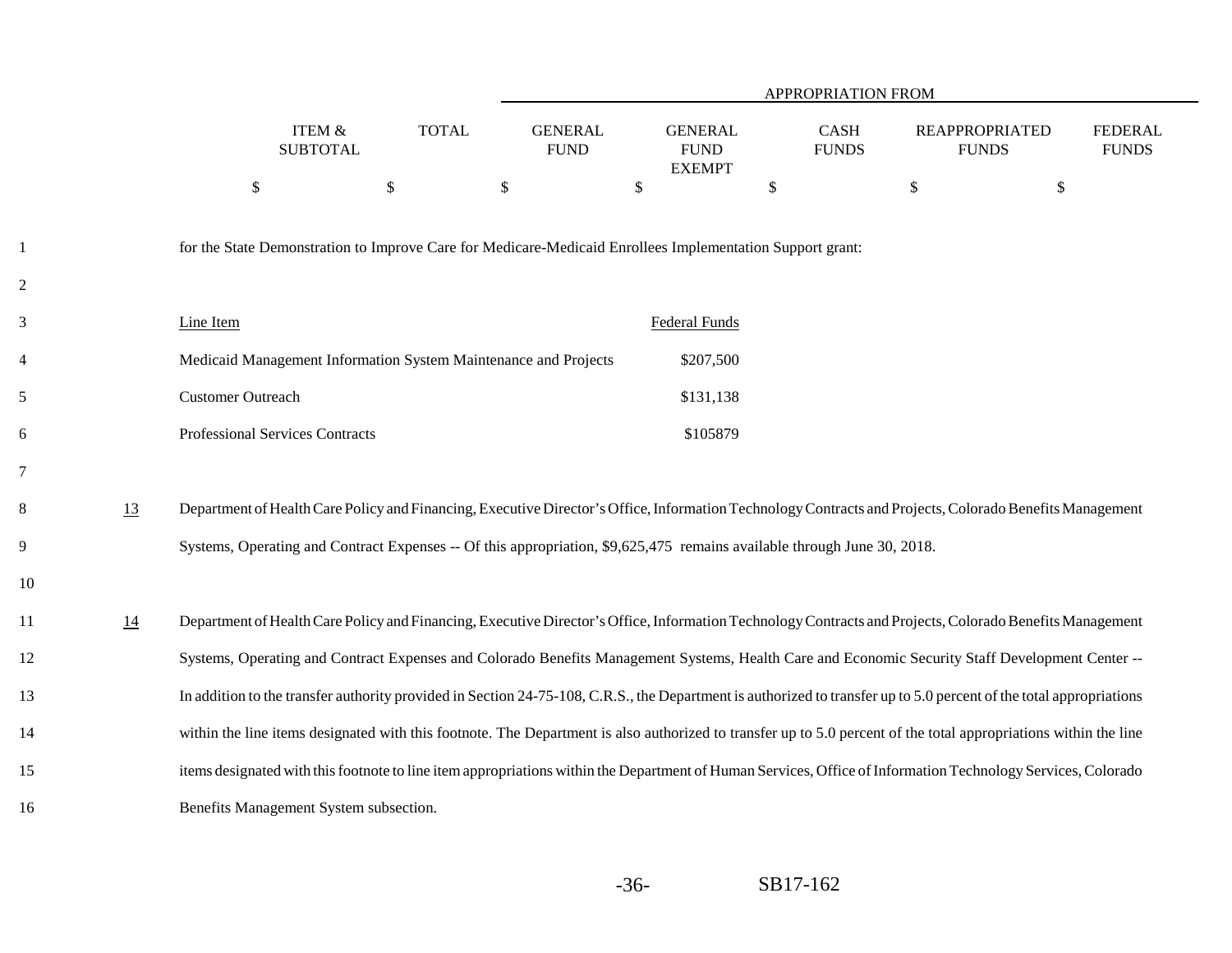|                   |              |                |                             | <b>APPROPRIATION FROM</b> |                |
|-------------------|--------------|----------------|-----------------------------|---------------------------|----------------|
|                   |              |                |                             |                           |                |
| <b>ITEM &amp;</b> | <b>TOTAL</b> | <b>GENERAL</b> | <b>CASH</b><br>GENERAL      | <b>REAPPROPRIATED</b>     | <b>FEDERAL</b> |
| <b>SUBTOTAL</b>   |              | <b>FUND</b>    | <b>FUNDS</b><br><b>FUND</b> | <b>FUNDS</b>              | <b>FUNDS</b>   |
|                   |              |                | <b>EXEMPT</b>               |                           |                |
|                   |              |                |                             |                           |                |

- 15 Department of Health Care Policy and Financing, Medical Services Premiums -- Of the appropriation for this division an estimated \$156,026,037 is for the Program for All-inclusive Care for the Elderly (PACE), based on the assumptions in Exhibit H of the Department of Health Care Policy and Financing's February 2016 forecast of Medicaid enrollment and expenditures, including an expected average enrollment in PACE of 3,170 enrollees and an average annual cost per PACE enrollee of \$49,219.57; except that expenditures for PACE will be based on the monthly capitated rate for the contracted services as negotiated by the Department pursuant to Section 25.5-5-412 (12) (a), C.R.S., and actual enrollment.
- 15a DEPARTMENT OF HEALTH CARE POLICY AND FINANCING, MEDICAL SERVICES PREMIUMS THE APPROPRIATION ACCOUNTS FOR A TWELVE HOUR PER YEAR CAP ON OCCUPATIONAL THERAPY AND PHYSICAL THERAPY REHABILITATION SERVICES FOR ADULTS THAT WAS IMPLEMENTED FOR FY 2016-17. HOWEVER, IT IS THE INTENT OF THE GENERAL ASSEMBLY THAT THE DEPARTMENT SEEK APPROVAL FROM THE FEDERAL CENTERS FOR MEDICARE AND MEDICAID SERVICES TO ALLOW EXCEPTIONS TO THE CAP WITH PRIOR AUTHORIZATION. ALLOWING EXCEPTIONS TO THE CAP WITH PRIOR AUTHORIZATION IS EXPECTED TO COST \$2,321,083 TOTAL FUNDS, INCLUDING \$468,510 GENERAL FUND, BEGINNING IN FY 2017-18.
- 13 15b DEPARTMENT OF HEALTH CARE POLICY AND FINANCING, OFFICE OF COMMUNITY LIVING, DIVISION OF INTELLECTUAL AND DEVELOPMENTAL DISABILITIES, ADMINISTRATIVE COSTS, CROSS-SYSTEM RESPONSE PILOT PROGRAM SERVICES -- THIS APPROPRIATION REMAINS AVAILABLE THROUGH JUNE 30, 2018.
- 1516

1

2

3

4

5

6

7

8

9

10

11

12

16 Department of Health Care Policy and Financing, Office of Community Living, Division of Intellectual and Developmental Disabilities, Program Costs --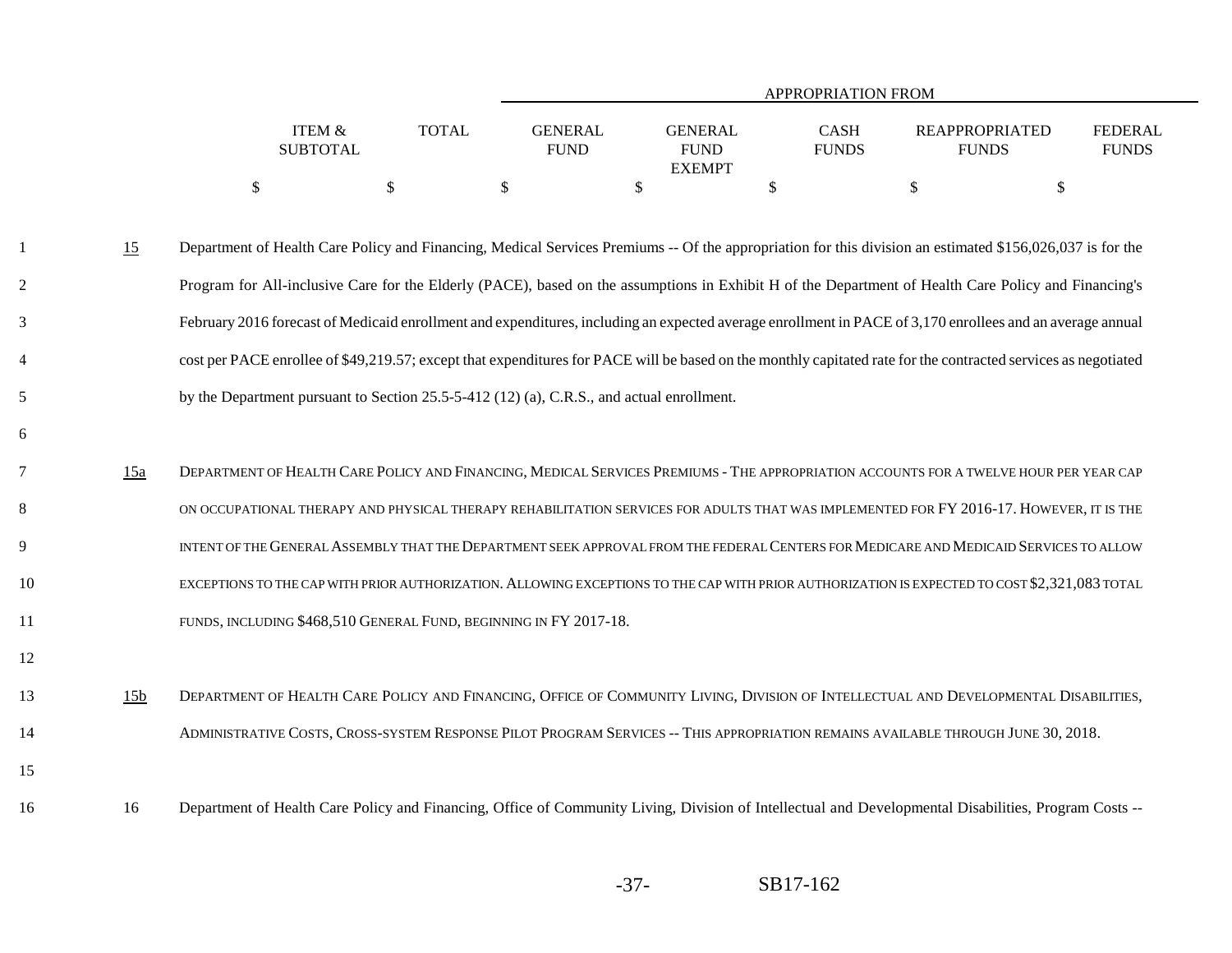|                |    |                                                                                                                                                                  | APPROPRIATION FROM |                               |                                                 |                      |                                                                                                                                                       |                                |  |  |  |  |  |
|----------------|----|------------------------------------------------------------------------------------------------------------------------------------------------------------------|--------------------|-------------------------------|-------------------------------------------------|----------------------|-------------------------------------------------------------------------------------------------------------------------------------------------------|--------------------------------|--|--|--|--|--|
|                |    | ITEM &<br><b>SUBTOTAL</b>                                                                                                                                        | <b>TOTAL</b>       | <b>GENERAL</b><br><b>FUND</b> | <b>GENERAL</b><br>${\rm FUND}$<br><b>EXEMPT</b> | CASH<br><b>FUNDS</b> | <b>REAPPROPRIATED</b><br><b>FUNDS</b>                                                                                                                 | <b>FEDERAL</b><br><b>FUNDS</b> |  |  |  |  |  |
|                |    | \$                                                                                                                                                               | $\mathcal{S}$      | $\boldsymbol{\mathsf{S}}$     | \$                                              | \$                   | \$<br>\$                                                                                                                                              |                                |  |  |  |  |  |
| $\overline{c}$ |    | It is the intent of the General Assembly that expenditures for these services be recorded only against the Long Bill group total for Program Costs.              |                    |                               |                                                 |                      |                                                                                                                                                       |                                |  |  |  |  |  |
| 3              | 17 | Department of Health Care Policy and Financing, Office of Community Living, Division of Intellectual and Developmental Disabilities, Program Costs,              |                    |                               |                                                 |                      |                                                                                                                                                       |                                |  |  |  |  |  |
| 4              |    | Preventive Dental Hygiene -- It is the intent of the General Assembly that this appropriation be used to provide special dental services for persons with        |                    |                               |                                                 |                      |                                                                                                                                                       |                                |  |  |  |  |  |
| 5              |    | intellectual and developmental disabilities.                                                                                                                     |                    |                               |                                                 |                      |                                                                                                                                                       |                                |  |  |  |  |  |
| б              |    |                                                                                                                                                                  |                    |                               |                                                 |                      |                                                                                                                                                       |                                |  |  |  |  |  |
| 7              | 18 | Department of Health Care Policy and Financing, Other Medical Services, Screening, Brief Intervention, and Referral to Treatment Training Grant Program          |                    |                               |                                                 |                      |                                                                                                                                                       |                                |  |  |  |  |  |
| 8              |    | -- It is the General Assembly's intent that this appropriation be used to sustain the grant program for screening, brief intervention, and referral to treatment |                    |                               |                                                 |                      |                                                                                                                                                       |                                |  |  |  |  |  |
| 9              |    | for individuals at risk of substance abuse that is authorized in Section 25.5-5-208, C.R.S., through:                                                            |                    |                               |                                                 |                      |                                                                                                                                                       |                                |  |  |  |  |  |
| 10             |    | •Training for health professionals statewide that is evidence-based and that may be either in person or web based;                                               |                    |                               |                                                 |                      |                                                                                                                                                       |                                |  |  |  |  |  |
| 11             |    | •Consultation and technical assistance to providers, healthcare organizations, and stakeholders;                                                                 |                    |                               |                                                 |                      |                                                                                                                                                       |                                |  |  |  |  |  |
| 12             |    | •Outreach, communication, and education of providers and patients;                                                                                               |                    |                               |                                                 |                      |                                                                                                                                                       |                                |  |  |  |  |  |
| 13             |    | •Coordination with primary care, mental health, integrated health care, and substance use prevention, treatment and recovery efforts; and                        |                    |                               |                                                 |                      |                                                                                                                                                       |                                |  |  |  |  |  |
| 14             |    |                                                                                                                                                                  |                    |                               |                                                 |                      | •Campaigning to increase public awareness of the risks related to alcohol, marijuana, tobacco, and drug use and to reduce the stigma of treatment.    |                                |  |  |  |  |  |
| 15             |    |                                                                                                                                                                  |                    |                               |                                                 |                      |                                                                                                                                                       |                                |  |  |  |  |  |
| 16             | 19 |                                                                                                                                                                  |                    |                               |                                                 |                      | Department of Health Care Policy and Financing, Department of Human Services Medicaid-Funded Programs, Executive Director's Office - Medicaid Funding |                                |  |  |  |  |  |

3

4

5

7

8

9

10

11

12

13

14

16

-38-SB17-162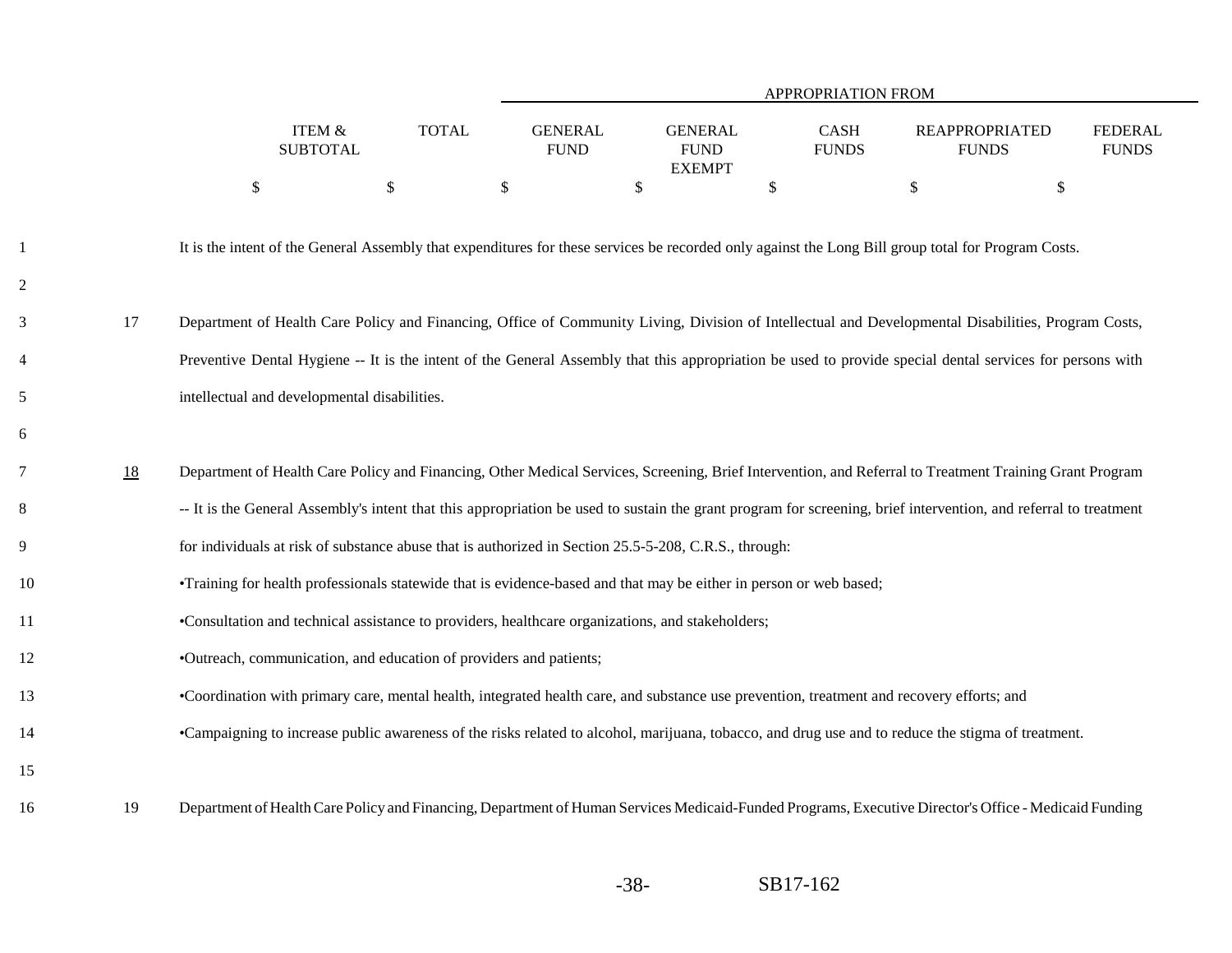|                           |              |                               | <b>APPROPRIATION FROM</b>                      |                             |                                       |                                |  |  |
|---------------------------|--------------|-------------------------------|------------------------------------------------|-----------------------------|---------------------------------------|--------------------------------|--|--|
| ITEM &<br><b>SUBTOTAL</b> | <b>TOTAL</b> | <b>GENERAL</b><br><b>FUND</b> | <b>GENERAL</b><br><b>FUND</b><br><b>EXEMPT</b> | <b>CASH</b><br><b>FUNDS</b> | <b>REAPPROPRIATED</b><br><b>FUNDS</b> | <b>FEDERAL</b><br><b>FUNDS</b> |  |  |
| \$                        |              |                               |                                                |                             |                                       |                                |  |  |

 -- The appropriation in this Health Care Policy and Financing line item corresponds to the Medicaid funding in the Department of Human Services, Executive Director's Office, General Administration. As such, the appropriation contains amounts that correspond to centralized appropriation amounts in the Department of Human Services. Consistent with the headnotes to the Long Bill, the Department of Human Services is authorized to transfer the centralized appropriations to other line item appropriations in the Department of Human Services. In order to aid budget reconciliation between the Department of Health Care Policy and Financing and the Department of Human Services, the Department of Health Care Policy and Financing is hereby authorized to make line item transfers out of this appropriation to other Department of Human Services Medicaid-funded programs appropriations in this section (7) in amounts equal to the centralized appropriation transfers made by the Department of Human Services for Medicaid-funded programs in the Department of Human Services.

1

2

3

4

5

6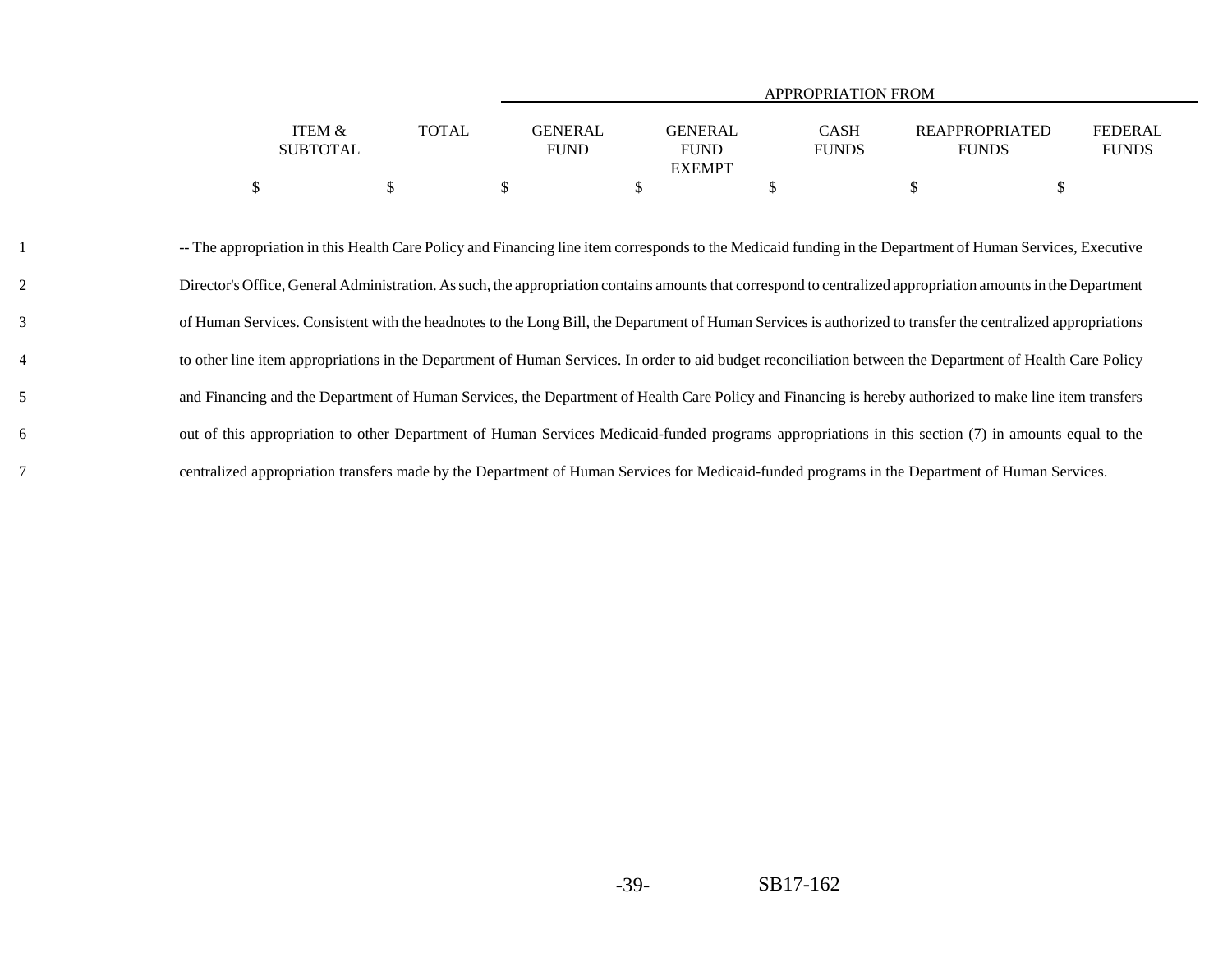**SECTION 2. Appropriation to the department of health care policy and financing for the fiscal year beginning July 1, 2016.** In Session Laws of Colorado 2016, **amend** section 40 of chapter 153, (HB 16-1408), as follows:

 Section 40. **Appropriation.** (1) For the 2016-17 state fiscal year,  $6\frac{$20,556,859}{$19,723,526$ is appropriate to the department of health care$  policy and financing. This appropriation consists of \$20,000,000 \$19,166,667 from the primary care provider sustainability fund created in section 25.5-5-418, C.R.S., and \$556,859 from the hospital provider fee cash fund created in section 25.5-4-402.3 (4) (a), C.R.S. To implement this act, the department may use this appropriation for medical services premiums.

 (2) For the 2016-17 state fiscal year, the general assembly anticipates that the department of health care policy and financing will receive \$35,137,377 in federal funds for medical services premiums. The appropriation in subsection (1) of this section is based on the assumption that the department will receive this amount of federal funds.

 **SECTION 3. Appropriation to the department of health care policy and financing for the 2015-16 state fiscal year - release of restrictions.** (1) For the 2015-16 state fiscal year, \$11,542,129 is appropriated to the department of health care policy and financing and is for the payment of overexpenditures of line item appropriations contained in Part V of section 2 of chapter 364 (SB 15-234), Session Laws of Colorado 2015, as follows:

 (a) \$10,003,127 for medical services premiums, which consists of 26 \$105,237 from the breast and cervical cancer prevention and treatment fund created in section 25.5-5-308(8)(a)(I), C.R.S., \$1,758,407 from the